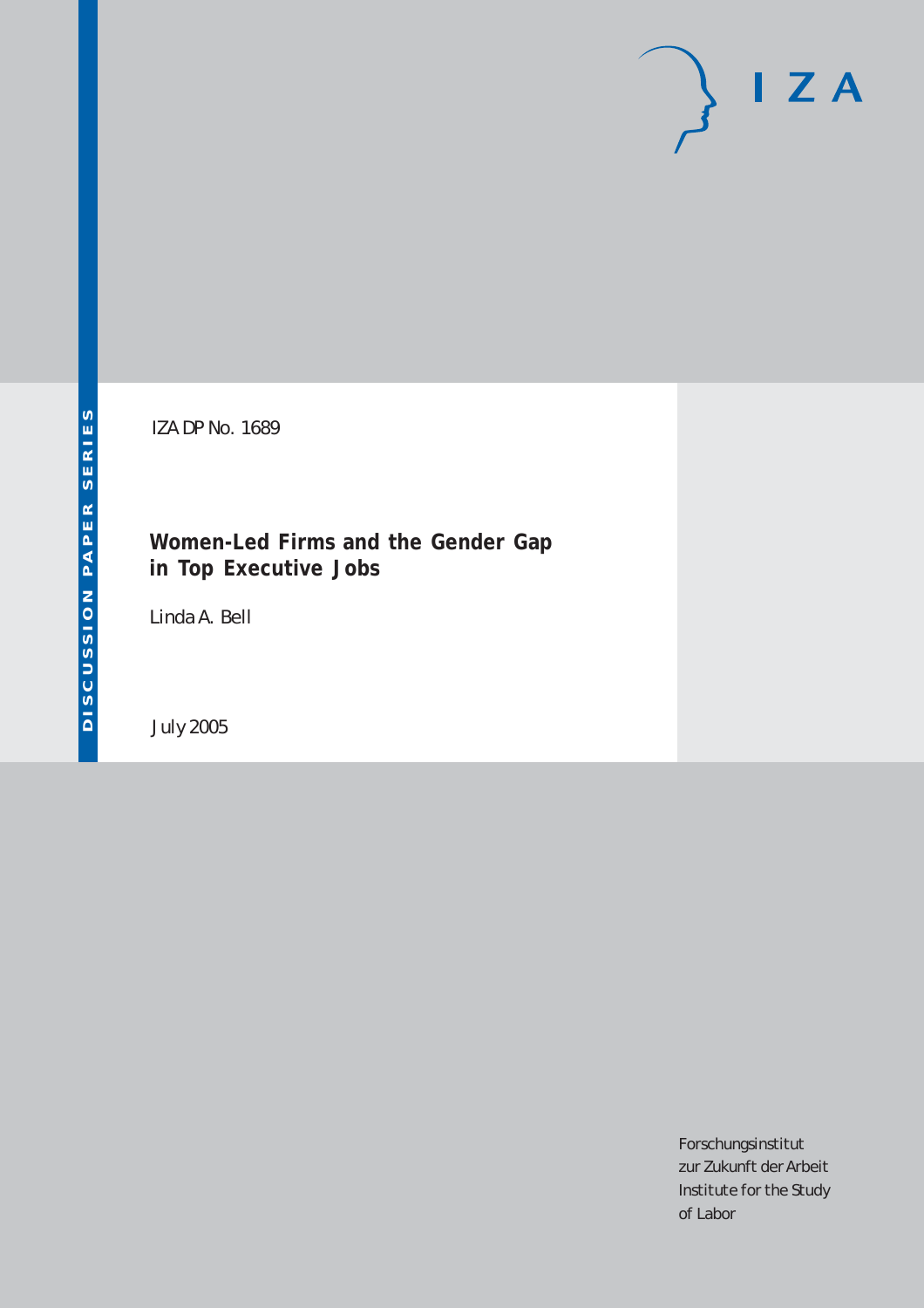## **Women-Led Firms and the Gender Gap in Top Executive Jobs**

**Linda A. Bell**  *Haverford College and IZA Bonn* 

Discussion Paper No. 1689 July 2005

IZA

P.O. Box 7240 53072 Bonn Germany

Phone: +49-228-3894-0 Fax: +49-228-3894-180 Email: [iza@iza.org](mailto:iza@iza.org)

Any opinions expressed here are those of the author(s) and not those of the institute. Research disseminated by IZA may include views on policy, but the institute itself takes no institutional policy positions.

The Institute for the Study of Labor (IZA) in Bonn is a local and virtual international research center and a place of communication between science, politics and business. IZA is an independent nonprofit company supported by Deutsche Post World Net. The center is associated with the University of Bonn and offers a stimulating research environment through its research networks, research support, and visitors and doctoral programs. IZA engages in (i) original and internationally competitive research in all fields of labor economics, (ii) development of policy concepts, and (iii) dissemination of research results and concepts to the interested public.

IZA Discussion Papers often represent preliminary work and are circulated to encourage discussion. Citation of such a paper should account for its provisional character. A revised version may be available directly from the author.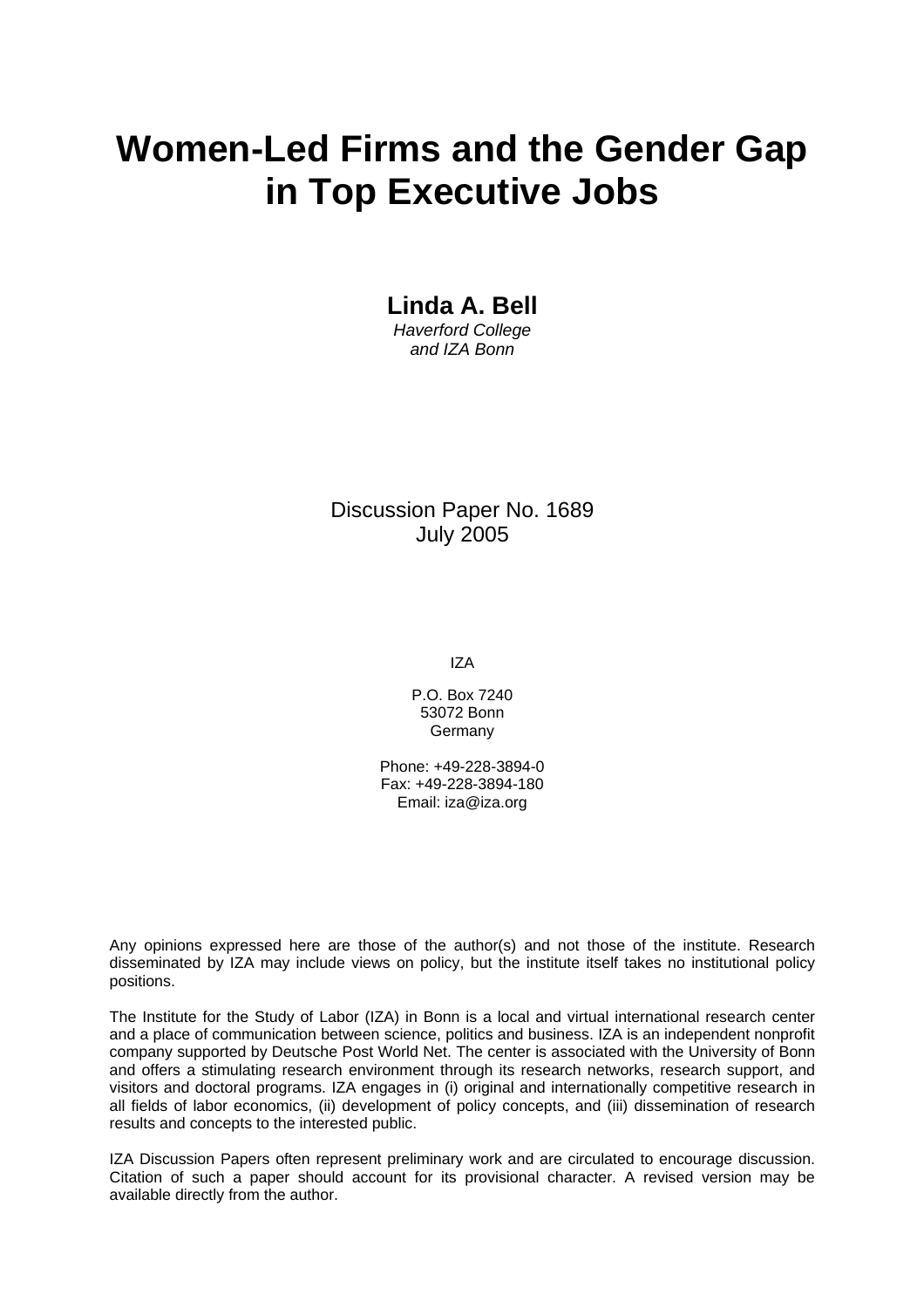IZA Discussion Paper No. 1689 July 2005

## **ABSTRACT**

## **Women-Led Firms and the Gender Gap in Top Executive Jobs**[∗](#page-2-0)

Using data on Executive Compensation from Standard and Poor's ExecuComp, this paper explores the gender gap in top executive jobs and the effect of women CEOs, Chairs, and Directors on the pay of other women executives. The results show a narrowing of the uncorrected gender pay gap from the mid-1990s. Women top executives earn between 8% to 25% less than male executives after controlling for differences in company size, occupational title, and industry. The magnitude of the gender pay gap is statistically related to the gender of the Chief Executive and Corporate Board Chair. Women CEO and Board Chairs bring more top women and at higher pay than is found in non-women-led firms. Specifically, female executives in women-led firms earn between 10-20% more than comparable executive women in male-led firms and are between 3-18% more likely to be among the highest five paid executives in these firms as well. The paper thereby provides strong empirical evidence that women leaders are associated with positive outcomes for women executives in substantive and important ways.

JEL Classification: J11, J16, J33, J70, J71, J78

Keywords: executive compensation, gender discrimination, labor market institutions

Corresponding author:

 $\overline{a}$ 

Linda A. Bell Haverford College 370 Lancaster Avenue Haverford, Pa 19041-1392 USA Email: [lbell@haverford.edu](mailto:lbell@haverford.edu)

<span id="page-2-0"></span><sup>∗</sup> The author thanks Caitlin Coslett, Spencer Walters, and Donald Grunewald for outstanding research support throughout this project. Special acknowledgment is owed to Michael Bolton at Wharton Data Services for generously providing the data for this paper. I thank Robin Ely, Anne Preston, and seminar participants at Harvard Business School for helpful comments on an earlier draft.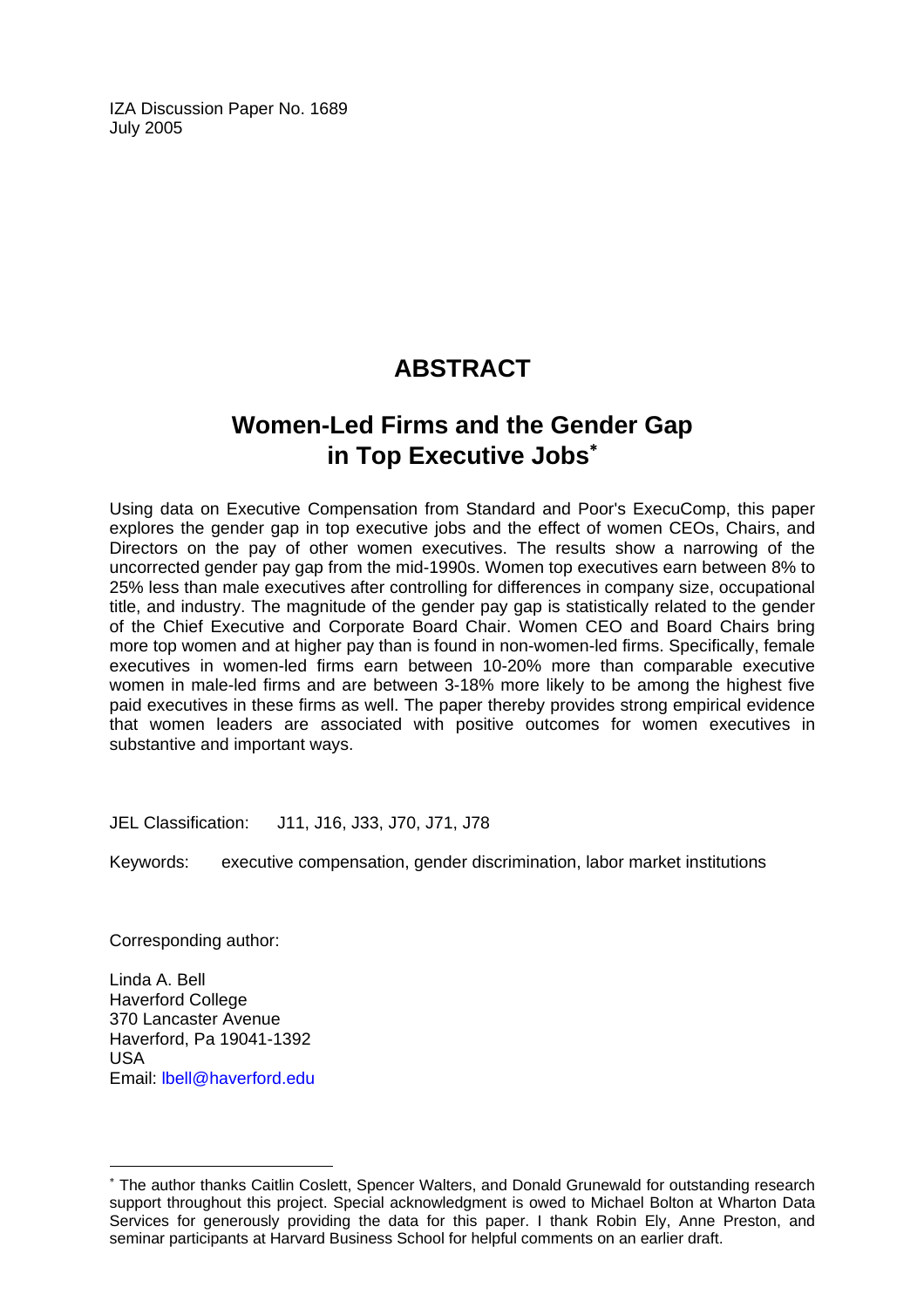There is substantial theoretical and institutional support for the notion that women are more likely to be promoted into a particular job level and paid more in that job when there are a higher proportion of women already there and particularly in decision-making positions. The positive influence of women on other women's labor market outcomes can occur for a variety of institutional and theoretical reasons. First, women may pull women into firms and positions because they prefer to work with similar individuals, as consistent with the discrimination models developed by Becker (1957), or the organizational behavioral case-based and institutions-based literature (for example, Brass 1985, Ibarra 1992, Lincoln and Miller 1979). Second, as women advance through ranks, differences in the treatment of men and women that arise from imperfect information about women's abilities, as in "statistical discrimination" models (Phelps 1972, Aigner and Cane 1977) and "pollution" models of discrimination (Goldin 2002), will narrow as more and better individual specific information is obtained. Third, advancement of women may occur through mentoring which may pull women faster into organizational hierarchies, give women better access to job-specific human capital, and thereby increase their productivity and marketability, and the more-so the more senior are the women (Catalyst 1996, 2004, Preston 2004). Finally, networks may operate to the advantage of women if women have greater social ties to women than men (Ely 1994).

 Traditionally, economic analyses of the gender pay gap and occupational segregation have focused on either gender differences in qualification, as in the human capital model (Mincer and Polachek 1974), or in the labor market treatment of similarly qualified individuals. While differences in labor market treatment may arise from discrimination, unmeasured differences –such as differences in effort, motivation, or skill – are often used to explain the residual impact of gender on earnings or promotion,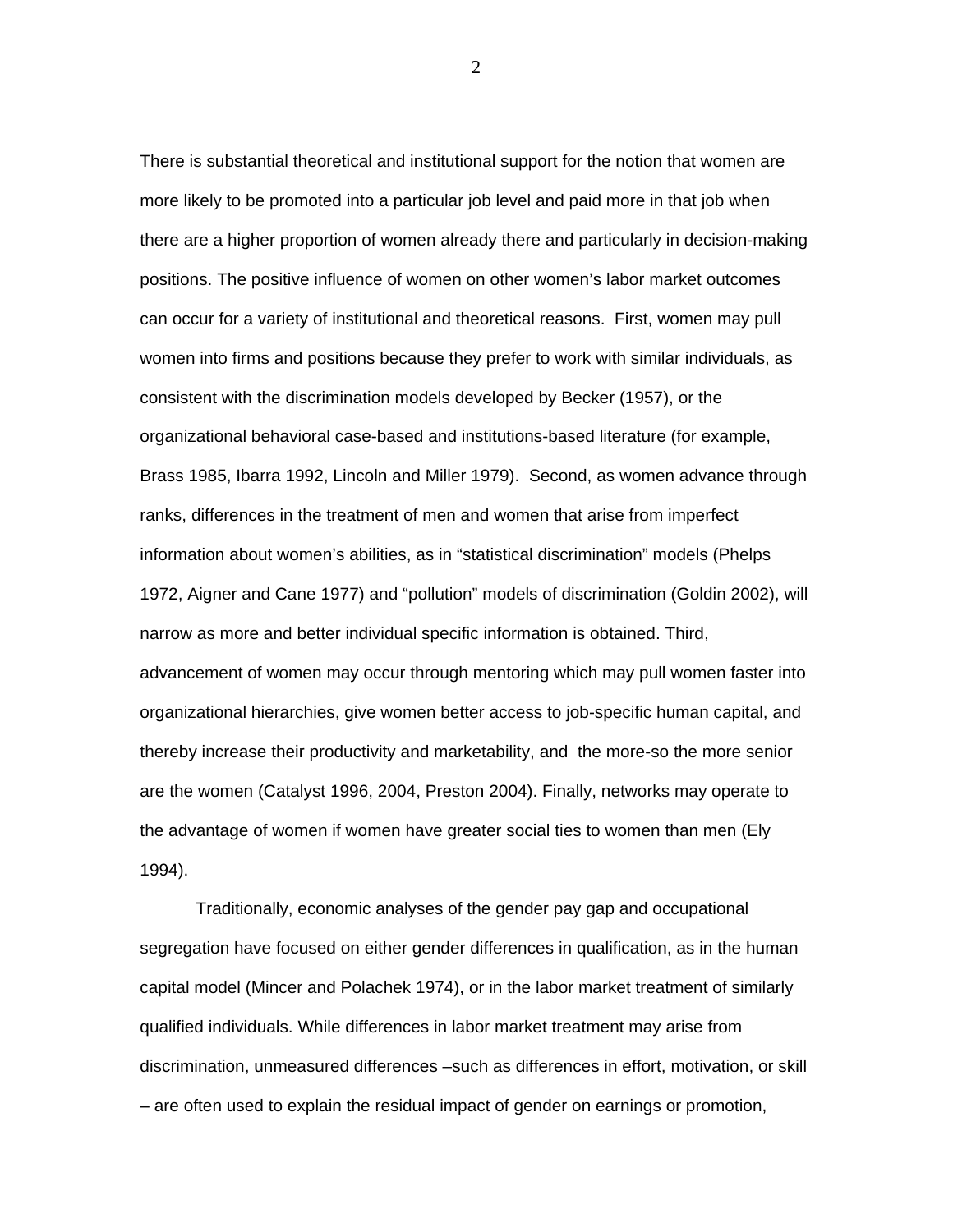especially where human capital is difficult to measure. The more homogeneous is the cohort of men and women the less important are unmeasured differences likely to be as an explanation for a gender pay or occupational attainment gap. A substantial body of literature has focused on comparing similar men and women based on educational attainment (as in Wood, Corcoran, and Courant 1993, for example) or on industry and job rank (as in Cohen, Broschak, Haveman 1998).

 The best case therefore for estimating gender differences independent of quality is the case of workers with similar education, skills, and motivation. In this paper, I make use of Standard and Poor's ExecuComp database, which contains information on compensation for the top five executives for a large set of public companies of varying size. To the extent that top executive men and women share common ambition, skills and abilities as reflected in their professional success, top executives are an ideal group to use for exploring the gender gap in pay since unmeasured differences are likely to be small. Although female representation is low among top executives (on average 4.45 percent representation over the sample period), the representation of women has been increasing consistently through time and the data set is quite large (over 25,000 unique executives in the data). The gender gap in top executive pay is evaluated over time and after controlling for a variety of executive, firm, and industry specific factors.

This paper extends the work on the gender pay gap in top executive jobs in several ways. First, the executive gender pay gap is studied through 2003, thereby extending analysis to a period of greater participation of women executives generally and specifically at higher ranks. Second, because of the large sample size of firms and the tripled representation of women at high levels in later years, I am able to test empirically the impact of women-leaders on the careers of other executive women. I do so by merging the ExecuComp data with an independent Institutional Investor Research Center (IRRC) data set on Corporate Directors. By combining the data in this way, I am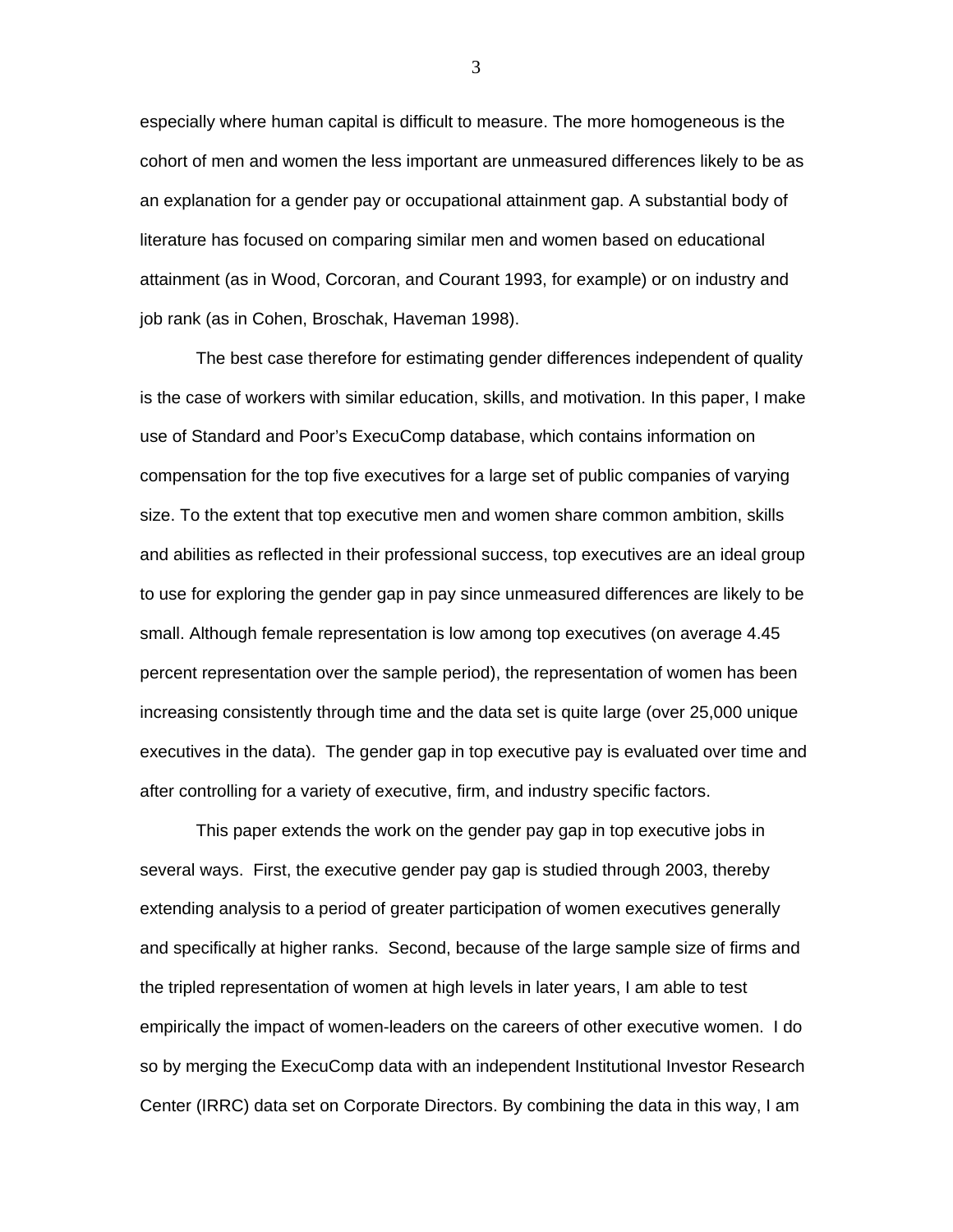able to differentiate between the effect of a woman-leader inside the firm and a femalefriendly corporate board. Exploiting the panel nature of the data using firm and individual-specific fixed effects further differentiates the role of female executives from female-friendly firms.

My results strongly support the view that women executives fare better in women-led firms. Specifically, women-executives working in women-led firms earn between 15-20% more in total compensation than women working in other firms after correcting for important executive, firm, and industry characteristics that might affect the magnitude of this relationship, and this effect appears even stronger in a sub-sample of women only using fixed-effects estimation methods. In addition, women-led firms have statistically significantly greater numbers of top women executives, suggesting that women-leaders help to bring women into the highest ranks of the firm. Firms with a relatively high representation of women Board members are also associated with positive outcomes for women executives.

Taken together, these findings support the contention that women leaders are instrumental to the success of top executive women in quantifiable and significant ways.

#### **II. The Gender Pay Gap among Top Executives**

#### *Means and Trends*

The key data set used in this analysis is Standard and Poor's ExecuComp data for the years 1992-2003. These data contain information on compensation and the individual components of compensation for the top five executives for all firms in the S&P 500, S&P Midcap 400, and S&P Smallcap 600. In total, there are 2,194 unique firm observations and 25,529 unique executive observations over the twelve year period. These data are ideal for evaluating the gender gap in executive pay for a variety of reasons. First, the data offer information on different components of executive pay such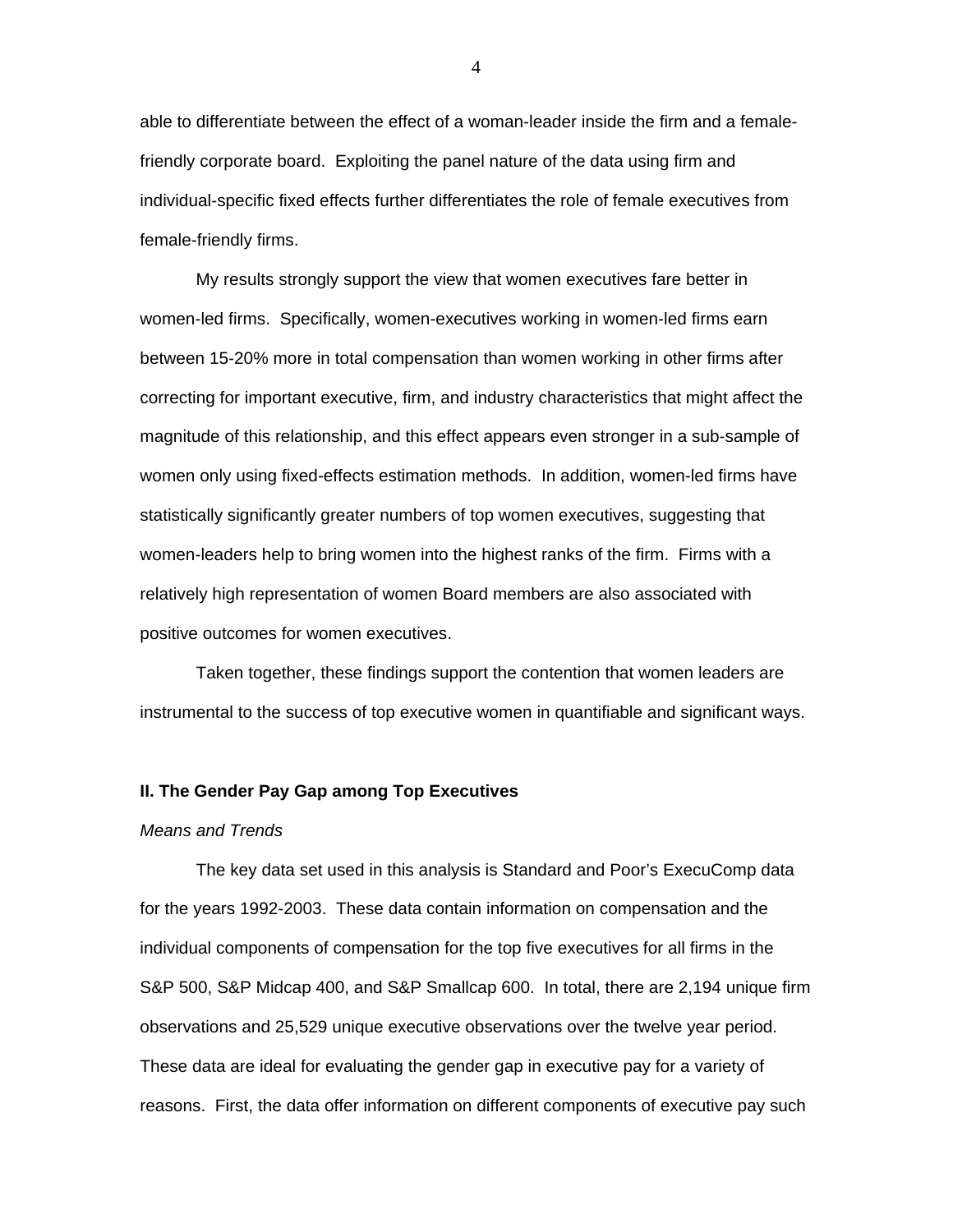as salary, annual bonus, long-term incentive bonus, and the value of stock options. Since salary is a more discretionary component of executive compensation than executive bonus which is often formulaic (Murphy 1999), it is reasonable to evaluate the gender pay gap in specific components of pay. Second, ExecuComp provides firmspecific information such as assets, market value, employment, stock price growth, and other financial variables for each firm-year observation and thereby allows the researcher to control for gender differences in pay that may arise from differences in the gender distribution of executives across firms by size or performance. Third, the ExecuComp data provides some limited information on each executive such as title, age, and tenure, as well as the detailed title of the executive, which allows for an investigation of the importance of pay differences independent of key executive characteristics. Fourth, the firms in the ExecuComp data constitute over 80% of the total market capitalization of US Public firms (Bebchuk and Grinstein 2005), and thereby offer the most broad view of the gender pay gap among top US executives in publicly traded firms. Finally, the large sample of firms allows for a test of the influence of the highest paid women on the career outcomes of the women below them, although women CEOs and Chairs constitute only a small share of the executive sample. Whereas empirical evaluation of the role of top women in the careers of women below them has tended to focus on specific firms and with limited data (Beckman and Phillips 2005, Cohen, Broschak, Haveman 1998), this data allows for a broad systematic study across widely varying firms and industries over time.

Table 1 summarizes key statistics on the representation of men and women executives, their relative pay, and their age and tenure from the ExecuComp data over the 1992-2003 period. Several facts emerge from the table. First, there are 1,369 unique observations of women top executives in these data and these women executives are younger and have less tenure on average than their male executive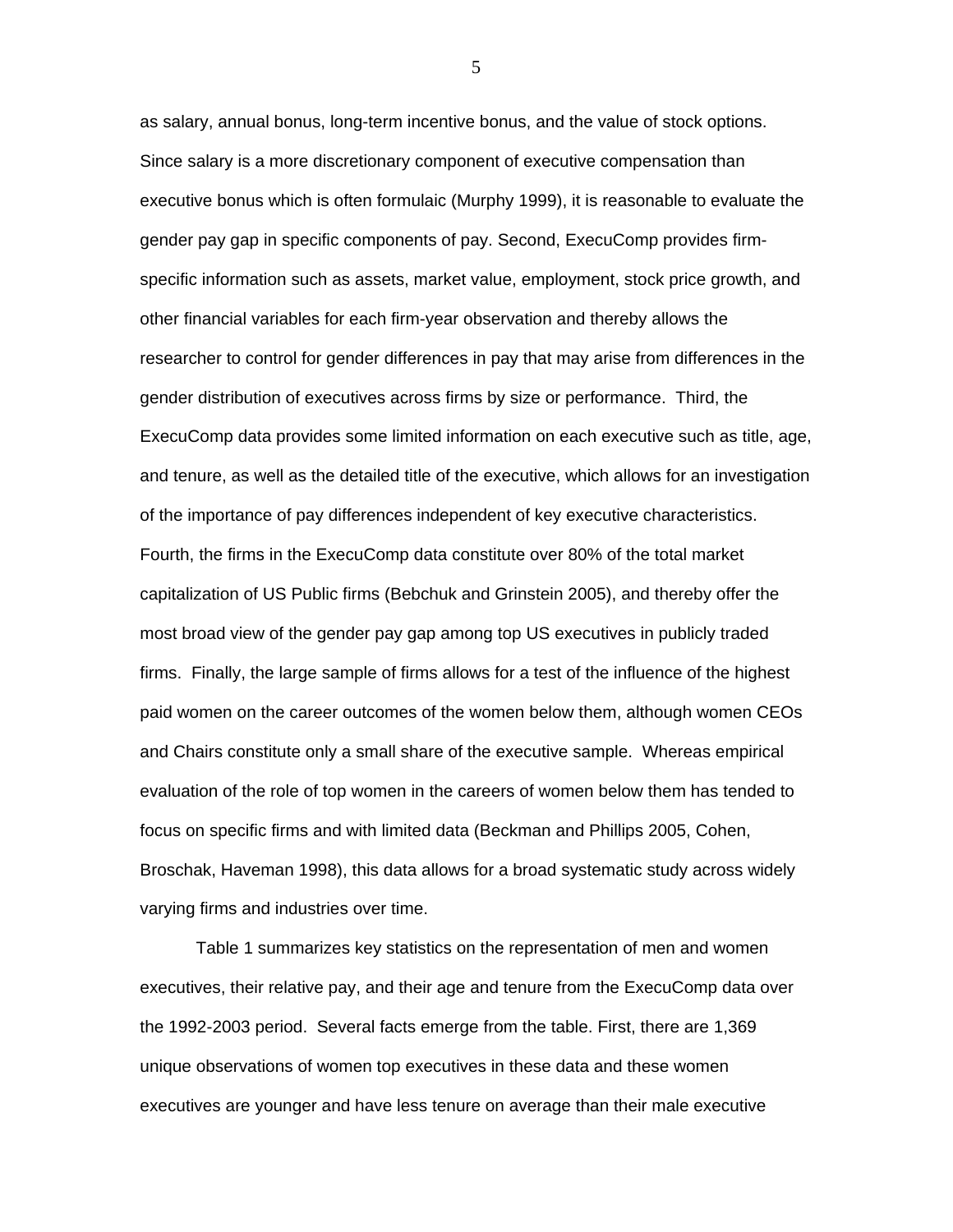counterparts, consistent with other data and sources (Cappelli and Hamori 2004). Second, women are underrepresented at the highest rank of CEO and Chair and somewhat underrepresented at the President levels but are more likely to be Chief Financial Officers and General Counsels than are men. Gender differences in representation are in all cases statistically significant. Gender patterns by title are consistent with outcomes for the earlier period (Bertrand and Hallock 2001).

Table 2 looks at trends in the data over time. Column 1 of the table shows that the percent of top women executives has been increasing consistently through time, although at somewhat slower rate more recently. Column 2 shows that despite the low numbers of women CEO and Chairs (roughly 2 percent of the sample since 2000), their numbers have been increasing at roughly the same rate as the rate of increase in top women executives overall, and have nearly tripled since 1992. Column 3 shows that the percent of directors in the data that are female is roughly equal to the percent of CEOs and Chairs in the data that are female with similar upward trend. Columns 4 and 5 show the percentages of ExecuComp executives that are Board members by gender, and reveal that top executive men are twice as likely as women to be a corporate board director. This ratio has moreover, been roughly constant through the twelve year period covered by this data.

Table 3 looks at the raw gap in compensation between women and men executives using three measures of compensation, namely total gross compensation (salary plus bonuses, long-term and annual incentive pay, the Black-Scholes value of options, and the value of restricted stock), cash compensation (salary plus bonus), and salary. All compensation is expressed in 1992 real values. The raw gap in pay between men and women executives is \$462,406, and the ratio of female to male total compensation is .720. The fact that the gender gap in compensation was significantly larger using the same data for 1992-1997 (Bertrand and Hallock 2001), indicates that the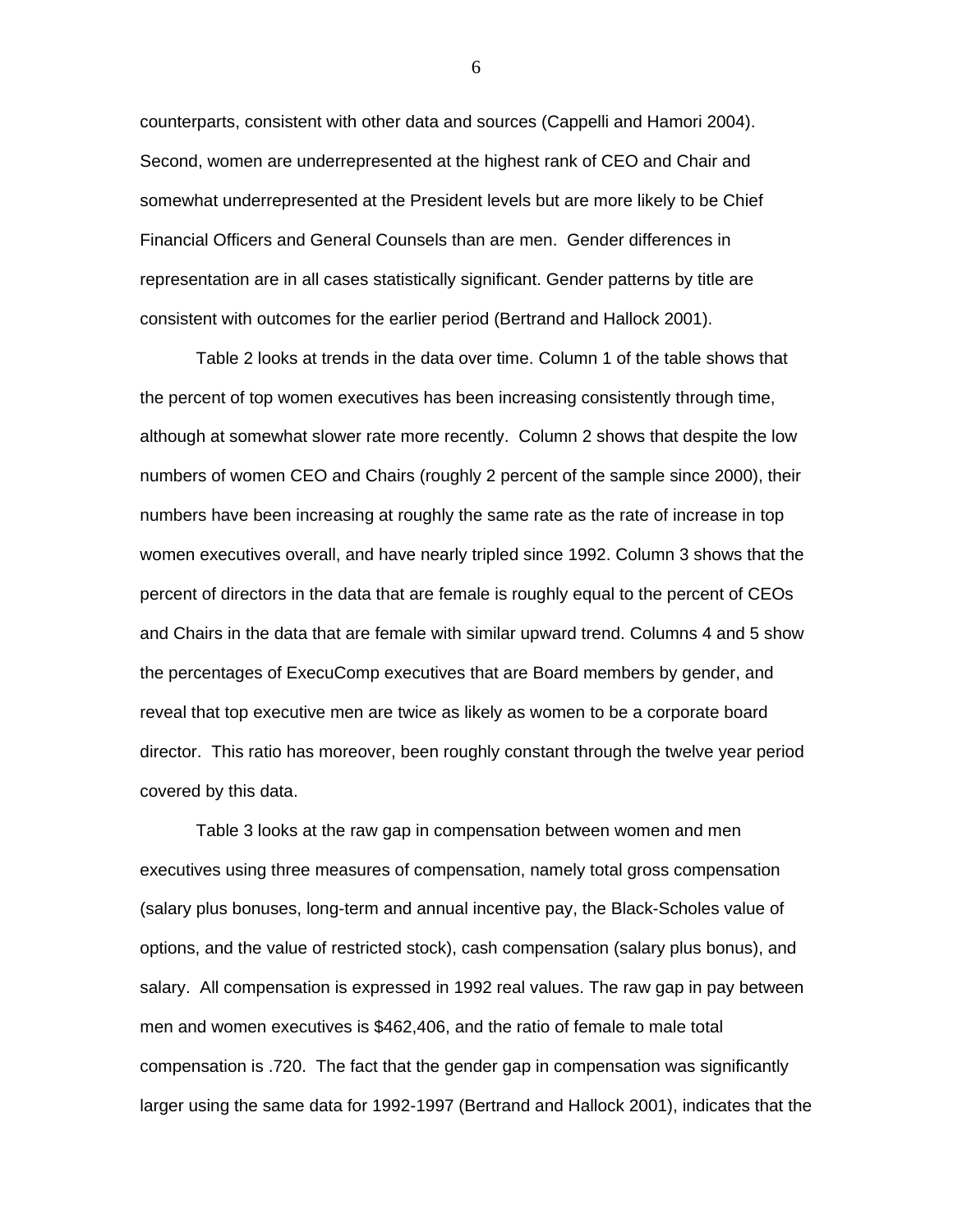uncompensated gender gap in executive compensation has narrowed considerably through the late 1990s and early 2000s period. The gender gap in cash compensation is somewhat larger and in salary somewhat smaller than in gross compensation, and statistically significant in all cases.

#### *Regression Analysis*

 $\overline{a}$ 

 Earlier empirical work on the gender gap in executive compensation using the ExecuComp data found that executive women earned 45% less than executive men, and that roughly ¾ of this gap was explained by two factors, namely that women work in smaller firms and are less likely to be CEO, Chair, or Company President (Bertrand and Hallock 2001). The analysis in this section updates this work.

The standard approach for analyzing the impact of gender on compensation is to evaluate the residual affect of gender on pay after controlling for characteristics of the individual, firm, and industry that might affect the way in which men and women are compensated by the firm.<sup>1</sup> We know, for example, that women are relatively underrepresented in the top ranks of Corporate CEOs and Board Chairs (although their representation has been increasing through time), and that this adversely impacts their relative pay. We know as well that women are under-represented in larger firms and in high-paying industries like financial services (Bertrand and Hallock 2001). In any case, there is a great deal of heterogeneity in pay practices across firms (Murphy 1999) that must be accounted for when determining pay.

 Table 4 looks at the uncorrected- and corrected-gender gap in executive pay using the updated ExecuComp data through 2003. The dependent variable for the first four columns of Table 4 is the natural log of real gross compensation, a measure which

<sup>&</sup>lt;sup>1</sup> See for example Blau, Ferber, and Winkler (2002) for a thorough summary of the voluminous literature on this topic.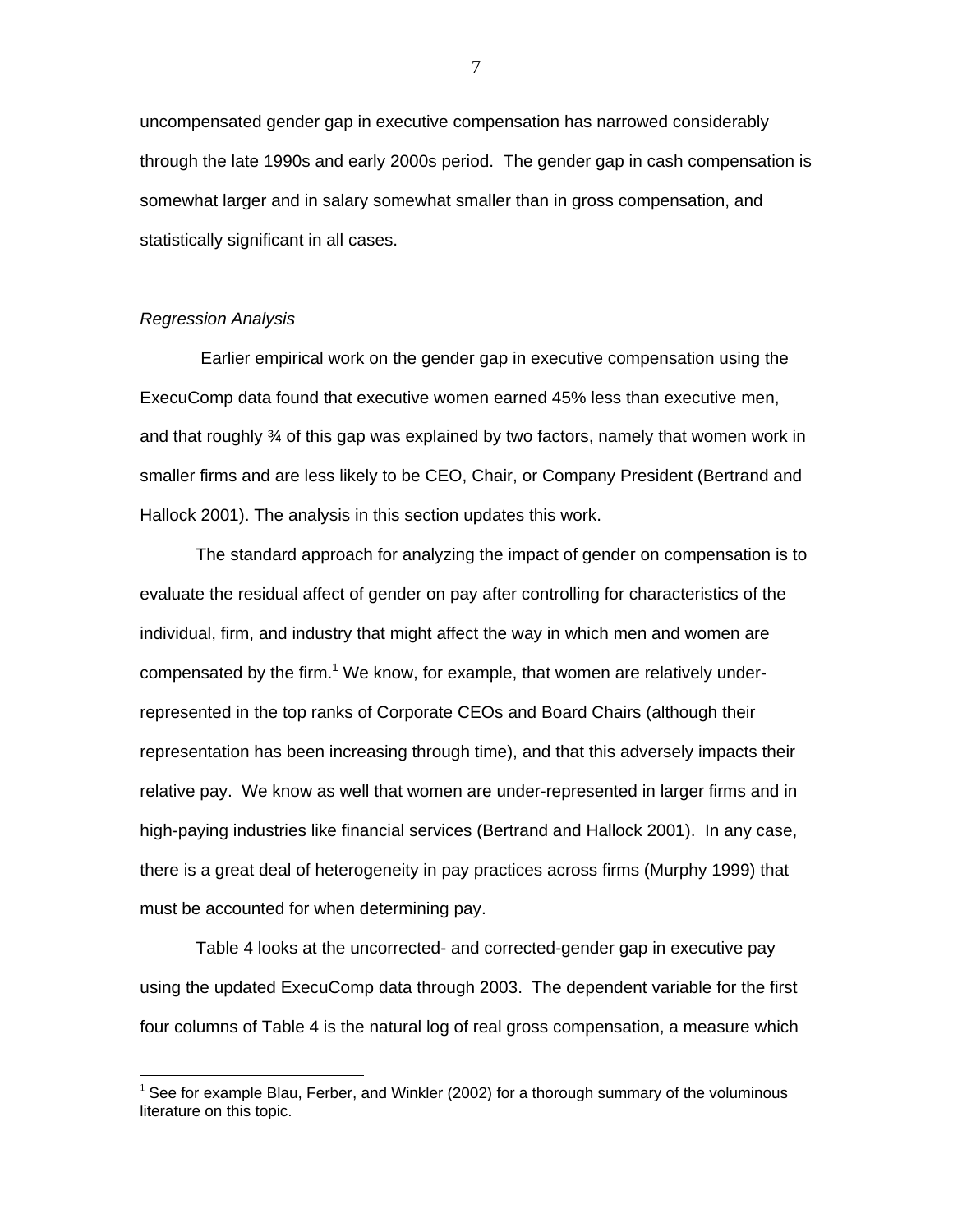includes the sum of salary, annual incentive bonus, longer-term bonuses, and the value of options and restricted stock. Column 5-8 of the table use the natural log of real salary (columns 5-6) and salary plus annual bonus (columns 7-8), in order to test for gender differences by component of executive pay.

Column 1 shows that there is a 25.4% difference in the gross compensation of male and female top executives in these data. This is substantially smaller than the 45% difference reported by Bertrand and Hallock (2001) for 1992-1997. The decline in the gender gap in executive compensation is consistent with a decline in the gender pay gap more generally over this period (Blau and Kahn 2000). Column 2 adds controls for firm size and valuation (employment and real market capitalization), for occupational title (for CEO or Chair), as well as fixed effects for industry and year. The gender pay gap falls to 10.8% after the inclusion of these variables. Consistent with the theory, the elasticity of compensation with respect to firm-size is roughly .35 and is statistically significant in all cases (Murphy 1999). Column 3 uses detailed occupational titles controls<sup>2</sup> and this reduces the unexplained gap to 7.8 percent. Grouping of executive titles is tenuous in that grouping is difficult and titles convey different responsibility and status across firms. In addition, if women are less likely to be offered a high-powered title than comparable men (and commensurate of course with responsibility and pay), then the inclusion of these detailed titles may result in an underestimation of the true magnitude of the gender pay gap. The inclusion of age (column 4) leaves the results qualitatively unchanged, but

 $\overline{a}$ 

 $2$  Occupational categories were constructed based on the "executive title" variable in ExecuComp. There are more than 6,000 unique occupational titles in the data, so the construction of these controls was quite cumbersome. While certain executive titles were easily converted and grouped (such as "vice president" and "vp" and "vice pres"), other groupings were significantly more complicated. In cases where executives were given two titles, the executive's highest rank in title (based on average pay) was used. From the ExecuComp data the following titles were constructed: CEO, CEO and Chair, CEO and Vice-Chair, CEO and President, Chair, Vice Chair, President, Chief Financial Officer, Chief Operating Officer, Chief Accounting Officer, Chief Technology Officer, Chief "Other" Officer, General Counsel, Controller, Senior Executive Vice President, Executive Vice President, Senior Vice President, General Vice President, and Vice-President. All other titles were treated under type "All Other."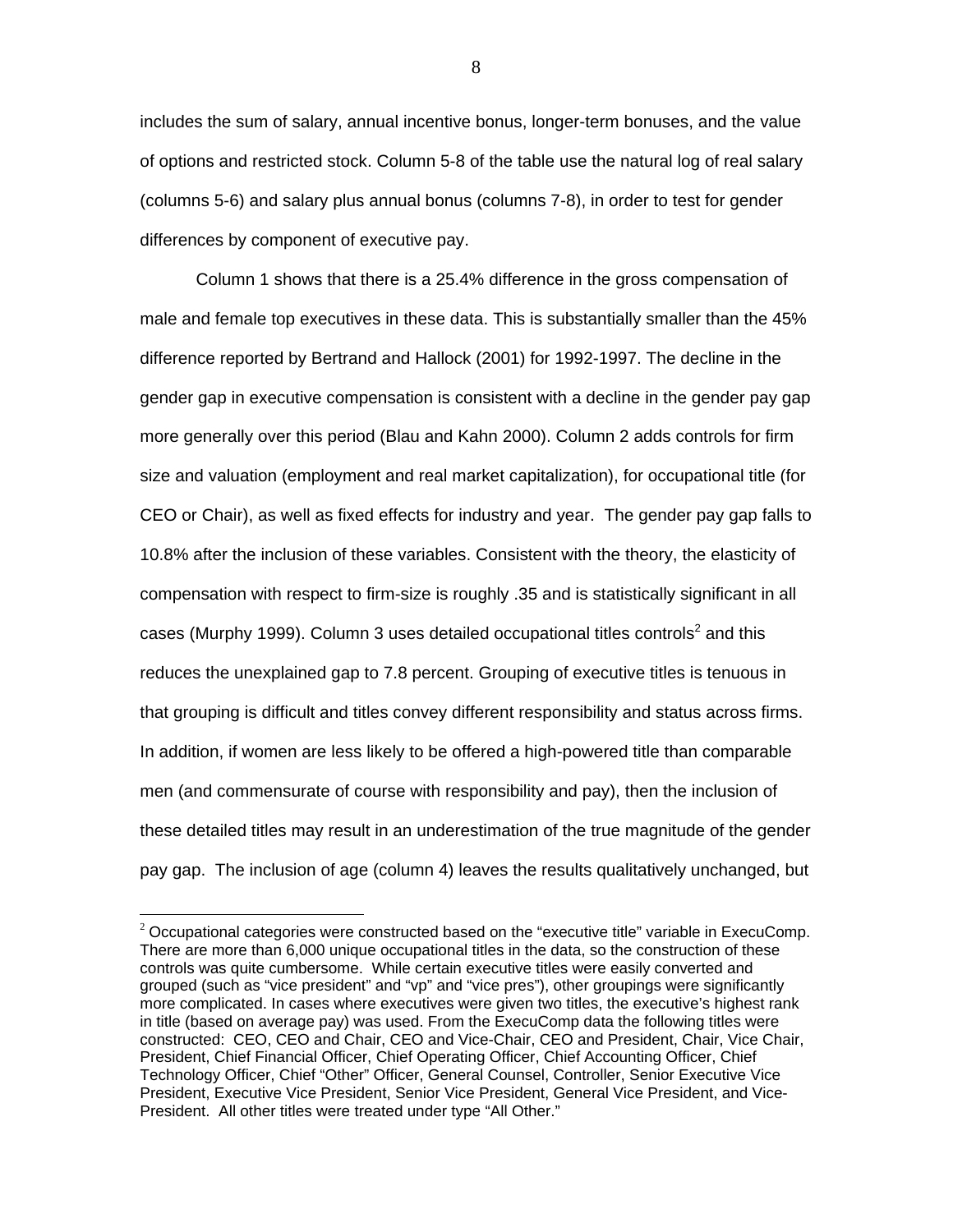reduces the number of observations by over 50 percent, and age is therefore excluded from the reported analysis that follows. $^3$  In sum, the estimates suggest that between 7-11% of the gender gap in executive compensation is unexplained.

 Columns 5-8 of Table 4 report results for real salary and cash compensation (salary plus bonus) and reveal a similar gap between the pay of top women and men executives in the range of 10-13% after correcting for firm size, time, industry, and title.

 In sum, the regression results reveal several important facts. First, the uncorrected gender gap in compensation among top corporate executives, while large (roughly 25%), has narrowed considerably over time as women executives increased their representation among top corporate executives at all ranks. Second, firm size and the under-representation of women at CEO, Chair and other executive titles explains about 50-60% of the differences in pay, less than the 75% contribution cited by Bertrand and Hallock (2001) over the 1992-1997 period. Finally, after controlling for firm size, executive title, industry, and time, there remains a substantial gap (7-13%) in the pay of top executive women that is true for all components of pay.<sup>4</sup>

#### *Statistical Discrimination and the Role of Unmeasured Human Capital Factors*

 The traditional approach to explaining the residual gender gap in pay has been to focus on either differences in the unmeasured qualifications by gender or on differences in their market treatment. Gender differences in qualifications presumably result from differences in human capital that might derive from acquired endowments (education

 $\overline{a}$ 

 $3$  Robustness tests for the effect of both age and tenure (which reduces the number of observations by 65% show no qualitative impact of either variable on the magnitude or significance of the gender pay gap in any of the reported regression results.<br><sup>4</sup> Bertrand and Hallock (2001) find a gap of similar magnitude over the earlier period using

roughly the same specification. After controlling for age and tenure (and reducing the number of observations from over 42,000 to just over 7,000), they find that the unexplained gender compensation gap falls to below 5 percent and is no longer statistically significant. These results are difficult to interpret however, as in the case here, because they are imprecisely estimated with a small sample that is not necessarily random with respect to the population of executives in the data base.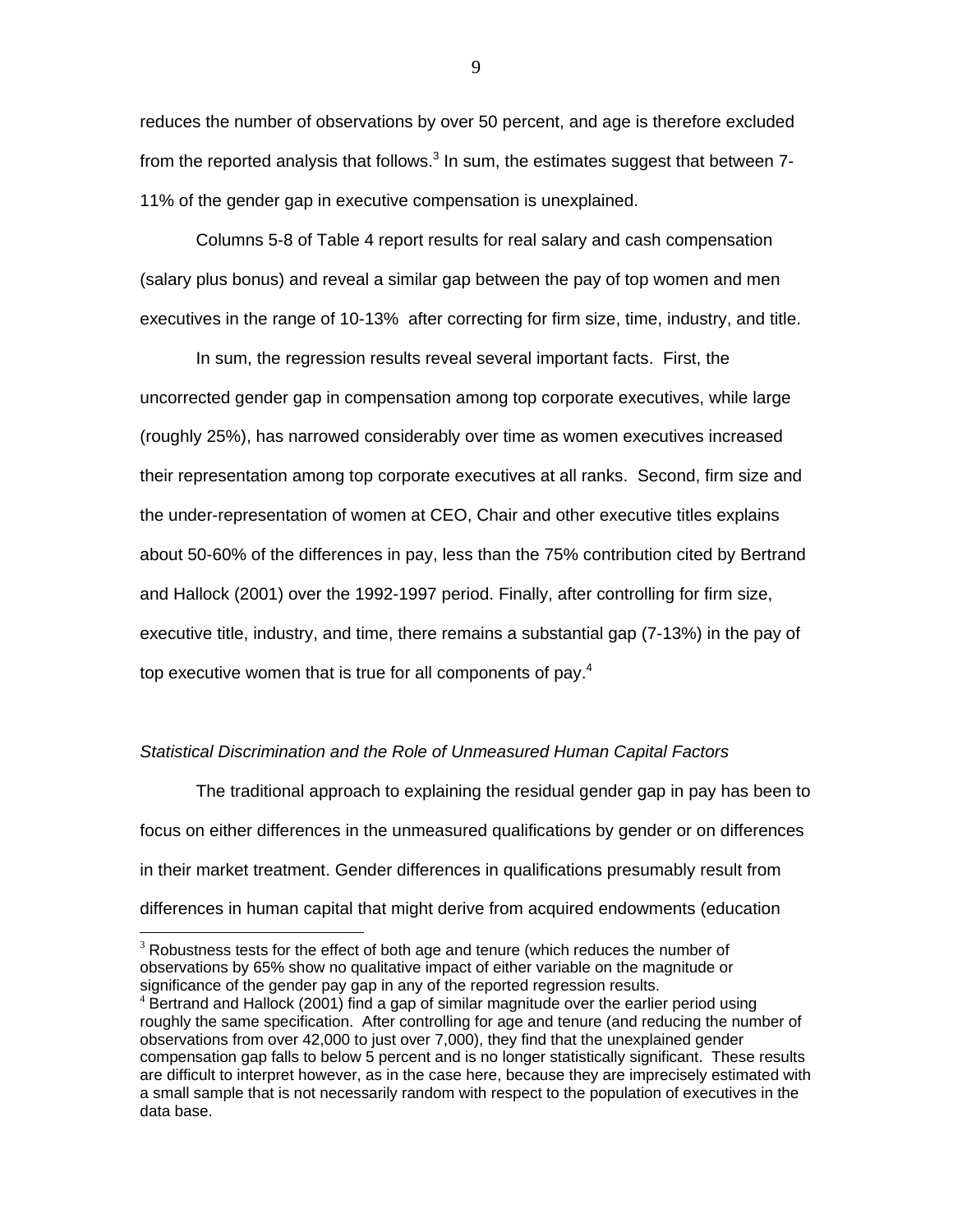and job-training), or other more difficult to measure factors (ambition or motivation). The reasonable presumption in this particular case -- a unique sample of top-paid public company executives – is that unmeasured differences in both endowment and motivation are small and don't account for unexplained gender differences in compensation. Indeed, it is certainly possible that, if anything, the women in this sample are even more motivated than the men in that they have succeeded against presumably greater odds.

 In any case, while data on education and motivation are not available on a broad basis for the women and men executives in my sample, I was able to obtain some information on education for a sub-sample of executives that sheds some limited light on the magnitude of any difference. Specifically, I obtained information on education and career/family decisions for a sub-sample of 3054 men and 296 women executives in the ExecuComp data through online sources such as Forbes, Hoover, and Lexis-Nexus, as well as archived company websites.<sup>5</sup> The data in Table 5 are unremarkable in that except for the greater tendency of executive men in the sample to obtain MBA degrees and of women to obtain JD degrees there are small and statistically insignificant differences in the educational experiences of the men and women executives in all cases.<sup>6</sup> The point is that to the extent that these results hold up to a larger sampling of executives across industry differences in education are not surprisingly unlikely to explain the observed gap in pay.

 $\overline{a}$ 

 $<sup>5</sup>$  Women were over-sampled in this application, as were executives in the technology and</sup> financial services sector. Note as well that the education-specific data over-samples executives from 2002 and 2003 since data for the most recent executives is more readily available.<br><sup>6</sup> Since the education-linked data over-sample financial services executives and given the greater tendency of financial services executives to obtain MBAs and the smaller percentages of female executives in financial services (about 2.5% of the financial services executives) the higher frequency of MBAs among male executives may be somewhat overstated.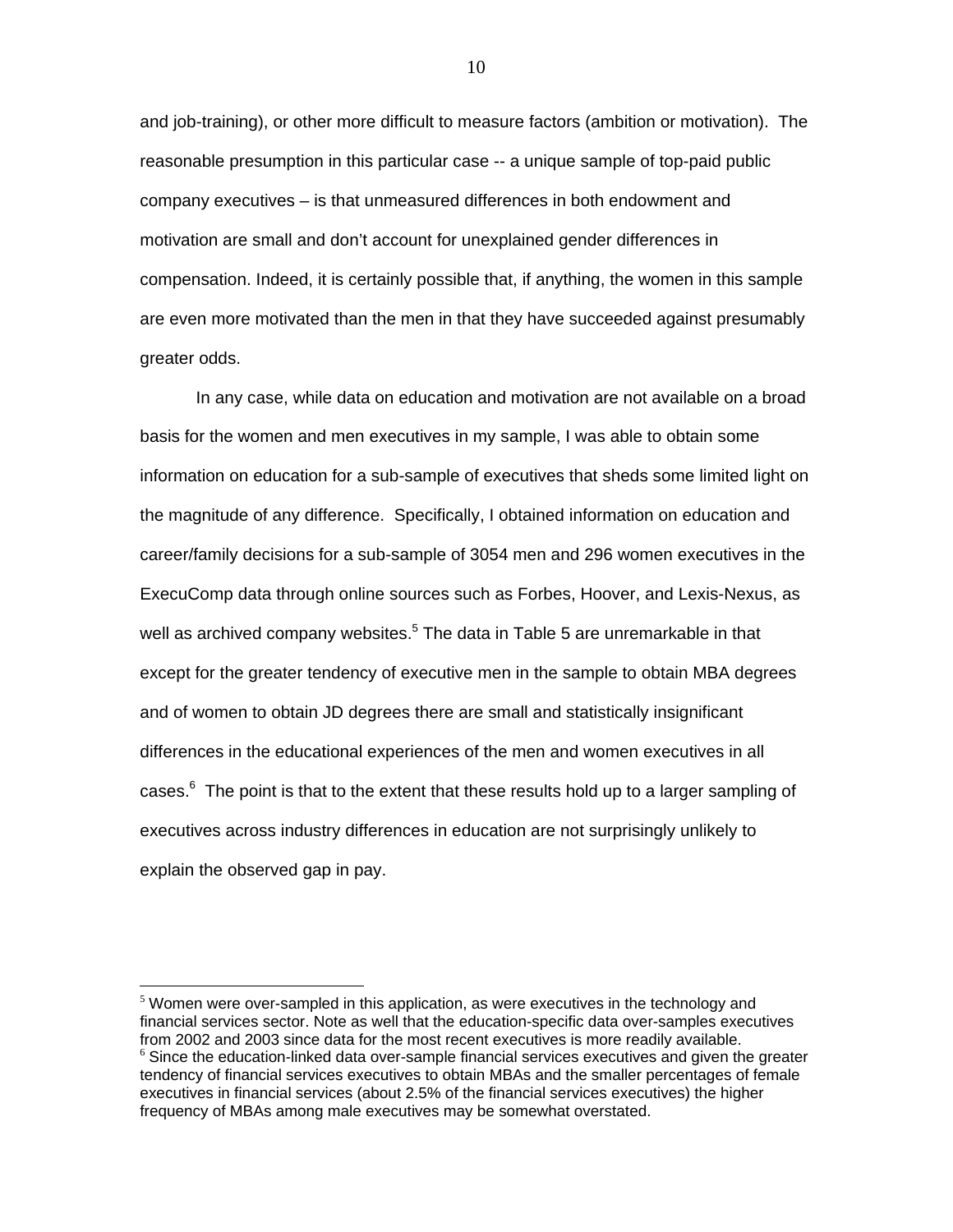#### **II. Women-Led Firms and the Impact on Women Executives**

The under representation of women executives on corporate boards and in the highest corporate positions has been well documented elsewhere (see for example, Catalyst 2000, 2003), and at least some of the implications of this gap are well understood. Indeed, Bertrand and Hallock (2001), using ExecuComp data through 1997, show that 47% of the mean difference in the overall compensation of top women and men executives can by explained by the scarcity of women in the top four occupations of Chair, CEO, Vice Chair, and President.

 Is there a spillover effect to other lower-ranked women executives associated with the under-representation of women in the ranks of Chair/CEO and on Corporate Boards?

 Tables 6 and 7 begin to address this issue in the simplest of terms, looking at the means of salary, total cash compensation, and total gross compensation, for women and men in companies that are "led" by women executives as compared with those that are not. "Women-led companies" are defined in one of two ways. The less restrictive definition defines women-led companies to be those with a CEO and/or Chair who is a woman. A somewhat more restrictive definition imposes the additional constraint that the female CEO leader be a member of the Corporate Board.<sup>7</sup> Since top corporate compensation (and promotion decisions) are usually discussed and determined through an internal-process before subsequent recommendation to the compensation committee of the board (Murphy 1999), the CEO has obvious influence at both internal and Boardstages and is therefore more likely to be determinative of outcome when she sits on the Corporate Board. Also, there is evidence that women directors are accepted as legitimate leaders more often than women in other top positions due to the relatively

 $\overline{a}$ 

 $7$  There are 79 women executives in the data set who are CEOs or Chairs of their firms. Of these 79 women, 29 also hold a title on the Board of Directors.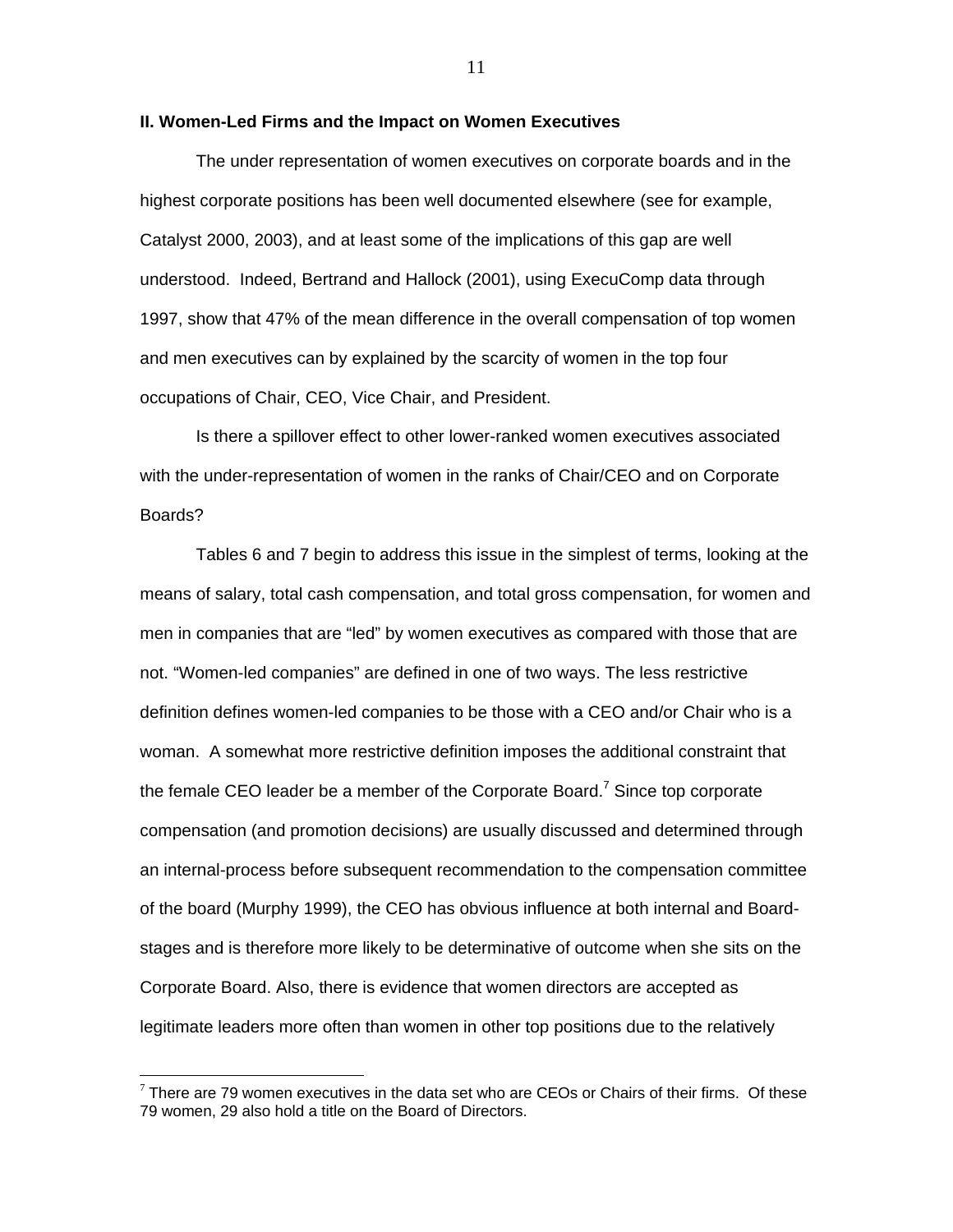greater prevalence of women directors and additional evidence that this greater acceptance increases their influence (Beckman and Phillips 2005).

 Table 6 shows that women fare better in terms of salary and total cash compensation in female-led companies where the CEO and/or Chair is female. The difference in pay between women executives in female-led and other firms is statistically significant in all cases, and exceeds the differences in male pay in female-led and other firms in all cases as well. The top row of the table shows that the unadjusted difference between the salary of women and male executives in female-led and other firms is \$126,693, a greater than 50% premium to women in women-led firms. The difference to men in women-led and other firms is considerably smaller (Row 2). Row 4 of the table excludes all executives with the title of CEO and/or Chair from the analysis since the female-led firm is defined in this way and to avoid over-sampling of the highest paid women. As is clear from the analysis, the difference between female salaries in femaleled and other firms is still statistically significant and large, exceeds the difference in salary to men in female-led and other firms, and indicates a roughly 13% premium to women in women-led firms. Rows 7 and 8 of the table perform the same analysis using real cash compensation (salary plus incentive bonus), and show that using this measure of compensation, women continue to fare relatively better in women-led companies. Not surprisingly, the magnitude of the relative advantage is smaller in the case of cash compensation (10.9%), since salary is a more discretionary component of pay than is the executive performance bonus (Murphy 1999). Finally, rows 10 and 11 complete the analysis using total gross compensation as the measure of pay and show a nearly \$300,000 advantage to women in women-led firms that is nearly twice as big as the advantage to men.

 Table 7 performs the same analysis using the more restrictive definition of a female-led company that restricts the female CEO to be a member of the Corporate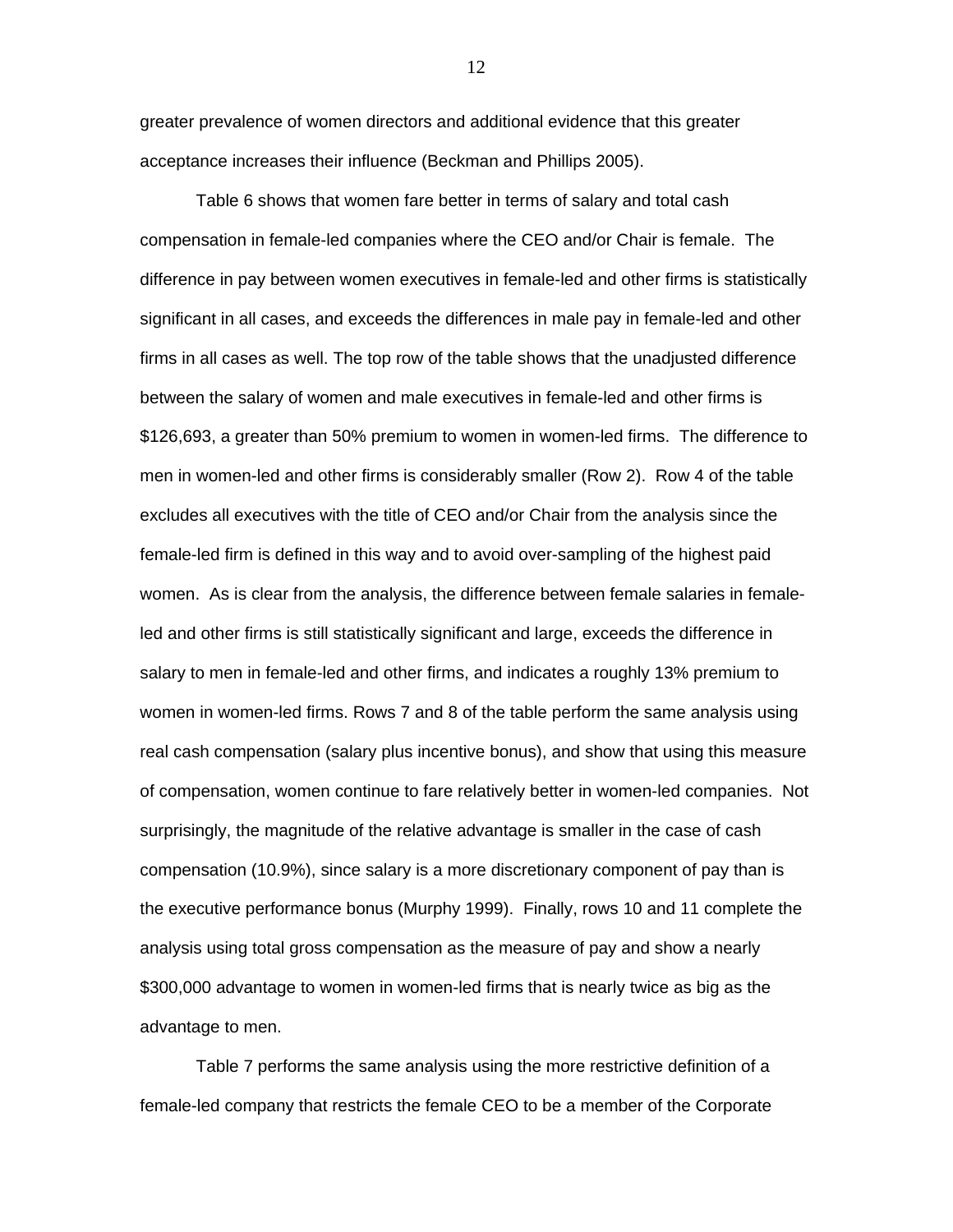Board. The results are qualitatively unchanged, in that women in women-led companies enjoy a pay premium in salary and total compensation that does not extend to men. It is interesting that in women-led companies in this more restrictive case (where women leaders arguably have greater control over compensation by virtue of both title and board stature), there is no statistical difference between what female and male top executives are paid.

 The literature suggests that women executives support other women not exclusively in terms of better relative pay, but in terms of representation and positions as well. To what extent then do the data support the claim that women-leaders bring more women executives to top positions in their company?

 Table 8 begins to answer this question by comparing women-led firms and the incidence of women executives. The uncorrected results lend impressive support to the claim that women-leaders help women beneath them to rise to the top of the corporate ranks. Row 1 shows that the incidence of top women corporate executives is over fourtimes greater in women led companies than in male led companies in the ExecuComp data. Row 2 excludes all executives with the CEO and/or Chair title (since women-led companies are defined this way) and shows that in this case, women are still over twotimes more likely to rise to the top of their corporations in firms in which women are the decision makers. Rows 3 and 4 of the table show that the same trends emerge when the more restrictive definition of a women-led company is applied. It is perhaps worth noting that in the more restrictive case where the influence of the women-leader is higher by virtue of her Board representation (Rows 3 and 4), there are even more women in the top-five ranked executives in terms of pay (compared with Rows 1 and 2), and that this difference in affect is statistically significant in all cases.

#### *Multivariate Analysis*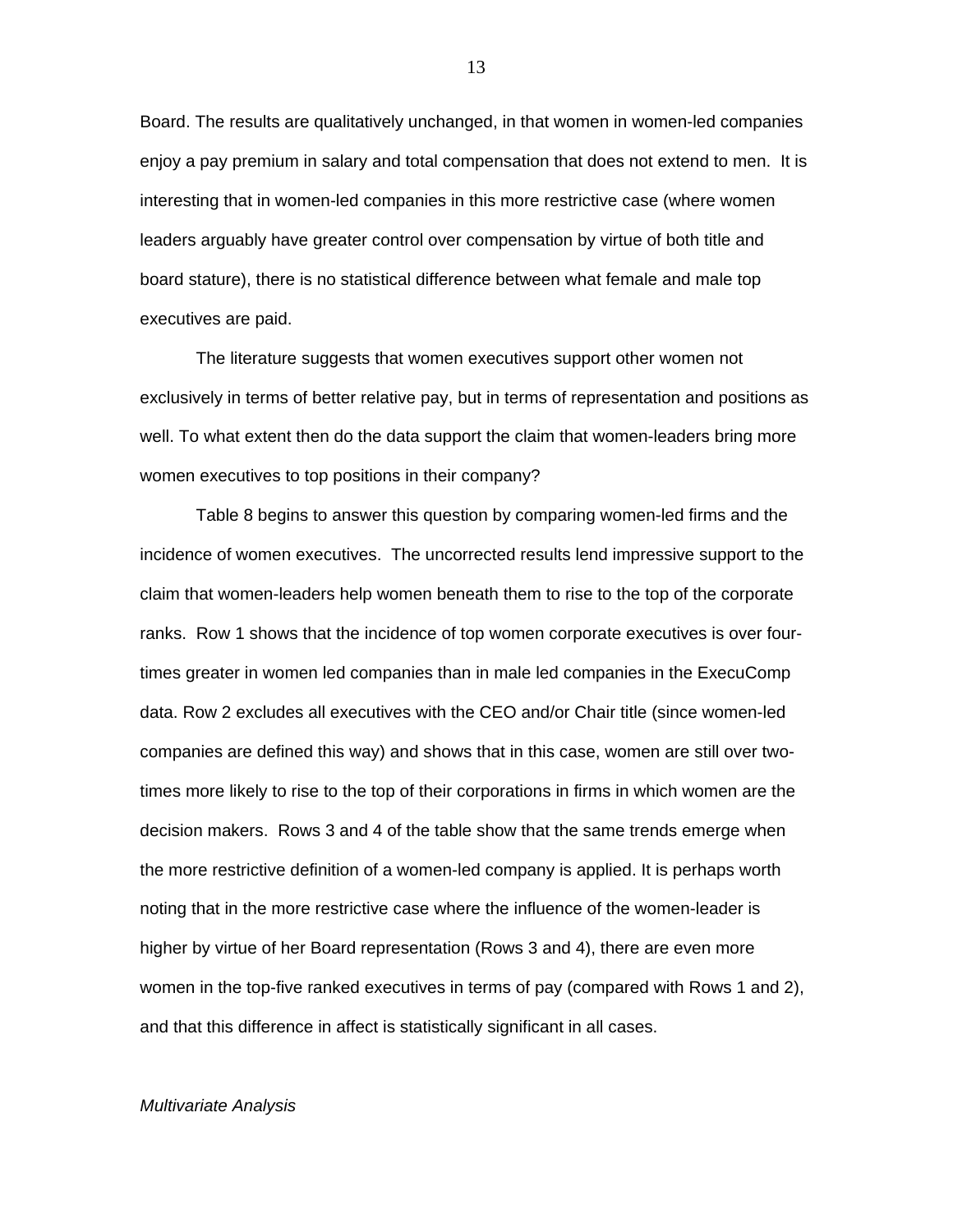While there is a considerably body of case-based evidence suggesting that top women can be critical for the success of women below them (Cohen, Broschak, Haveman 1998, Catalyst 1996, 2002, Beckman and Phillips 2005), the empirical economics literature finds little evidence of a positive effect of women mentoring women (Canes and Rosen 1995, Neumark and Gardecki 1998, Preston 2004), although the importance of white-male mentoring in perpetuating segregation in the workplace is wellunderstood at a theoretical level (Athey, Avery, and Zemsky 2000).

 To better evaluate the significance of women on the careers of women below them independent of other factors, I rerun the regressions in Table 4 including an interaction term for females that work in female-led companies. These results are presented in Table 9. Column 1 of the Table shows a clear compensation advantage to women in firms with a female CEO and/or Chair of 46.5% percent which fully compensates for the 34.1% pay disadvantage to women generally. Column 2 of the table controls for firm size and valuation, CEO/Chair Occupational Title, Year, and Industry, and shows a continued positive effect for females working in a female-led company of 8.0 percent. Column 3 adds detailed occupational controls which reduces the magnitude and statistical significance. If women executives are disadvantaged in title/occupational attainment within firms or if women-leaders more readily promote talented women into higher titled positions, then the inclusion of detailed occupational controls may lead to an under-prediction of the effect of women-led companies on executive women's wages.

Columns 4 and 5 provide robustness checks on the results above. Specifically, Column 4 excludes all CEO/Chairs from the analysis and thereby looks at the effect of a woman CEO/Chair on all other employee wages. The table shows a continued positive effect for females working in a female-led company of 8.5 percent, although this effect is statistically significant at only 90% confidence levels. Column 5 controls for the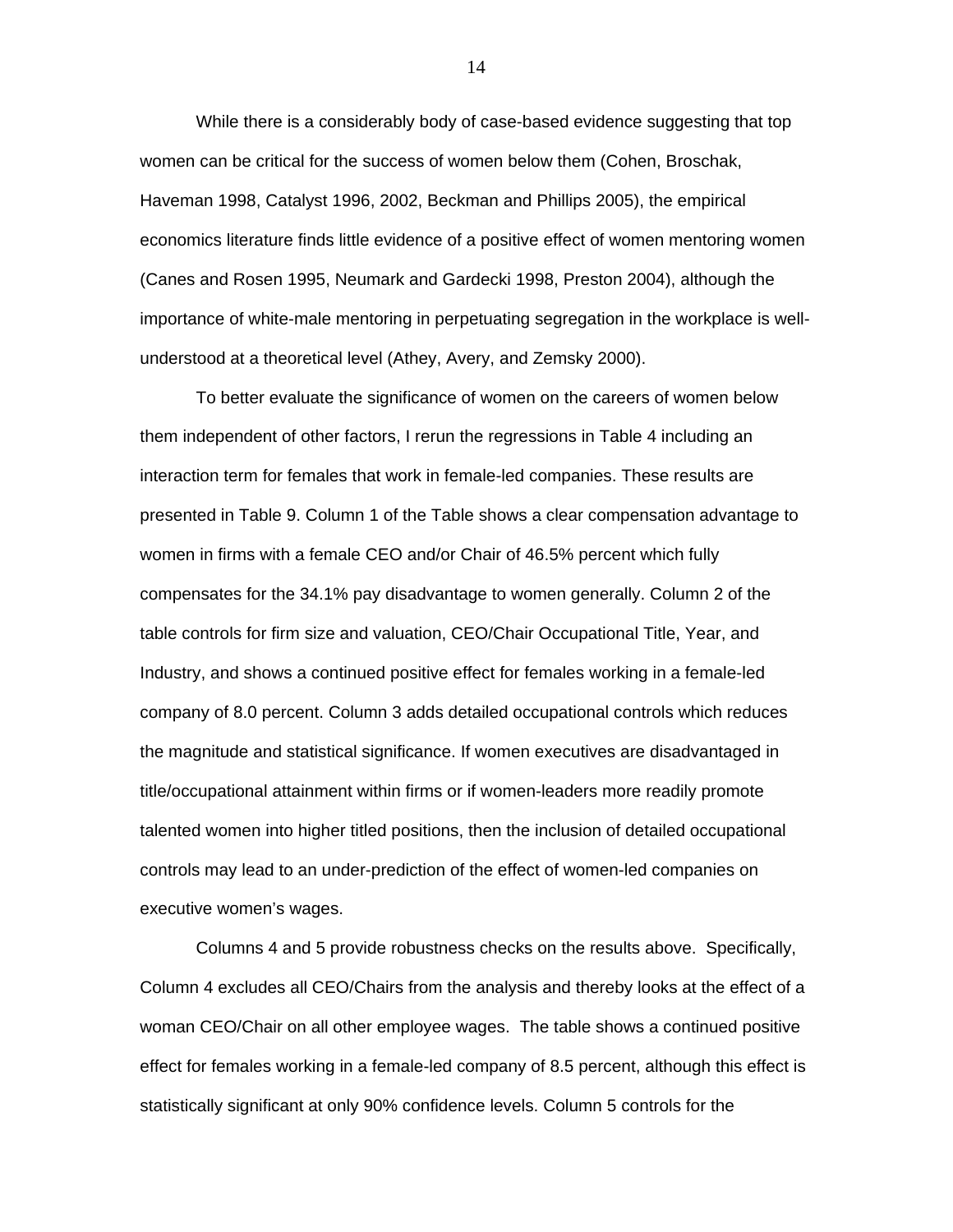executives age (which is available for only a sub-sample of the executives) and shows an even bigger impact on women of working in female-led companies after controlling for age.

 Columns 6-10 of the table perform the same analysis using the more restrictive definition of female-led firms that includes leadership in the firm (CEO) and membership on the Board. Not surprisingly, the impact on women of working in women-led companies is stronger in magnitude and in significance using this definition and offers qualitatively similar conclusions.

 The literature suggests that women-leaders are instrumental in promoting women within the organization (Cohen, Broschak, Haveman 1998, Beckman and Phillips 2005, Athey, Avery, and Zemsky 2000). To test this effect, I use the women-led company dummy variable as a proxy for the effect of having a women decision maker in the top ranks of the firm, and the female executive dummy variable as a measure of the representation of top ranked – among the highest five paid – women executives in these firms. Roughly four and a half percent of the executives in ExecuComp are female. The difference in the percentages of female executives in women-led companies as opposed to male-led companies can therefore be estimated after controlling for characteristics of the firm or industry that might influence the presence of women executives at the firm.

Table 10 presents the results from a probit-analysis of the dichotomous female variable. All coefficients are the probability of a female executive in the company evaluated at the mean of the independent variable. The odd-numbered columns include only the female-headed company dummy variable using the less-restrictive (columns 1- 4) and more-restrictive (columns 5-8) definitions, and excluding executives with the CEO/Chair title (Columns 3 and 7). The even numbered columns give results with the inclusion of specified covariates. The specifications for the regressions using the two definitions of female-headed firms use identical covariates.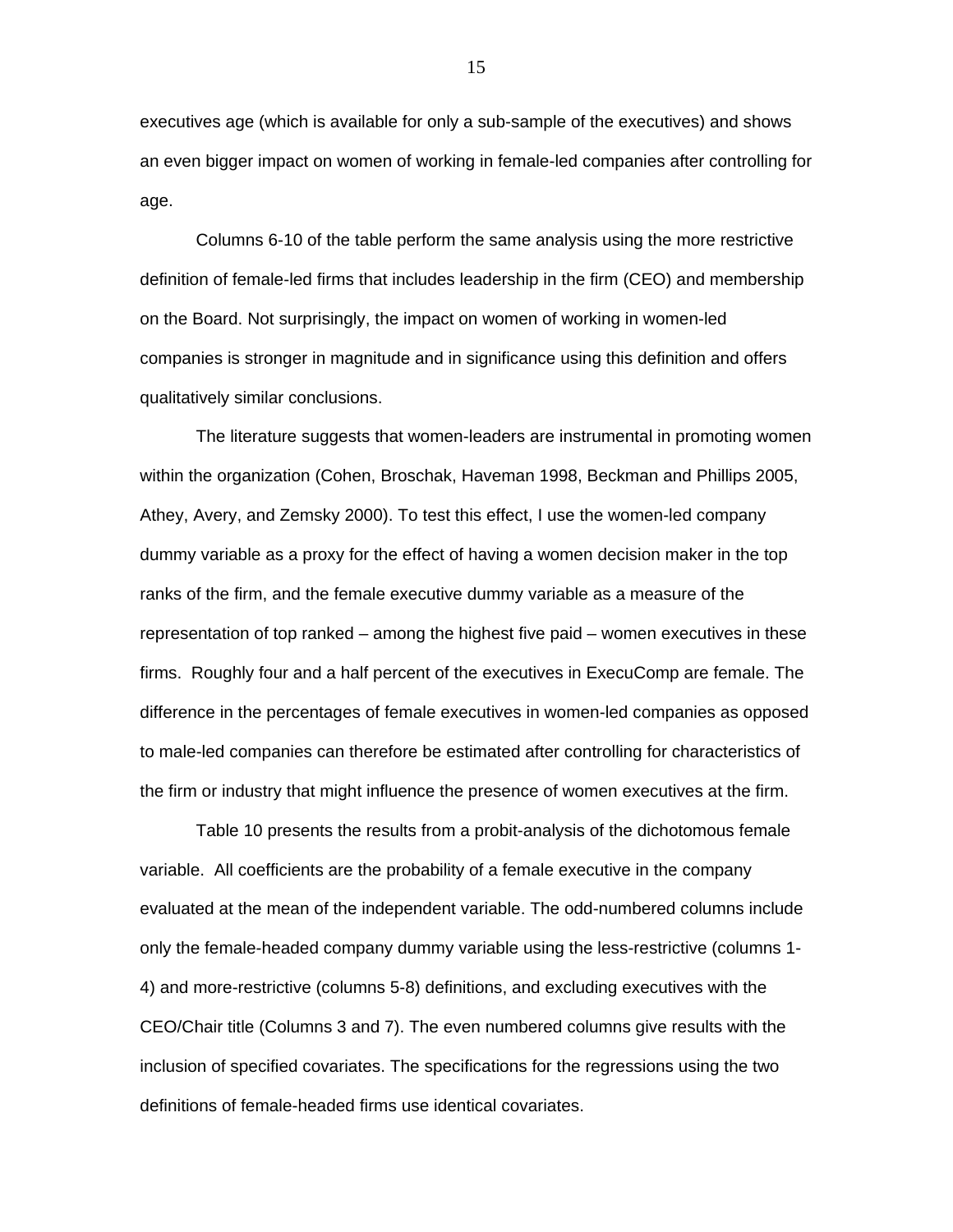The results show strong evidence that there are more women executives in women-led firms. In all models, top women were significantly more likely to be in women-led firms. The exclusion of executives with the CEO and Chair title from the analysis dilutes the effect of women-leadership in the firm since women are overrepresented in this group by virtue of how these firms are assigned. The estimates defining women-led firms based on the title of CEO or Chair without accounting for Board membership (columns 1-4) suggest that women-leaders increase the probability of other top ranking women in the firm from between 13.3% to 3.3%, depending whether CEOs and Chairs are omitted from the sample for analysis and whether firm size, year, industry, and detailed occupation, is added as control.

The estimates using the more restrictive definition of women-led firms in which the female CEO is also a Board member (columns 5-8) are somewhat stronger for the overall impact of women-leaders on other top women at the firm. Specifically, the results show that the presence of a woman CEO who is also a director increases the probability that women will be in the top-five paid executives in the firm by between 17.5% and 4.2% depending on sample and covariates.

 In sum, the empirical evidence shows that women who work in women-led firms are compensated higher and more likely to be in the top-five paid executives in the firm than are comparable women in non-women-led firms.

#### **III. Firm Board Structure**

There are several possible explanations for the statistically strong link between women-led firms and the positive compensation and representation effects on the women that work in them. It has been observed, for example, that a high and increasing proportion of women in a firm may lead to more women in that firm and especially when the women are in high positions. This may occur for at least three reasons. First,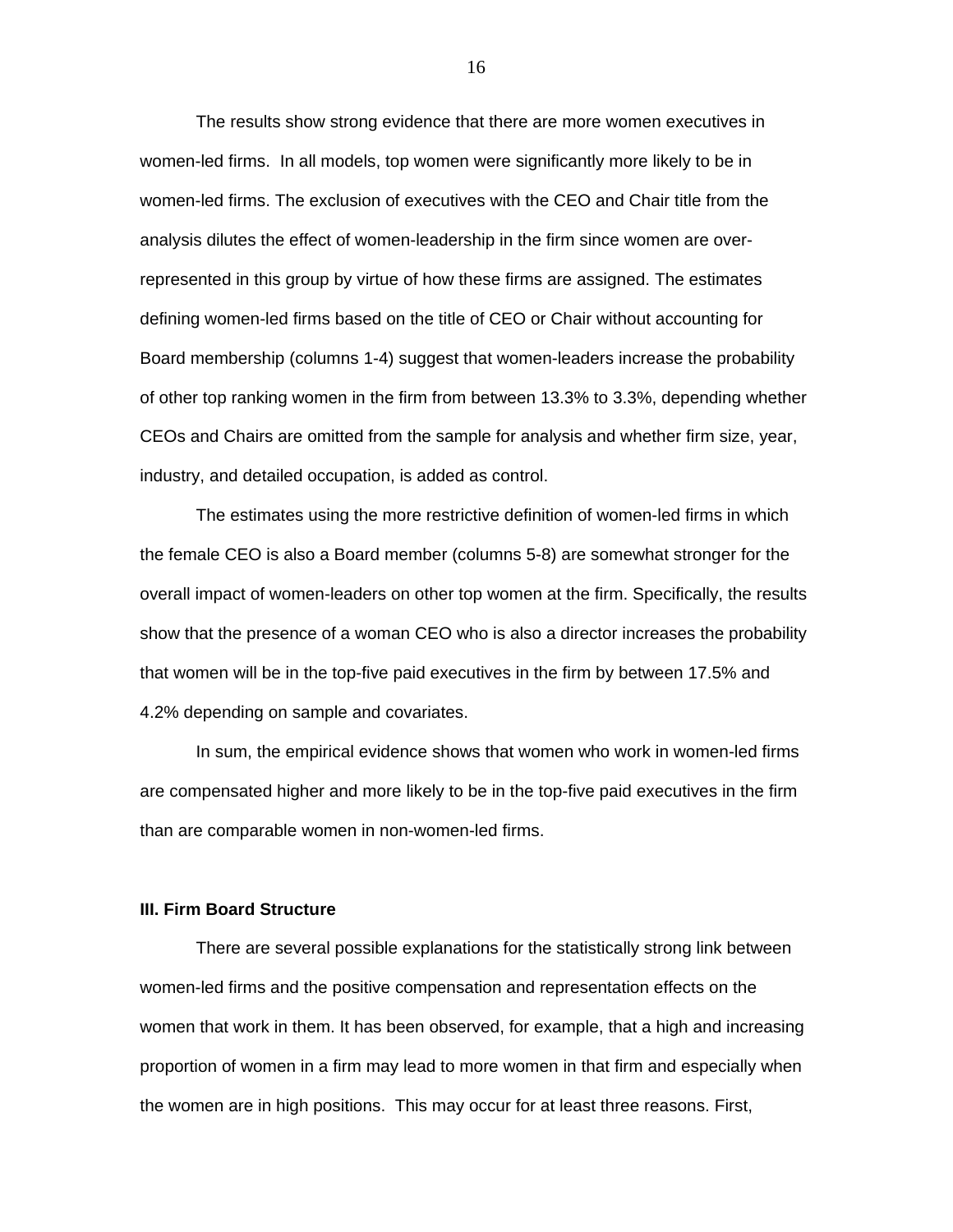women may obtain more human capital and better access through mentoring (Catalyst 1996, 2004, Preston 2004). Second, the distaste (and discrimination) for women as coworkers may fall as their proportion rises (Becker 1957). Third, better information about women may correct informational biases and asymmetries that lead to more hiring and promotion of women in high ranks (Phelps 1972, Aigner and Cane 1977, Goldin 2002).

 To the extent that the there is better mentoring of women in women-led firms, it should be the case that the positive relationship between female compensation/representation and women-led firms is independent of other factors that might influence the pay and numbers of female executives in these firms. For example, firms with a relatively high proportion of women executives tend to be younger and to have flatter hierarchies (Capelli and Hamori 2004) and this may influence the relative pay and representation of women. Similarly, it is reasonable to assume that firms with a relatively high representation of women on their corporate board will have more women executives since the presence of high-level women is important for the outcomes of other women (Beckman and Phillips 2005). If a high share of women corporate board members is also positively correlated with the probability of a women-leader at the firm, then the omission of board demographics may lead to spurious conclusions on the effects of the women-leader.

 Data on the share of female directors on the Corporate Board was obtained from the IRRC and made available through Wharton Data Services. These data, available from 1997-2001, contain valuable information on Corporate Board representation such as gender, insider-outsider status, age, and committee responsibilities. From these data I was able to construct a variable that measures the share of female executives on the corporate board in each firm annually from 1997-2001. Since the representation of women on corporate boards has increased through time, I retain the annual component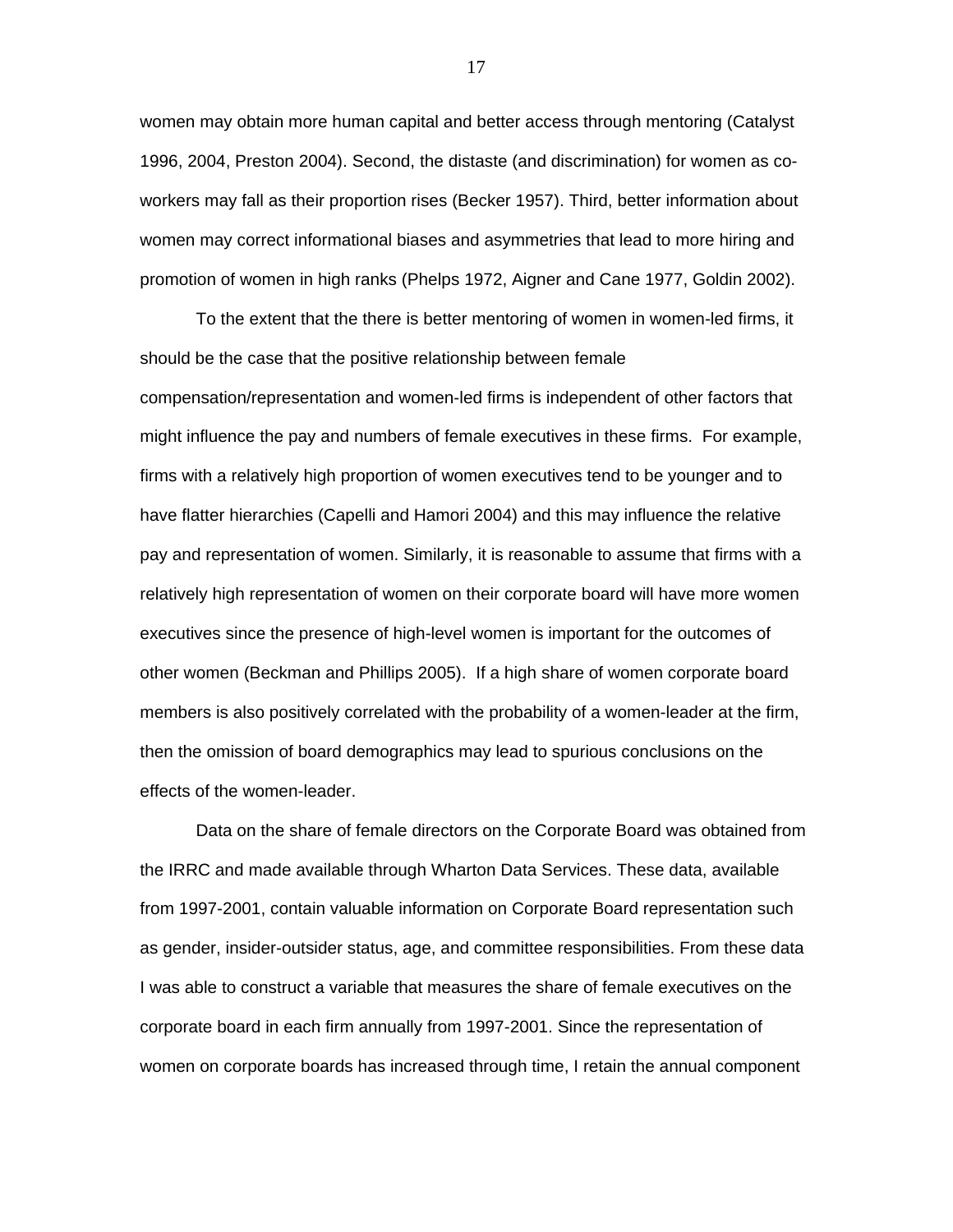of the data, and merged the director's data by company and year with the ExecuComp  $data<sup>8</sup>$ 

 The full merged database therefore contains information from the two sources, namely compensation data and data on company size and executives from ExecuComp, and data on directors measured at the company and year level and available from the IRRC from 1997 to 2001.

 What effect then, if any, does the gender composition of a firm's Board have on the pay and representation of top women executives?

 To begin to analyze this question, Tables 11 looks at the average values of compensation and female representation in firms with a high-share of female directors (in the top-quartile with greater than 13.33% female directors), and those with no female directors (in the bottom quartile of firms). Table 11 shows a clear effect of the share of female directors and the high-level representation of its top female executives, although the effect of board composition on female pay is somewhat more ambiguous. For example, while there is over twice the representation of top female executives on firms that have a high-share of corporate directors than on those that have none, the differences in pay to women executives in the two types of firms is not significant. While women are paid over \$800,000 more in firms with a high share of female board members men are paid over \$975,000 more in these firms, implying that the differences between the pay of men and women in companies with a high share of women board members are even larger than in firms with no female members.

*Gender Compensation Differences* 

 $\overline{a}$ 

<sup>&</sup>lt;sup>8</sup> Data were merged by CUSIP number. There were missing data for 734 ExecuComp firms for the 1997-2001 period.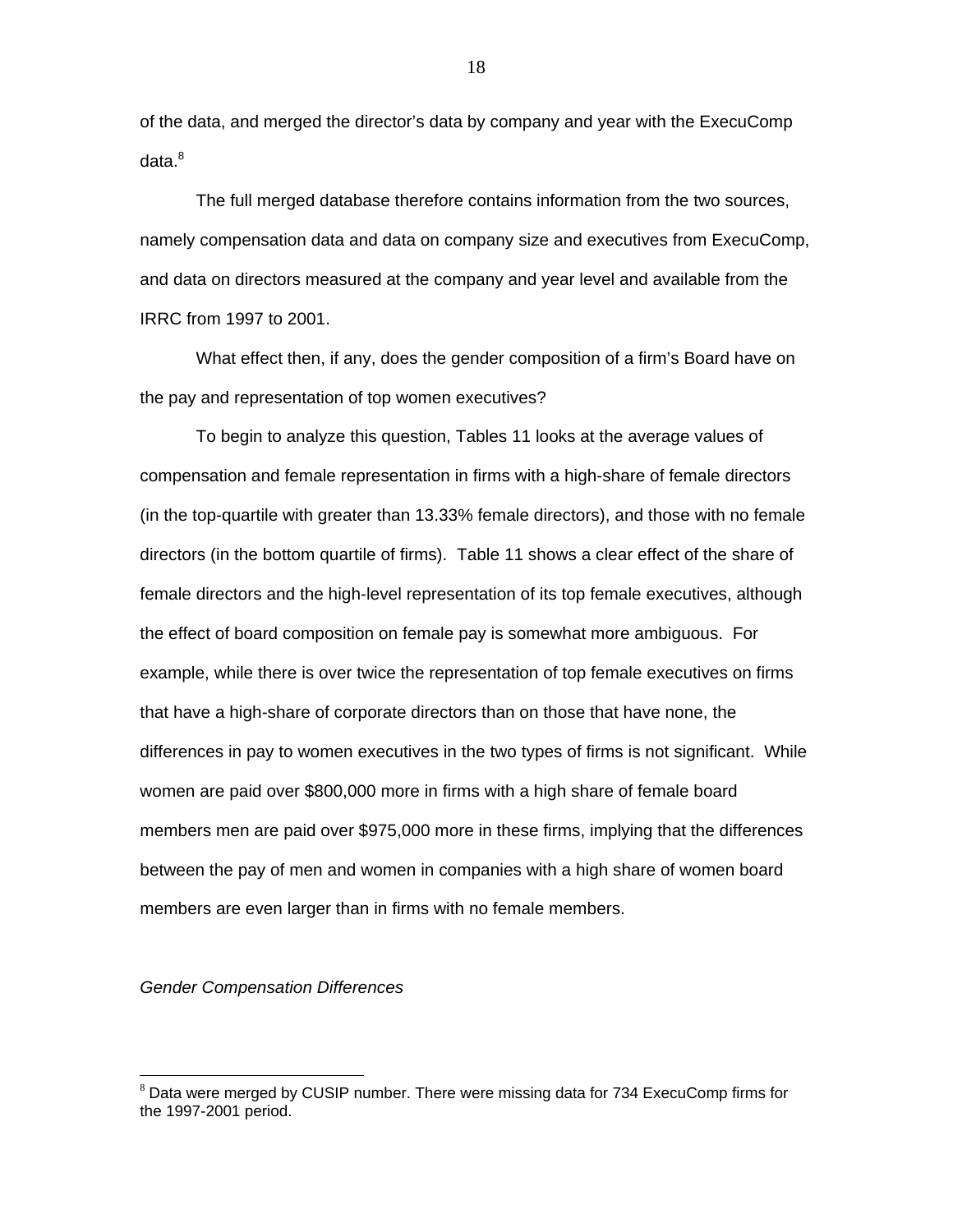The obvious next step is to evaluate the effect of the gender composition of the board on the relationship between female-led firms and both female executive compensation and representation. Table 12 evaluates the impact of female-leadership on the compensation of female executives after controlling for the gender composition of the board of directors of the firm, as well as other covariates analyzed above. Column 1 shows that while top women executives in general earn 40% less than comparable men, this disadvantage is erased for female executive in female-led firms. The estimates further suggest that if the share of female board members increases by one percentage point the impact will be to increase salary by 2.20 percent, a large effect consistent with the results from the means tables above. The results show that there is no effect on women who work in firms with a high share of female directors after controlling for the female-led firm interaction.

 Columns 2-5 perform the same analysis adding various covariates. Column 2 presents the results after adding controls for year, industry, and firm size. In this case, the effect of working in a female-led company for women remains qualitatively unchanged. The interaction on the firm's share of female directors shows that female representation on the board works to the advantage of women executives, who enjoy a premium over women working in companies with low female board representation.<sup>9</sup> Columns 3 and 4 add controls for aggregated (controlling for CEO and Chair positions) and detailed occupation respectively, and show that the positive impact of female-led firms on the pay of female executives is not independent of occupational title as defined in this way, although the impact of female board member share on female executive pay appears independent of title at least in the aggregated case (column 3). Finally, column

 $\overline{a}$ 

 $9$  The mean on the share of female directors is .081. A doubling in the share of female directors in the firm from 8% to 16% would in this case, imply an increase in the compensation of women in these firms of 4.5 percent.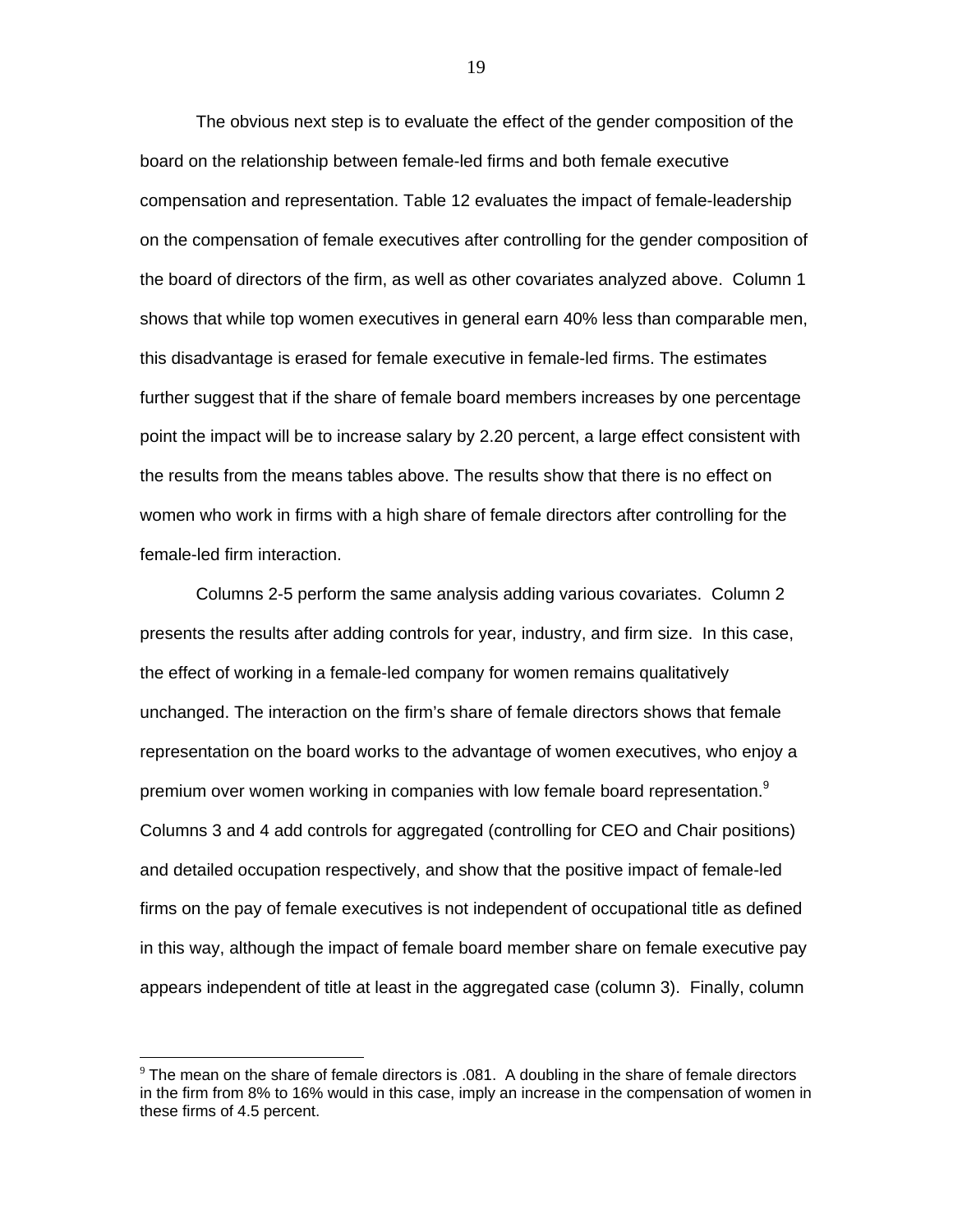5 of the table omits all executives with the title of CEO and Chair from the analysis after the addition of all covariates with qualitatively similar results.

 Columns 6-9 of the table employ the more restrictive definition of women-led firms. As before, the positive impact on women executives of working in women-led firms is stronger, ranging from a 60% advantage after controlling for company size, year, and sic (column 6) to a 13.6% advantage (column 9) after accounting for characteristics of the firm, year, industry, detailed occupational title, and after omitting all executives with the title of CEO and Chair from the analysis. Similarly the results show that female executives in firms with a high share of female board representatives fare better than other female executives.

 In sum, the empirical results in Table 12 suggest the following. First, there is considerable evidence that women executives earn higher pay when they work in firms in which there is a female CEO or Chair. Second, the impact of women-leaders on top women executives seems to be related at least in part to the fact that women who work in women-led firms are promoted more readily into higher paying occupations, since the inclusion of detailed occupation impacts the magnitude and in some cases the statistical significance of both the female-led company and share of female director interactions. Third, women executives also earn higher pay when they work in firms that have a greater representation of women on their corporate board. The magnitude of the coefficients implies that if the share of women on the corporate board was doubled from its mean of .08, the compensation of women in these firms would increase by between 3.6 and 5.1 percent. Finally, the positive impact on women executives of working in a female-led company and/or in a company that has a high proportion of female board members is robust to the exclusion of the top CEOs and Chairs where the impact might, of course, be expected to be the greatest.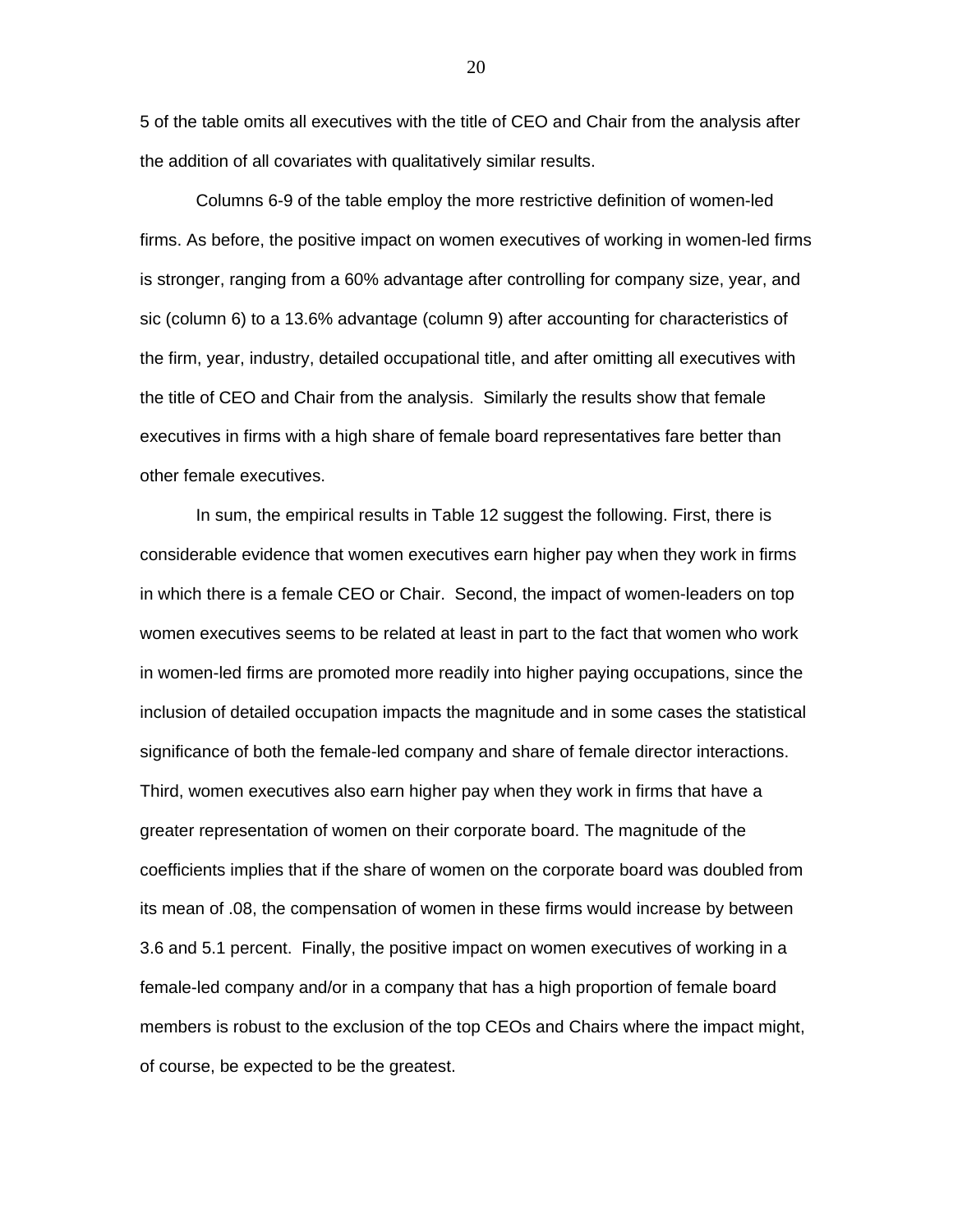#### *Women Leaders v. Women-Friendly Firms*

 While the persistently strong impact of women-leaders suggests that womenleaders are helping the women below them, the possibility remains that it is "womenfriendly" firms and not the female corporate heads that are responsible for the positive gender results. For example, if women-friendly firms are more likely to have both a woman CEO and/or Board Chair and more top women employees at higher pay, then the association between women-leaders and the gender pay gap might be due to unmeasured characteristics of companies and incorrectly attributed to the leaders that head them.

 To test for the potential impact of "women-friendly" companies, Table 13 presents estimates from regressions using firm and individual fixed effects, and thereby abstracting from characteristics of firms that may be associated with executive pay and from the effect of individual executive leaders on executive pay during and after their tenure as chief executive or chair. Columns 1-2 present the company fixed effects estimates and Columns 3-4 present the individual fixed effects estimates. The fixed effects results lend strong empirical support to the documented empirical finding that women-leaders increase the pay of women executives since the female-led firm interactions are statistically significant in both firm and individual fixed effects when excluding the CEOs and Chairs.

 What do the results from Tables 12 and 13 imply, if anything, about the role of women-leaders in the careers of other top women executives? Since the impact on top women executives of working in a female-led company is in most cases independent of the gender composition of the board (Table 12), and of unmeasured characteristics of firms and individual leaders over time (Table 13), the results offer one clear conclusion, namely, that women-leaders play a critical equalizing role in the compensation received by other women executives who are fortunate to work for them.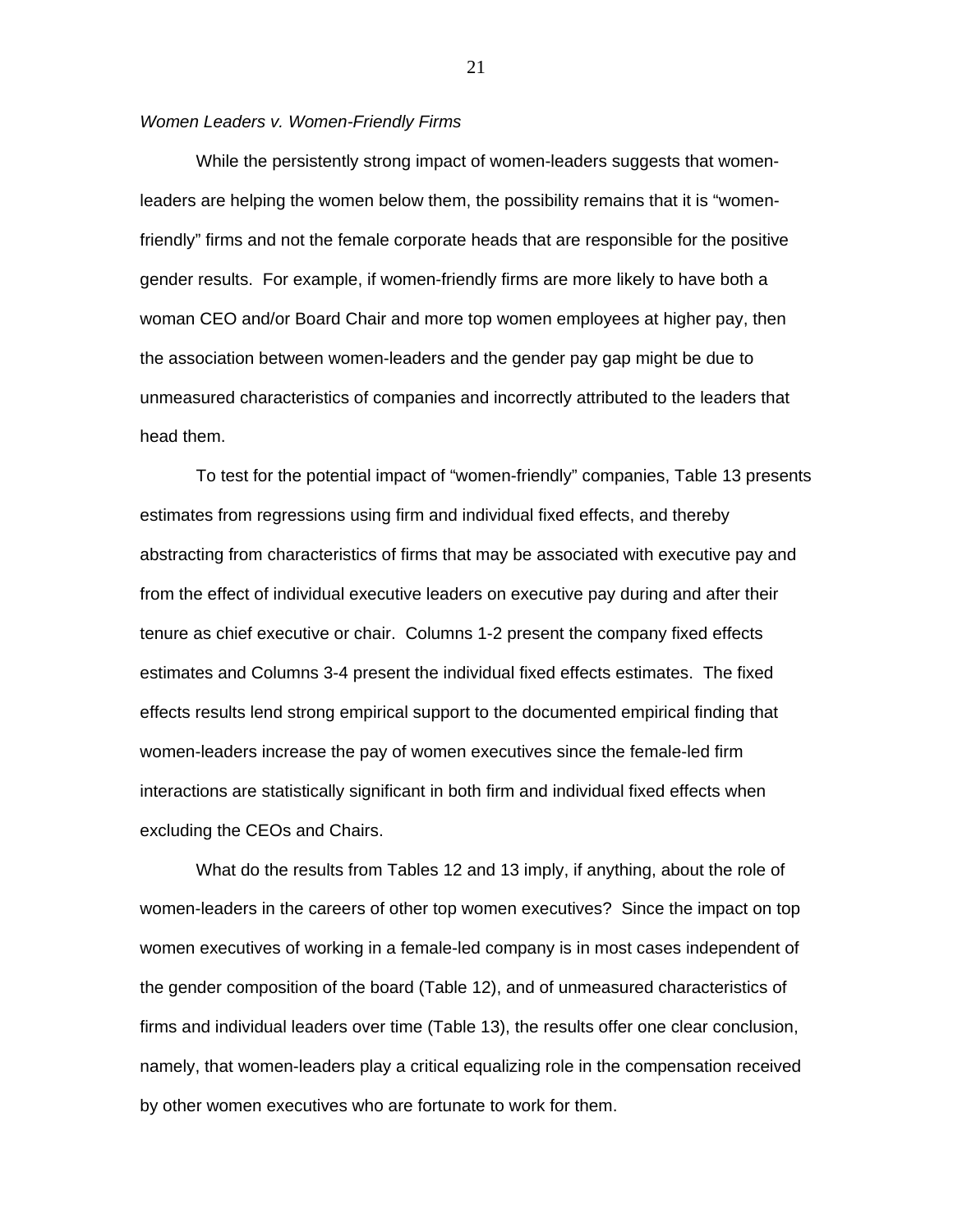#### *Gender Representation Effects*

Does the presence of women board members imply greater numbers of women executives? Table 14 presents the results from a probit-analysis similar to that above, but adding additional covariates for the firm's female representation on its board. Coefficients are the probability of a female executive in the company evaluated at the mean of the independent variable. Odd-numbered columns include the female-headed company dummy variables and the female director variable. Even numbered columns add controls for firm-size and market capitalization, industry, year, and executive title.

 The results offer consistent and strong confirmation that women executives are more likely to fare better in companies that are headed by a female CEO/Chair. The impact of a female-led company on the probability that a woman will be among the top five highest paid executives in the company ranges from between 13% and 2.4% depending on the definition of female-led company and the various covariates, but these effects are statistically significant at greater than the 99% level in all cases. Similarly, a high proportion of female board directors impacts positively the probability of a top woman executive in the firm. The implied magnitude of the coefficients suggests that a doubling in the share of female directors from its mean of .08 to .16 would increases the representation of women at the top of the firm by 1% to 1.6%, and this effect is statistically independent of the characteristics of the firm, industry, and executive title in all cases. Finally, democratic companies have a greater representation of top female executives, and while small in magnitude, the impact of democratic structure is statistically significant in all cases.

In sum, OLS, fixed effects, and probit results are broadly consistent with the view that women decision makers (CEOs, Chairs, and Directors) help the women working beneath them.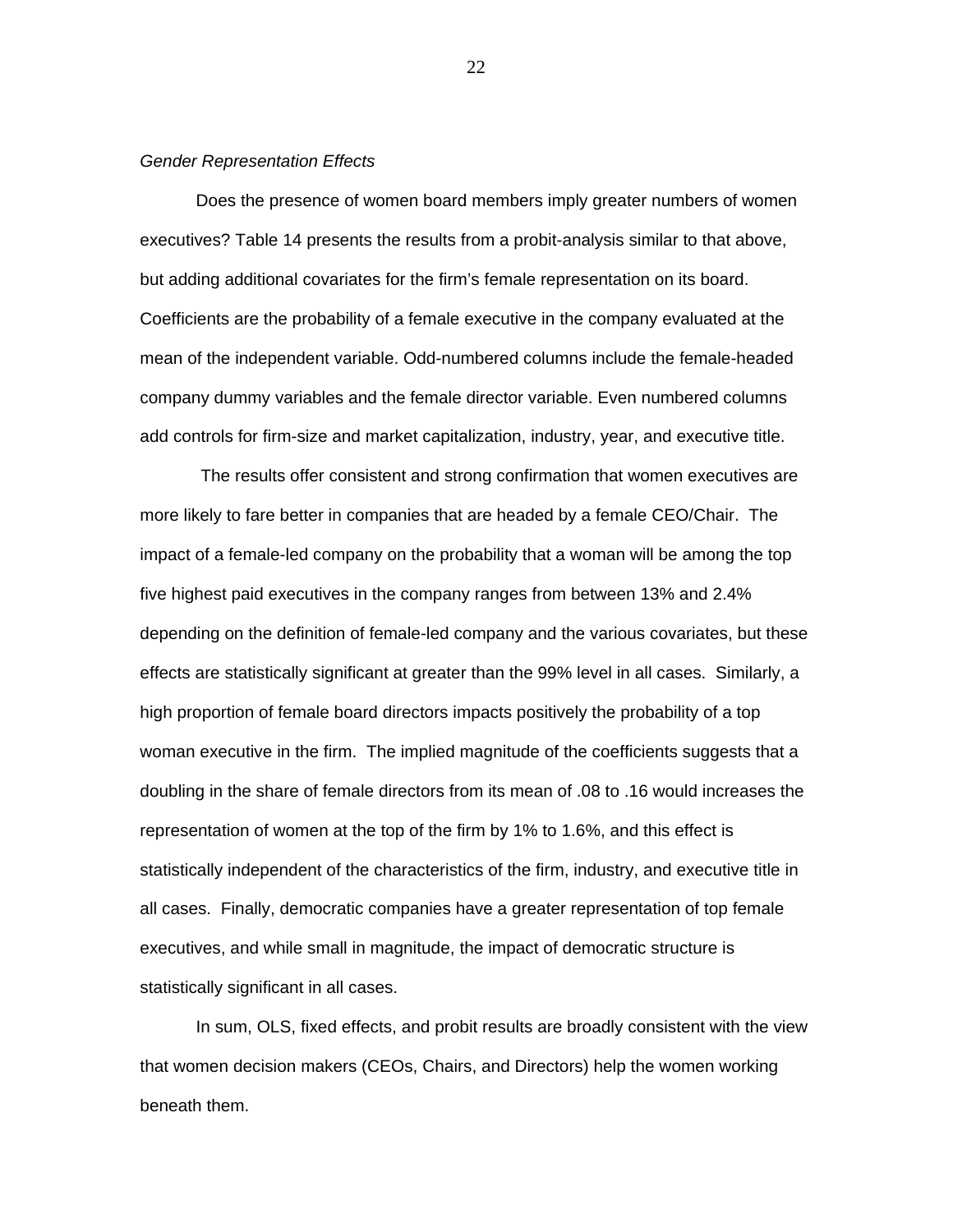#### **IV. Conclusions and Implications**

 This paper has documented several important facts. First, using a data set of the highest 5 ranking executives in a sample of publicly traded firms shows that top women executives are paid between 8% to 25% less than male executives, and that this effect is statistically independent of characteristics of the firm (market valuation, employment), executive (age, tenure, and title), and industry known to influence compensation. To the extent that these executives are similar in their educational background and motivation, and to the extent that women executives may face hurdles that exceed those faced by men, it is unlikely that much of this gap can be explained by unmeasured differences in human capital.

Second, the results offered here present strong evidence in support of the notion that women executives fare better – both in terms of their relative compensation and numbers – in companies that have a female CEO or Chair and especially if the female CEO is a member of the Board. This effect is statistically significant in nearly all cases, and is independent of important characteristics of the executive, firm, and industry that are known to influence compensation and representation by rank.

Third, there is a statistically strong link between the share of female board directors in the company and the relative compensation and representation of women executives.

The fact that top women executives fare better in firms that are led by women either internally or at the board level is at least consistent with the argument that the help of women by women is an important factor in the career outcomes of women. To judge how much weight should be placed on this interpretation, it must of course be compared to alternative reasons for the observed correlations.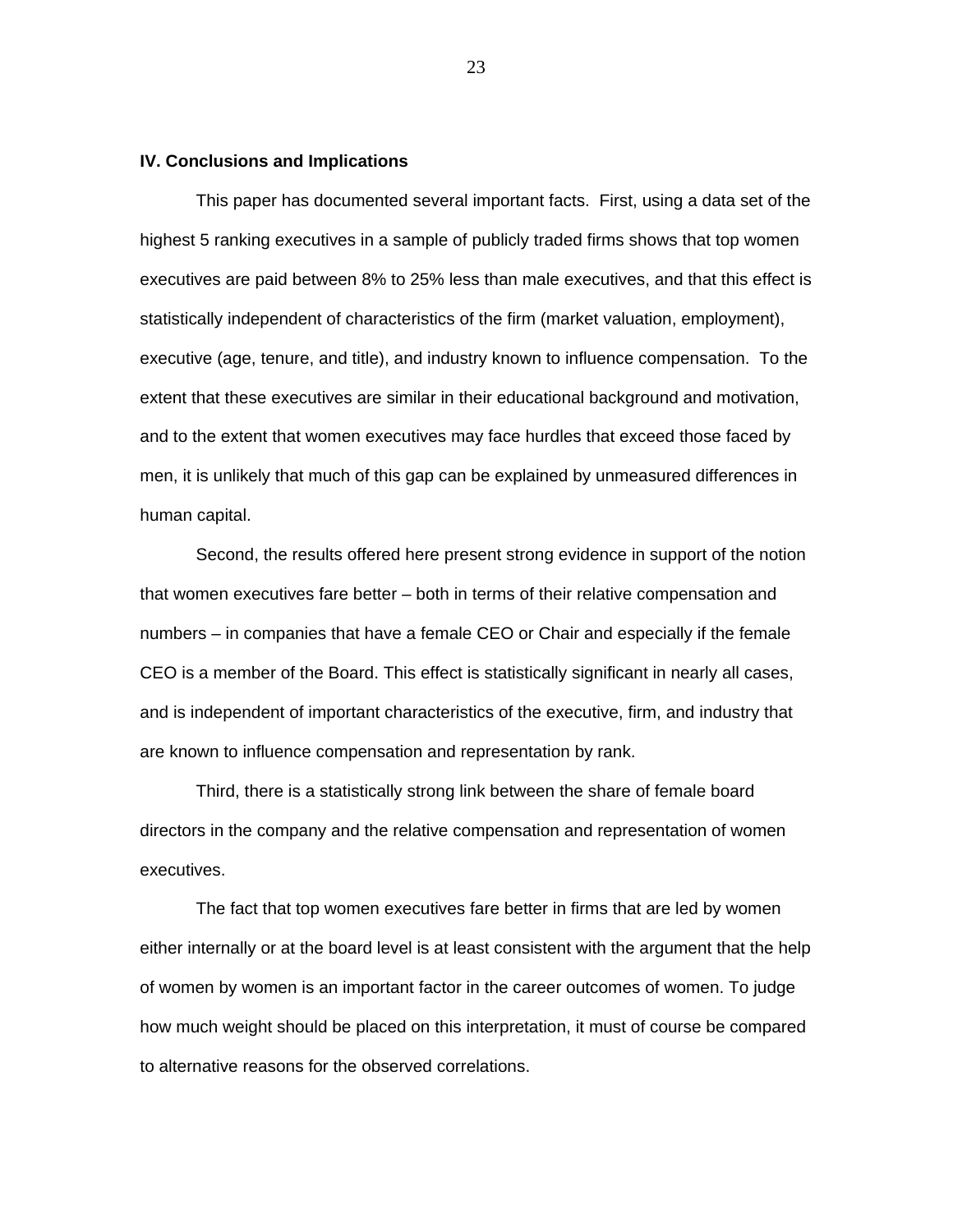One alternative interpretation of the link between women's outcomes and the female leadership of the firm is that it reflects not a mentoring or supporting relationship per se, but instead the degree of "women-friendliness" of the firm. It is certainly possible, for example, that women-friendly firms might have greater numbers of women executives and offer them better pay, while at the same be more likely to have greater numbers of women board members and a women CEO. The association between female leadership and representation and compensation might not be causal in this case. As best as the data allow, this does not appear to be what is going on. Instead, the empirical evidence strongly supports that working in a female-headed is good for female executives independent of the characteristics of the firm.

 A second plausible interpretation of the link between women-led firms and the outcomes for women executives is that higher quality women are sorted into women-led firms. If for example, women prefer working in women-led firms, and therefore a greater numbers of high-quality women are drawn to these firms, then differences in the pay of women in women-led firms might reflect differences in the ability/productivity of these higher quality women. There is no evidence to support sorting of this kind. Indeed, while an industry like apparel and retail has a relatively high representation of women executives, the industry is generally not associated with high pay or an especially highskilled workforce, although it is associated with a great deal of uniformity in pay.

Indeed, there is very strong empirical evidence supportive of the fact that women leaders are associated with positive compensation outcomes and for bringing women to the highest ranks of the corporate hierarchy. It seems a logical conclusion to infer that women-leaders are important to the careers of women below them. If equity for highskilled executive women is a policy goal then the one obvious instrument is affirmative action at the very top of the corporate hierarchy.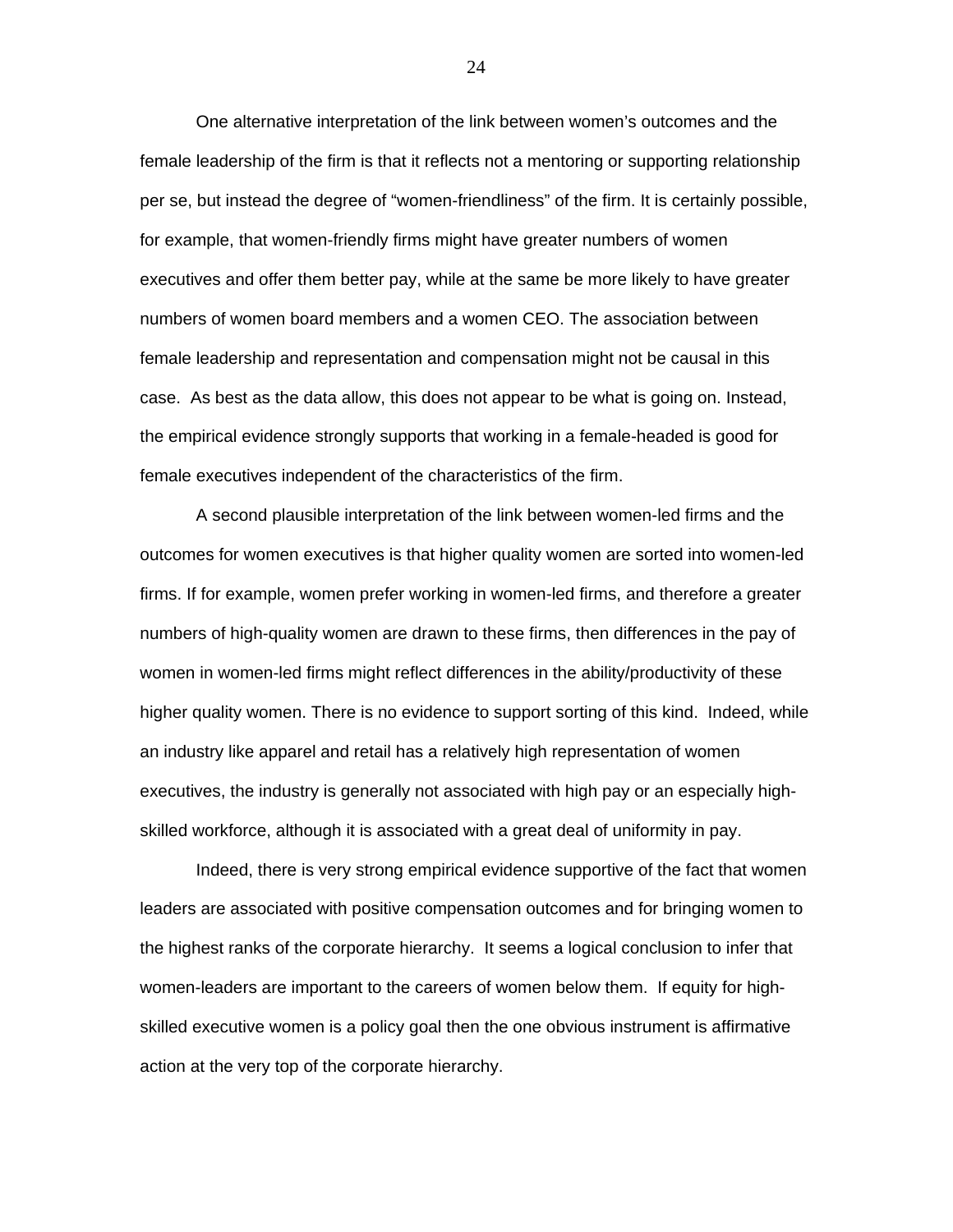#### **REFERENCES**

Arrow, Keneth (1972). *Models of Job Discrimination.* New York: Lexington Books.

- Athey, Susan, Christopher Avery, and Peter Zemsky (2000). "Mentoring and Diversity." *American Economic Review* 90 (4), pp. 765-86.
- Baron, James N., Michael T. Hannan, Greta Hsu, and Ozgecan Kocak (2003). "In the Company of Women: Determinatns of the Gender Mix in Young High-Tech Firms." Mimeo, Stanford University, June.
- Bebchuk, Lucian and Yaniv Grinstein (2005). "The Growth of US Executive Pay," Mimeo, January.
- Bebchuk, Lucian, Alma Cohen, and Allen Ferrell (2004). "What Matters in Corporate Governance?" Harvard Law School Discussion Paper No. 491, September.
- Becker, Gary. *The Economics of Discrimination* (1971). Chicago: Chicago University Press.
- Becker, Gary (1985). "Human Capital, Effort, and the Sexual Division of Labor." *Journal of Labor Economics,* 3 (1, part 2), pp. S33-S58.
- Beckman, Christine M. and Damon J. Phillips (2005). "Interorganizational Determinants of Promotion: Client Leadership and the Attainment of Women Attorneys." Mimeo, February.
- Bertrand, Marianne and Kevin F. Hallock (2001). "The Gender Gap in Top Corporate Jobs," *Industrial and Labor Relations Review,* Vol. 55, No. 1, October.
- Blair-Loy, Mary (1999). "Career Patterns of Executive Women in Finance: An Optimal Matching Analysis." *American Journal of Sociology,* Vol. 104, No. 5, March, pp. 1346- 97.
- Blair-Loy, Mary (2001). "Cultural Constuctions of Family Schemas: The Case of Women Finance Executives." *Gender and Society,* Vol. 15, No. 5, October, pp. 687-709.
- Blau, Francine and Lawrence Kahn (2005). "Changes in the Labor Supply Behavior of Married Women: 1980-2000," NBER Working Paper No. 11230, March.
- Blau, Francine and Lawrence Kahn (2000). "Gender Differences in Pay," Journal of Economic Perspectives, Vol. 14, No. 4, Autumn, pp. 75-99.
- Blau, Francine, Marianne Ferber, and Anne Winkler (2002). *The Economics of Women, Men, and Work.* New Jersey: Prentice Hall, 4<sup>th</sup> edition.
- Capelli, Peter and Monika Hamori (2005). "The New Road to the Top." *Harvard Business Review,* January.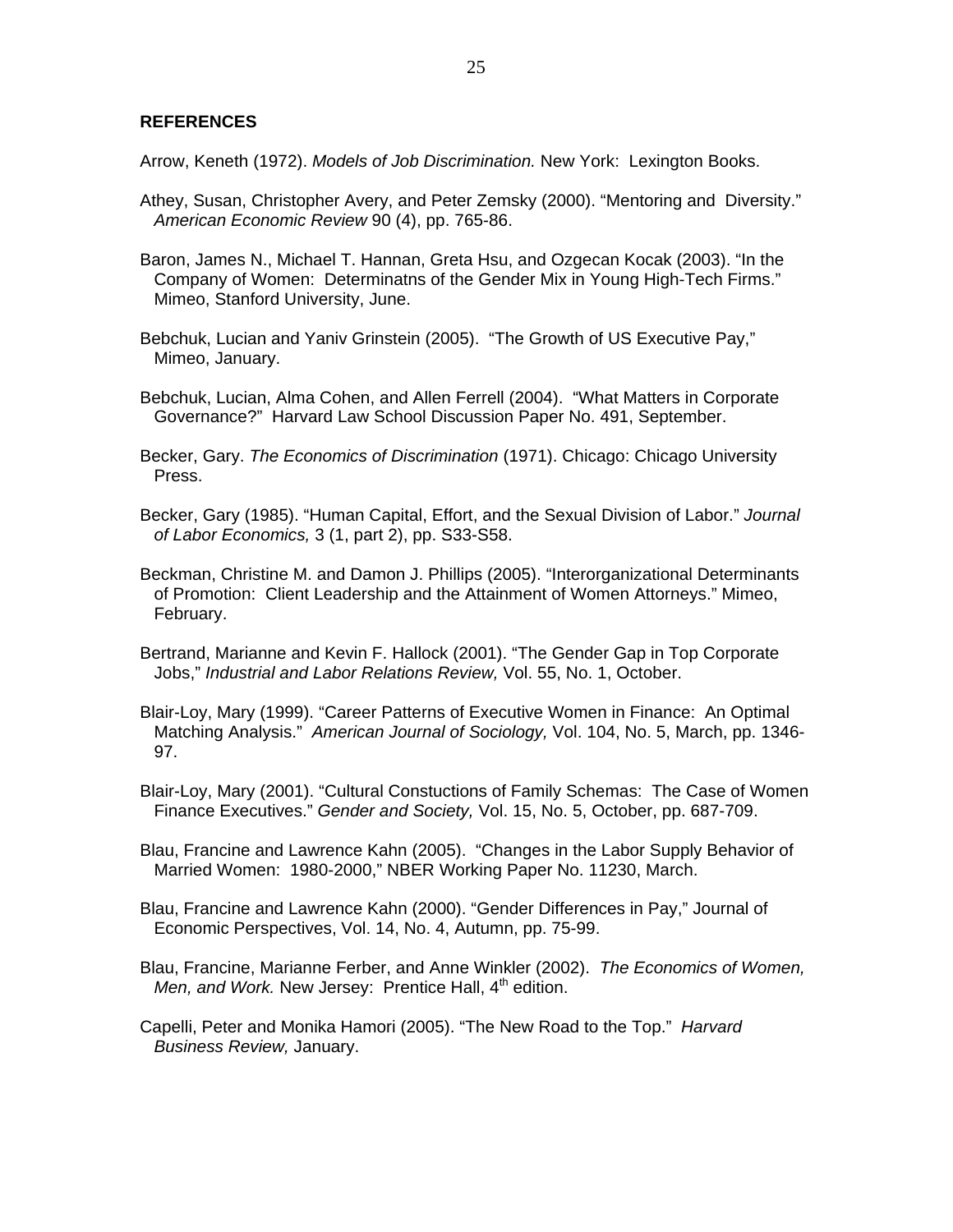- Capelli, Peter and Monika Hamori (2004). "The Path to the Top: Changes in the Attributes and Careers of Corporate Executives, 1980-2001," NBER Working Paper No. 10507, March.
- Cohen, Lisa E., Joseph P. Broschak, and Heather A. Haveman (1998). "And Then There Were More? The Effect of Organizational Sex Composition on the Hiring and Promotion of Managers." American Sociological Review, Vol. 63, October.
- Ellwood, David, Ty Wilde and Lily Batchelder (2004). "The Mommy Track Divides: The Impact of Childbearing on Wages of Women of Differing Skill Levels," Harvard University Mimeo, March.
- Fuchs, Victor (1989). "Women's Quest for Economic Equality." *Journal of Economic Perspectives,* Vol. 3, No. 1, Winter, pp. 25-41.
- Goldin, Claudia (2002). "A Pollution Theory of Discrimination: Male and Female Differences in Occupations and Earnings," *NBER Working Paper No. 8985.*
- Gompers, Paul A., Joy Ishii, and Andrew Metrick. "Corporate Governance and Equity Prices, *Quarterly Journal of Economics,* Vol. 118, No. 1, February, pp. 107-155.
- Murphy, Kevin J. (1999). "Executive Compensation," in Orley Ashenfelter, ed., *Handbook of Labor Economics,* Vol. 3, North Holland.
- Preston, Anne (2004). Leaving Science: Occupational Exit from Scientific Careers. New York: Russell Sage Foundation.
- Waldfogel, Jane (1997). "The Effect of Children on Women's Wages." *American Sociological Review,* Vol. 62, April, pp. 209-217.

Waldfogel, Jane (1998). "Understanding the 'Family Gap' in Pay for Women with Children." *Journal of Economic Perspectives,* Vol. 12, No. 1, Winter, pp. 137-156.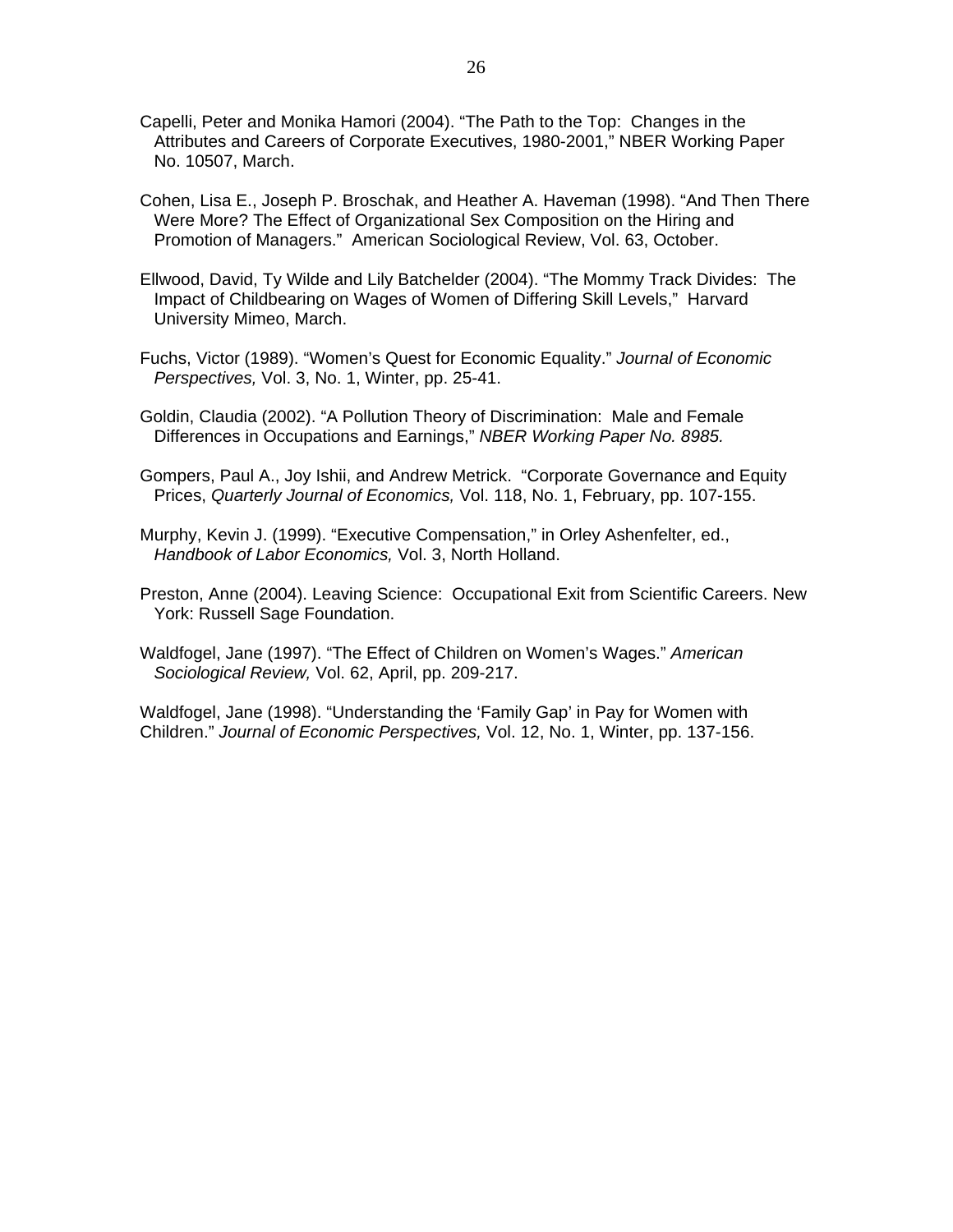|                                              | <b>All Executives</b>        | <b>Women Executives</b> | <b>Men Executives</b> |
|----------------------------------------------|------------------------------|-------------------------|-----------------------|
| <b>Number of Unique</b><br><b>Executives</b> | 25,529                       | 1,369                   | 24,160                |
| <b>Average Age</b>                           | 53.18                        | 49.00                   | 53.38                 |
|                                              | (.135)                       | (.526)                  | (.138)                |
| <b>Average Tenure</b>                        | 10.048<br>(.054)             |                         | 10.217<br>(.056)      |
|                                              | <b>Percent with Title</b>    |                         |                       |
| <b>Chair and/or CEO</b><br>9.33<br>(.182)    |                              | 2.34<br>(.409)          | 9.73<br>(.191)        |
| <b>President</b>                             | 15.86                        | 12.64                   | 16.05                 |
|                                              | (.229)                       | (.898)                  | (.236)                |
| <b>Chief Financial Officer</b>               | 11.25                        | 14.10                   | 11.09                 |
|                                              | (.112)                       | (.941)                  | (.202)                |
| <b>Chief Operating Officer</b>               | 2.48                         | 1.46                    | 2.53                  |
|                                              | (.097)                       | (.324)                  | (.101)                |
| <b>General Council</b>                       | 4.68                         | 10.01                   | 4.38                  |
|                                              | (.132)                       | (.811)                  | (.132)                |
|                                              | <b>Percent with Pay Rank</b> |                         |                       |
| Rank 1 (Highest Pay)                         | 9.14                         | 2.78                    | 9.50                  |
|                                              | (.180)                       | (.262)                  | (.189)                |
| <b>Rank Below 5 (Lowest</b>                  | 2.83                         | 4.46                    | 2.74                  |
| Pay)                                         | (.104)                       | (.558)                  | (.105)                |

#### **TABLE 1. CHARACTERISTICS OF THE EXECUCOMP DATA<sup>1</sup>**

**\_\_\_\_\_\_\_\_\_\_\_\_\_\_\_\_\_\_\_\_\_\_\_** 

<sup>&</sup>lt;sup>1</sup>Source: Standard and Poor's ExecuComp Data, 1992-2003 with partial year data through Q3 for 2003.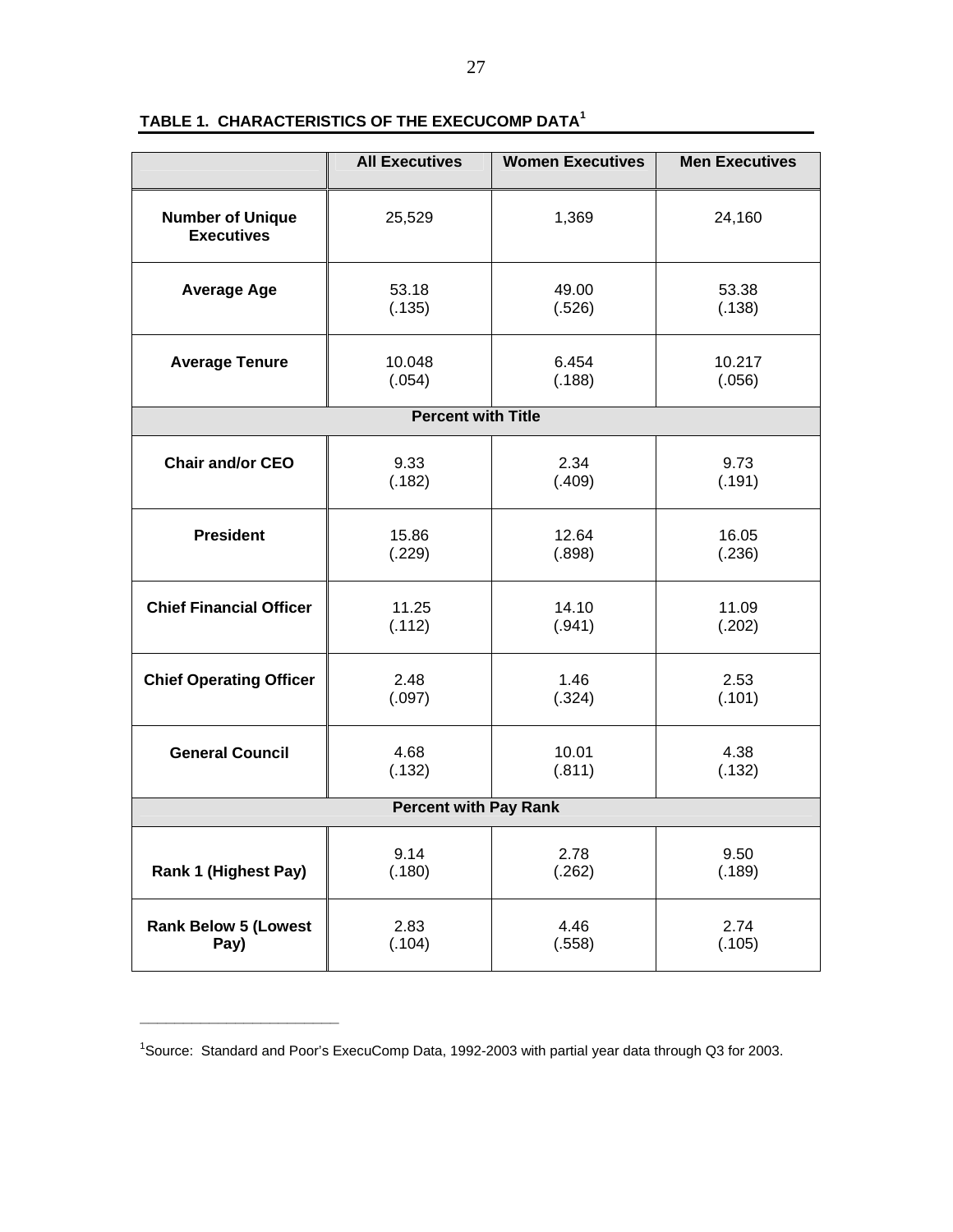|  |  |  | TABLE 2.  REPRESENTATION OF WOMEN EXECUTIVES BY YEAR, 1992-2003 |  |
|--|--|--|-----------------------------------------------------------------|--|
|--|--|--|-----------------------------------------------------------------|--|

|                                      | Percent of<br><b>Top</b><br><b>Executives</b><br><b>That Are</b><br>Female | <b>Percent of</b><br><b>CEO/Chair</b><br><b>Title That</b><br><b>Are Female</b> | <b>Percent of</b><br><b>Directors</b><br><b>That Are</b><br><b>Female</b> | <b>Percent of</b><br><b>Female</b><br><b>Executives</b><br>that are<br><b>Directors</b> | Percent of<br><b>Male</b><br><b>Executives</b><br><b>That Are</b><br><b>Directors</b> |
|--------------------------------------|----------------------------------------------------------------------------|---------------------------------------------------------------------------------|---------------------------------------------------------------------------|-----------------------------------------------------------------------------------------|---------------------------------------------------------------------------------------|
| 1992                                 | 1.67                                                                       | 0.61                                                                            | 0.91                                                                      | 18.66                                                                                   | 30.90                                                                                 |
| 1993                                 | 2.08                                                                       | 0.65                                                                            | 0.96                                                                      | 16.67                                                                                   | 28.67                                                                                 |
| 1994                                 | 2.80                                                                       | 0.79                                                                            | 0.97                                                                      | 11.71                                                                                   | 27.76                                                                                 |
| 1995                                 | 3.47<br>0.96                                                               |                                                                                 | 1.15                                                                      | 10.85                                                                                   | 27.89                                                                                 |
| 1996                                 | 3.83                                                                       | 1.13                                                                            | 1.37                                                                      | 11.61                                                                                   | 27.88                                                                                 |
| 1997                                 | 4.29                                                                       | 1.15                                                                            | 1.45                                                                      | 10.64                                                                                   | 27.50                                                                                 |
| 1998                                 | 4.72                                                                       | 1.40                                                                            | 1.66                                                                      | 10.72                                                                                   | 26.84                                                                                 |
| 1999                                 | 5.32                                                                       | 1.93                                                                            | 1.94                                                                      | 10.94                                                                                   | 25.97                                                                                 |
| 2000                                 | 5.82                                                                       | 2.01                                                                            | 2.10                                                                      | 10.73                                                                                   | 25.62                                                                                 |
| 2001                                 | 6.32                                                                       | 2.15                                                                            | 2.28                                                                      | 10.37                                                                                   | 24.76                                                                                 |
| 2002                                 | 6.35                                                                       | 2.10                                                                            | 2.37                                                                      | 10.92                                                                                   | 25.05                                                                                 |
| $2003^2$                             | 6.18                                                                       | 2.16                                                                            | 2.45                                                                      | 12.42                                                                                   | 25.99                                                                                 |
| <b>Unique</b><br><b>Observations</b> | 1,369                                                                      | 84                                                                              | 147                                                                       | 147                                                                                     | 4,476                                                                                 |
| Average                              | 4.45                                                                       | 1.39                                                                            | 1.61                                                                      | 11.39                                                                                   | 27.02                                                                                 |

<sup>&</sup>lt;sup>1</sup><br>Source: Standard and Poor's ExecuComp Data, 1992-2003 with partial year data through Q3 for 2003.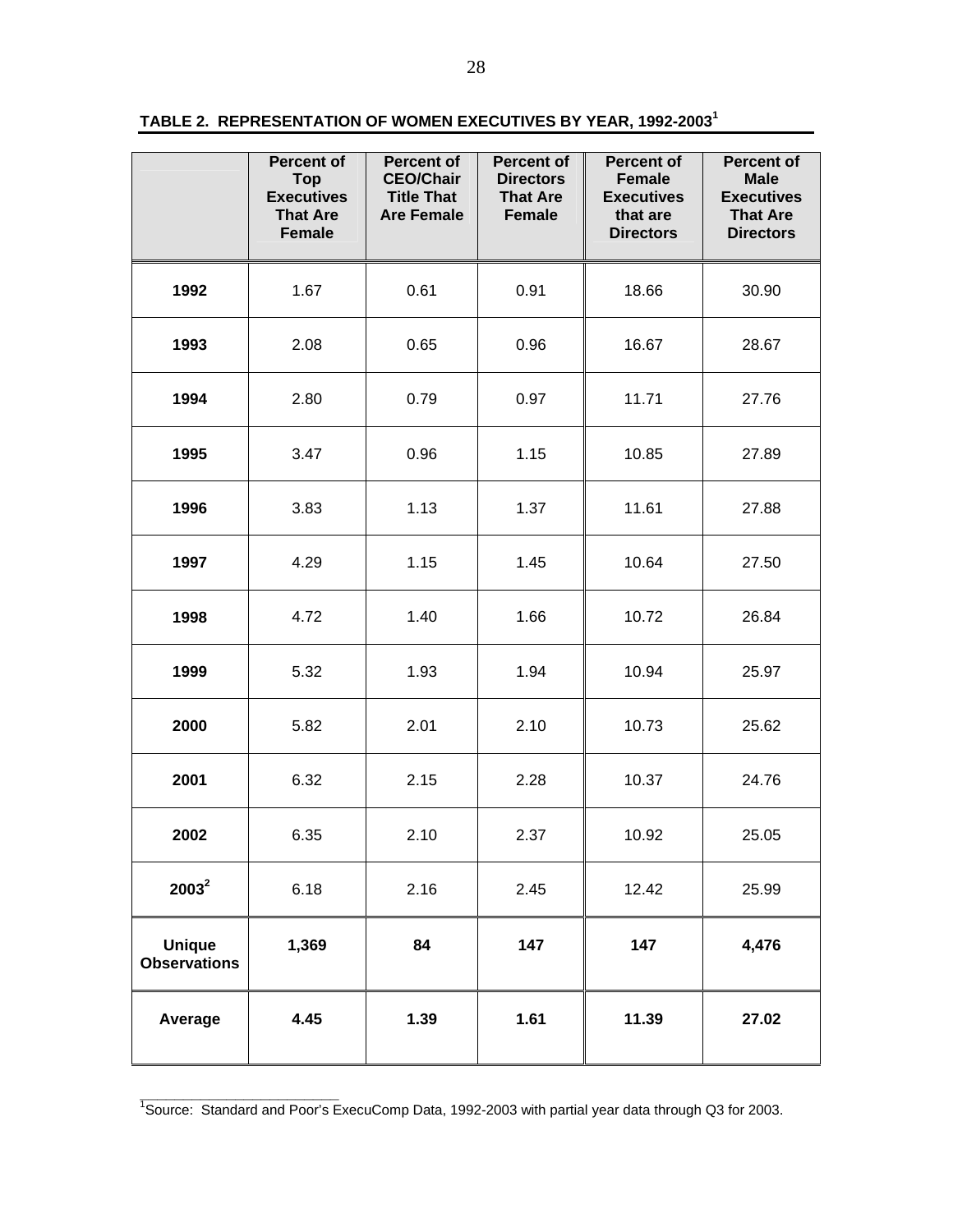|                                                                           | Women     | <b>Men</b> | <b>Difference</b> | Ratio of<br><b>Female to</b><br><b>Male Pay</b> |
|---------------------------------------------------------------------------|-----------|------------|-------------------|-------------------------------------------------|
| Real Gross Compensation, <sup>2</sup><br><b>Thousands of 1992 Dollars</b> | 1,186.560 | 1,648.966  | \$462.406         | .720                                            |
| Real Cash Compensation, <sup>3</sup><br><b>Thousands of 1992 Dollars</b>  | 372.146   | 525.761    | \$153.615***      | .708                                            |
| <b>Real Salary, Thousands of</b><br>1992 Dollars                          | 221.086   | 282.816    | \$61.730***       | .782                                            |

#### **TABLE 3. SALARY AND COMPENSATION FOR MEN AND WOMEN EXECUTIVES, 1992-20031**

**\_\_\_\_\_\_\_\_\_\_\_\_\_\_\_\_\_\_\_\_\_\_\_\_** 

<sup>&</sup>lt;sup>1</sup>Source: Standard and Poor's ExecuComp Data, 1992-2003 with partial year data through Q3 for 2003.

 $2$ Real gross compensation is equal to the sum of salary, executive bonus, other annual incentive pay, long-term incentive pay, the Black-Scholes value of potions granted, and the value of restricted options.

<sup>&</sup>lt;sup>3</sup>Cash Compensation includes salary plus executive bonus.

**<sup>\*\*\*</sup>** Implies statistical significance at greater than the 99% confidence level.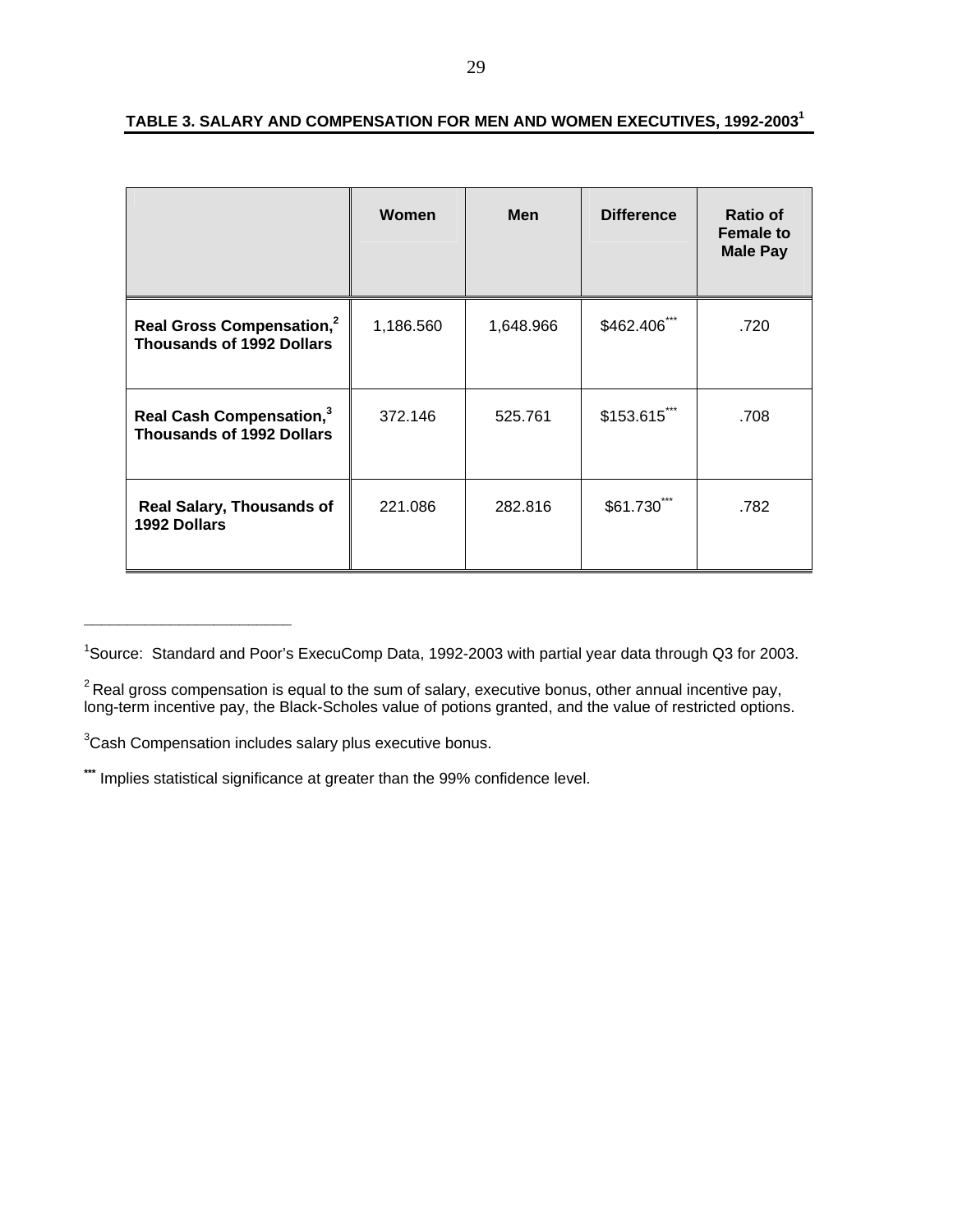#### **TABLE 4. GENDER PAY GAP FOR WOMEN EXECUTIVES1 (White-Corrected Standard Errors in Parentheses)**

Dependent Variable: Log of Real Salary, Total Cash Compensation, Gross Compensation, 1992-2003<sup>2</sup>

| Independent Variables             | 1.<br>Comp. <sup>2</sup>       | $\overline{2}$ .<br>Comp. <sup>2</sup> | $\overline{3}$ .<br>Comp. <sup>2</sup> | 4.<br>Comp. <sup>2</sup> | $\overline{5}$ .<br>Salary | 6.<br>Salary                     | 7.<br>Cash-<br>Comp. <sup>3</sup> | $\overline{8}$ .<br>Cash-<br>Comp. <sup>3</sup> |
|-----------------------------------|--------------------------------|----------------------------------------|----------------------------------------|--------------------------|----------------------------|----------------------------------|-----------------------------------|-------------------------------------------------|
| Female                            | $-.254$ $\dddot{\,}$<br>(.016) | $-.108$ ***<br>(.013)                  | $-.078$ ***<br>(.012)                  | $-.111$ ***<br>(.032)    | $-.119$ ***<br>(.007)      | $-.100$ <sup>***</sup><br>(.007) | $-0.137***$<br>(.008)             | $-.111$ ***<br>(.008)                           |
| Log (Market Valuation)            |                                | $.338$ ***<br>(.003)                   | $.328$ **<br>(.003)                    | $.362$ ***<br>(.005)     | $.085$ ***<br>(.002)       | $.078$ ***<br>(.001)             | $.169$ ***<br>(.002)              | $.161$ $\dddot{\phantom{1}}$<br>(.002)          |
| Log (Employment)                  |                                | $.063$ ***<br>(.003)                   | $.045$ ***<br>(.003)                   | $.059***$<br>(.005)      | $.120$ ***<br>(.002)       | $.108$ **<br>(.002)              | $.123$ ***<br>(.002)              | $.109$ $\dddot{}$<br>(.002)                     |
| <b>Year Controls</b>              |                                | Yes                                    | Yes                                    | Yes                      | Yes                        | Yes                              | Yes                               | Yes                                             |
| <b>Industry Controls</b>          |                                | Yes                                    | Yes                                    | Yes                      | Yes                        | Yes                              | Yes                               | Yes                                             |
| <b>Detail Occupation Controls</b> |                                |                                        | Yes                                    |                          |                            | Yes                              |                                   | Yes                                             |
| Pay Rank Controls                 |                                | Yes                                    |                                        | Yes                      | Yes                        |                                  | <b>Yes</b>                        |                                                 |
| <b>CEO/Chair Controls</b>         |                                | Yes                                    |                                        | Yes                      | Yes                        |                                  | Yes                               |                                                 |
| Age                               |                                |                                        |                                        | .048<br>(.005)           |                            |                                  |                                   |                                                 |
| Age-Squared                       |                                |                                        |                                        | $-.0005$<br>(.0000)      |                            |                                  |                                   |                                                 |
| $R^2$                             | .002                           | .477                                   | .489                                   | .429                     | .362                       | .380                             | .465                              | .479                                            |
| N                                 | 108,509                        | 104,445                                | 104,445                                | 40,003                   | 122,766                    | 122,766                          | 122,868                           | 122,868                                         |

<sup>&</sup>lt;sup>1</sup>Source: Standard and Poor's "ExecuComp" Data, 1992-2003, with partial year data through Q3 for 2003. <sup>2</sup> Total gross compensation is equal to the sum of salary, executive bonus, other annual incentive pay, long-term incentive pay, the Black-Scholes value of options granted, and the value of restricted options. <sup>3</sup> Cash compensation is equal to salary plus executive bonus.<br>Almaliae etatiotical eigetficance at greater than the 00% confidence lavel.  $\frac{1}{10}$  CEW.

\_\_\_\_\_\_\_\_\_\_\_\_\_\_\_\_\_\_\_\_\_\_\_\_\_\_

Implies statistical significance at greater than the 90% confidence level, <sup>\*\*</sup>95% confidence level, and \*\*\*\*\*\*\*<br><sup>\*\*\*</sup>99% confidence level respectively.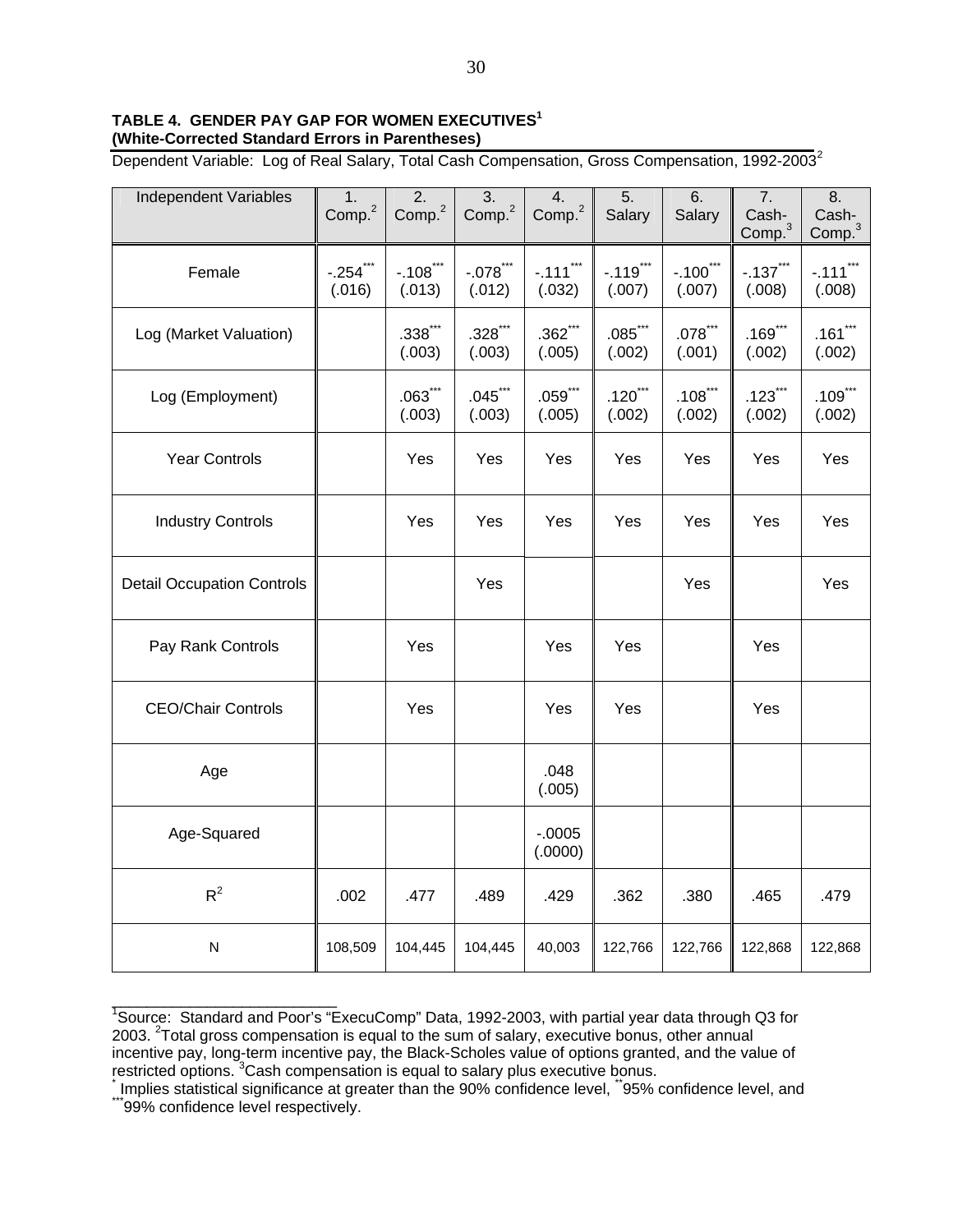|                                                      | Men<br>$(n=3054)$ | Women<br>$(n=296)$ |
|------------------------------------------------------|-------------------|--------------------|
| <b>Percent with Terminal Undergraduate Degree</b>    | 42.1<br>(0.90)    | 40.6<br>(2.90)     |
| <b>Percent with Degree from Private College</b>      | 50.2<br>(0.93)    | 52.9<br>(3.00)     |
| Percent with Degree from Top University <sup>2</sup> | 19.3<br>(0.73)    | 19.9<br>(2.25)     |
| <b>Percent with MBA</b>                              | 34.6<br>(0.86)    | 29.1<br>(2.64)     |
| <b>Percent with PhD</b>                              | 7.8<br>(0.49)     | 5.7<br>(1.35)      |
| <b>Percent with JD</b>                               | 7.2<br>(0.47)     | 14.9<br>(2.07)     |
| <b>Percent with Multiple Advanced Degrees</b>        | 8.3<br>(0.50)     | 7.8<br>(1.56)      |

#### **TABLE 5. EDUCATIONAL BACKGROUND OF EXECUCOMP TECHNOLOGY EXECUTIVES<sup>1</sup>**

\_\_\_\_\_\_\_\_\_\_\_\_\_\_\_\_\_\_\_\_\_  $1$  Sample: Technology Executives from ExecuComp, 1992-2001.

2 Top University is Defined as a Top-20 University or a Top-20 Liberal Arts College from *US News and World Reports College Rankings, 2005.*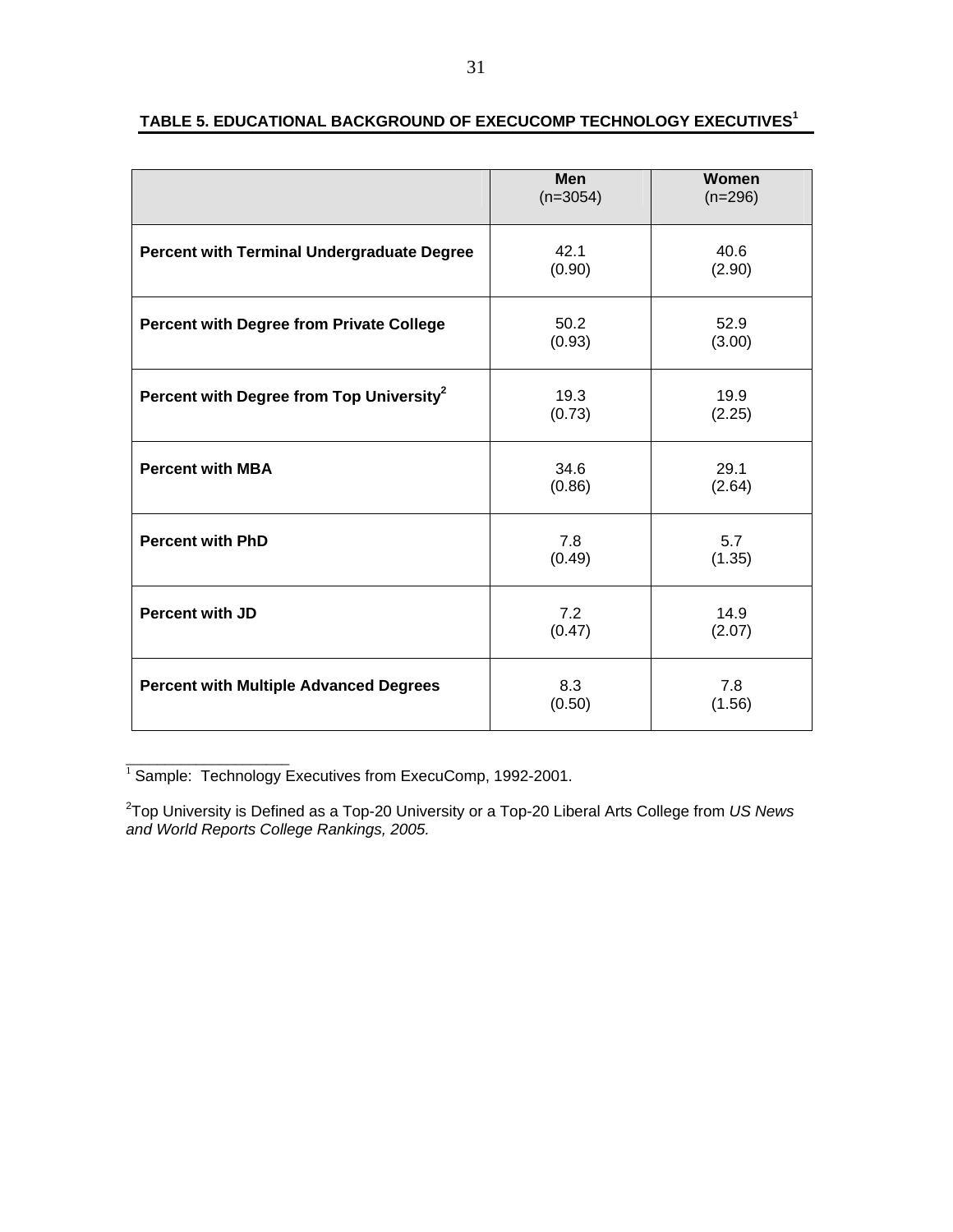|                |                                                                                       | <b>Firm with Female</b><br>CEO/ Chair <sup>2</sup> | Other Firms <sup>2</sup> | <b>Difference</b> |
|----------------|---------------------------------------------------------------------------------------|----------------------------------------------------|--------------------------|-------------------|
| 1              | Real Salary, All Women Executives                                                     | 329.711                                            | 203.018                  | 126.693           |
| $\overline{2}$ | Real Salary, All Male Executives                                                      | 313.908                                            | 281.798                  | $32.11$ **        |
| 3              | <b>Difference</b>                                                                     | 15.803***                                          | $-78.780$                | X                 |
| 4              | Real Salary, Women Executives<br><b>Excluding CEO/Chair</b>                           | 229.159                                            | 203.018                  | 26.141            |
| 5              | Real Salary, Male Executives<br><b>Excluding CEO/Chair</b>                            | 251.823                                            | 230.026                  | 21.797            |
| 6              | <b>Difference</b>                                                                     | $-22.664$                                          | $-27.008$                | X                 |
| $\overline{7}$ | Real Cash Compensation <sup>3</sup> , Women<br><b>Executives Excluding CEO/Chair</b>  | 376.275                                            | 339.285                  | 36.990            |
| 8              | Real Cash Compensation <sup>3</sup> , Male<br>Executives Excluding CEO/Chair          | 430.163                                            | 405.177                  | 24.986***         |
| 9              | <b>Difference</b>                                                                     | $-53.888$                                          | $-65.892$ **             | X                 |
| 10             | Real Gross Compensation <sup>4</sup> , Women<br><b>Executives Excluding CEO/Chair</b> | 1,261.901                                          | 969.737                  | 292.164           |
| 11             | Real Gross Compensation <sup>4</sup> , Male<br><b>Executives Excluding CEO/Chair</b>  | 1,298.602                                          | 1,126.305                | 172.297***        |
| 12             | <b>Difference</b>                                                                     | 36.701                                             | $-156.568$               | X                 |

#### **TABLE 6. SALARY DIFFERENCES BY GENDER OF COMPANY HEAD (LESS-RESTRICTIVE)<sup>1</sup>**

<sup>1</sup><br><sup>1</sup>Source: Standard and Poor's ExecuComp Data, 1997-2003 with data through Q3 for 2003. **2** Firms with a Chair, CEO, Chair/CEO who is female; other firms are firms that do not have a female Chair, CEO, or Chair/CEO. <sup>3</sup>Cash Compensation includes salary plus executive bonus. <sup>4</sup>Real gross compensation is equal to the sum of salary, executive bonus, other annual incentive pay, long-term incentive pay, the Black-Scholes value of options granted, and the value of restricted options. **\*\*\*** All differences statistically significant at greater than the 99% level.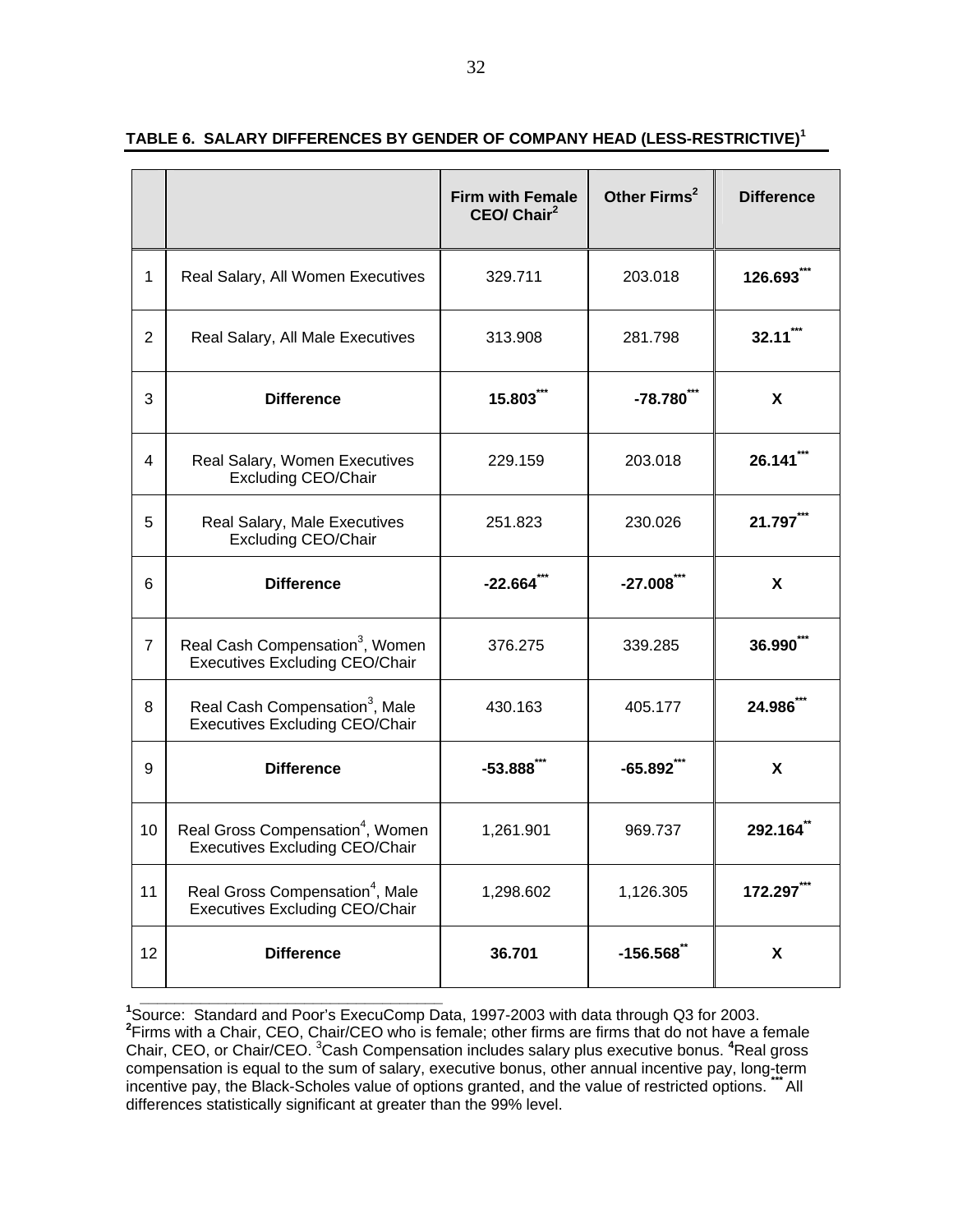|                |                                                                                       | <b>Firm with Female</b><br><b>CEO/Chair &amp;</b><br>Director <sup>2</sup> | Other Firms <sup>2</sup> | <b>Difference</b>  |
|----------------|---------------------------------------------------------------------------------------|----------------------------------------------------------------------------|--------------------------|--------------------|
| 1              | Real Salary, All Women Executives                                                     | 336.663                                                                    | 205.554                  | 131.109**          |
| 2              | Real Salary, All Male Executives                                                      | 263.803                                                                    | 283.206                  | $-19.403$          |
| 3              | <b>Difference</b>                                                                     | <b>72.860</b>                                                              | $-77.652$ **             | X                  |
| 4              | Real Salary, Women Executives<br><b>Excluding CEO/Chair</b>                           | 218.837                                                                    | 203.878                  | 14.959             |
| 5              | Real Salary, Male Executives<br><b>Excluding CEO/Chair</b>                            | 226.448                                                                    | 230.806                  | $-4.358$           |
| 6              | <b>Difference</b>                                                                     | $-7.611$                                                                   | $-26.928$                | X                  |
| $\overline{7}$ | Real Cash Compensation <sup>3</sup> , Women<br><b>Executives Excluding CEO/Chair</b>  | 329.436                                                                    | 342.490                  | $-13.054$          |
| 8              | Real Cash Compensation <sup>3</sup> , Male<br><b>Executives Excluding CEO/Chair</b>   | 348.337                                                                    | 407.275                  | $-58.938$          |
| 9              | <b>Difference</b>                                                                     | $-18.901$                                                                  | $-26.930$                | X                  |
| 10             | Real Gross Compensation <sup>4</sup> , Women<br><b>Executives Excluding CEO/Chair</b> | 1,167.368                                                                  | 977.728                  | 189.640            |
| 11             | Real Gross Compensation <sup>4</sup> , Male<br><b>Executives Excluding CEO/Chair</b>  | 1,082.184                                                                  | 1,132.707                | $-50.523$          |
| 12             | <b>Difference</b>                                                                     | 85.184                                                                     | $-154.979$ <sup>**</sup> | $\pmb{\mathsf{X}}$ |

**TABLE 7. SALARY DIFFERENCES BY GENDER OF COMPANY HEAD (MORE-RESTRICTIVE)<sup>1</sup>**

<sup>1</sup>Source: Standard and Poor's ExecuComp Data, 1997-2003 with data through Q3 for 2003. <sup>2</sup>Firms with a Chair, CEO, Chair/CEO who is female and a member of the Board of Directors; All other Firms. **<sup>3</sup>** Cash Compensation includes salary plus executive bonus. **<sup>4</sup>** Real gross compensation is equal to the sum of salary, executive bonus, other annual incentive pay, long-term incentive pay, the Black-Scholes value of options granted, and the value of restricted options.

All differences statistically significant at greater than the 99% level.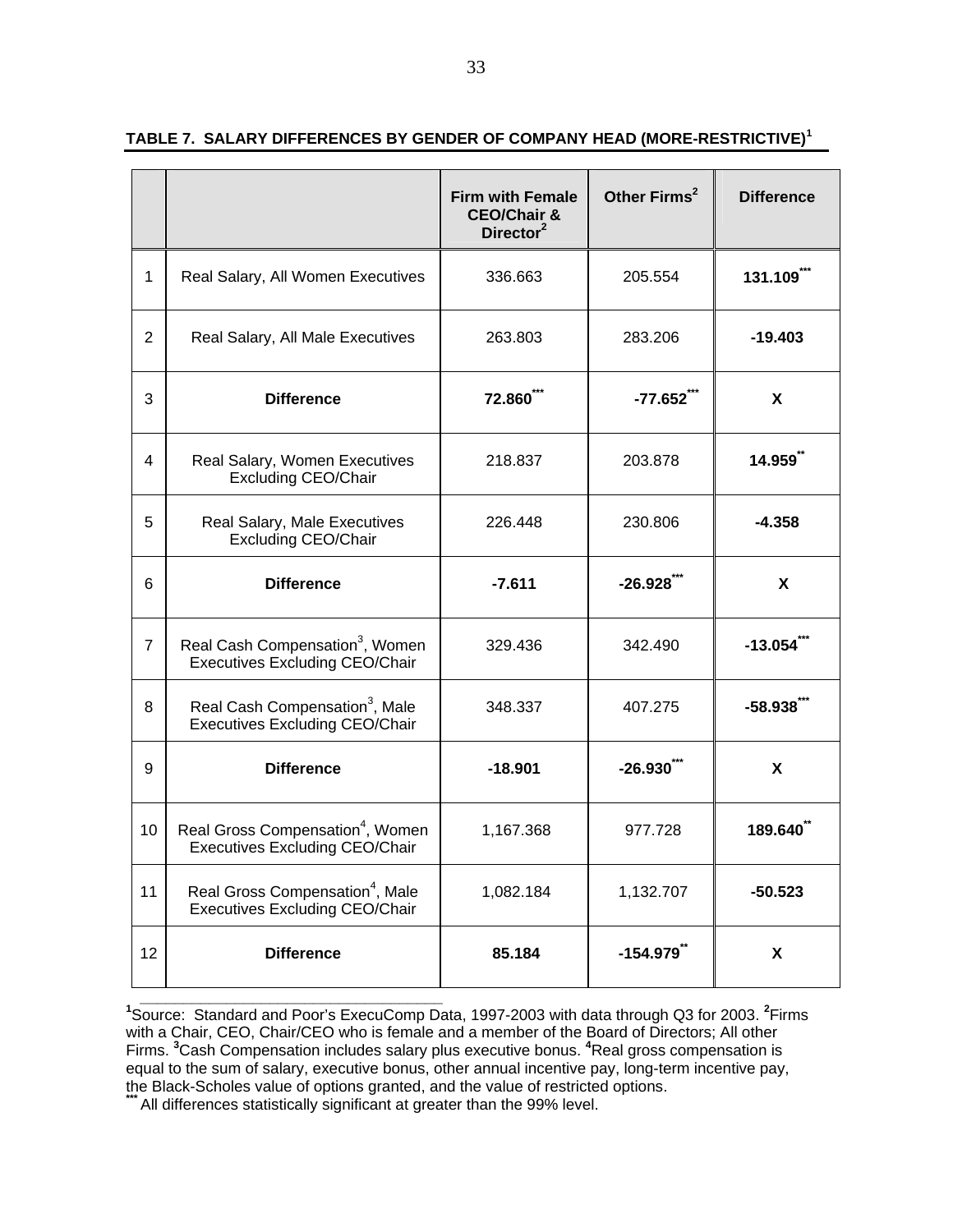|                |                                                              | <b>Firm with Female</b><br>CEO/Chair <sup>2</sup>                 | Other Firms <sup>2</sup> | <b>Difference</b> |
|----------------|--------------------------------------------------------------|-------------------------------------------------------------------|--------------------------|-------------------|
|                | Percent of Executives That Are<br>Female                     | 17.304                                                            | 3.957                    | 13.347***         |
| $\overline{2}$ | Percent of Executives That Are<br>Female Excluding CEO/Chair | 11.002                                                            | 5.340                    | $5.662***$        |
|                |                                                              | <b>Firm with Female</b><br><b>CEO/Chair &amp;</b><br>Director $2$ | Other Firms <sup>2</sup> |                   |
|                |                                                              |                                                                   |                          |                   |
| 3              | Percent of Executives That Are<br>Female                     | 21.499                                                            | 4.017                    | 17.482***         |

### **TABLE 8. GENDER REPRESENTATION BY GENDER OF COMPANY HEAD<sup>1</sup>**

**1** Source: Standard and Poor's ExecuComp Data, 1997-2003 with data through Q3 for 2003 and IRRC Directors Data Set for Director data.

**2** Firms with a Chair, CEO, Chair/CEO who is female; other firms are firms that do not have a female Chair, CEO, or Chair/CEO..

**\*\*\***Differences statistically significant at greater than the 99% confidence level.

**\_\_\_\_\_\_\_\_\_\_\_\_\_\_\_\_\_\_\_\_\_\_\_\_\_\_\_\_\_\_\_\_\_\_\_**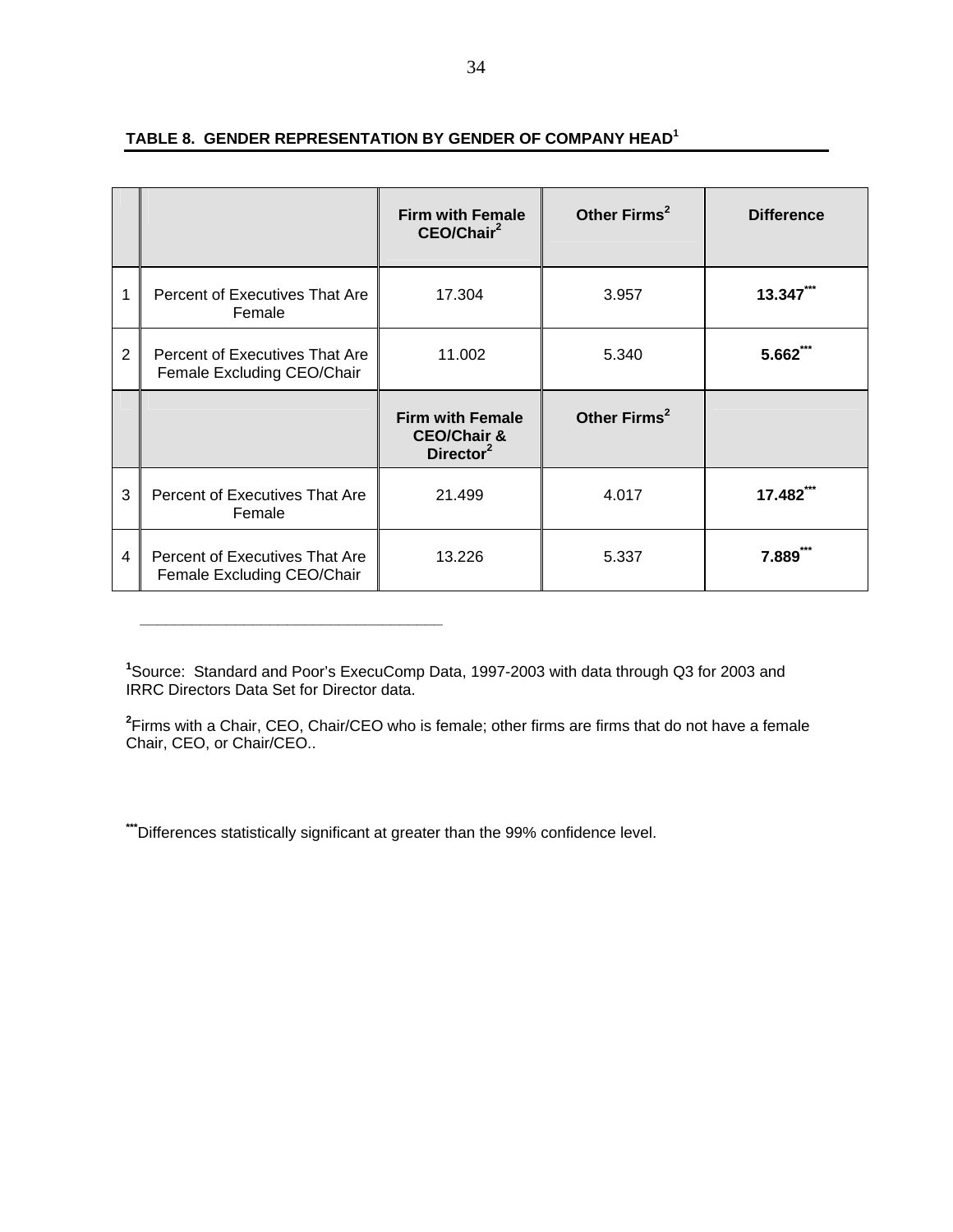**TABLE 9. GENDER PAY GAP FOR WOMEN EXECUTIVES IN WOMEN-LED COMPANIES1 (White-Corrected Standard Errors in Parentheses)** 

| Dependent Variable: Log of Gross Compensation, 1992-2003 <sup>2</sup> |                                        |                         |                       |                                     |                                                                           |                       |                                    |                       |                                     |                        |
|-----------------------------------------------------------------------|----------------------------------------|-------------------------|-----------------------|-------------------------------------|---------------------------------------------------------------------------|-----------------------|------------------------------------|-----------------------|-------------------------------------|------------------------|
|                                                                       | Female-Led is Company with Female CEO, |                         |                       |                                     | Female-Led is Company with Female CEO,<br>Chair, Chair/CEO and a Director |                       |                                    |                       |                                     |                        |
|                                                                       | Chair, Chair/CEO                       |                         |                       |                                     |                                                                           |                       |                                    |                       |                                     |                        |
| Independent<br>Variables                                              | 1.<br>All                              | $\overline{2}$ .<br>All | 3.<br>All             | 4.<br>No CEO <sub>s</sub><br>Chairs | 5.<br>All                                                                 | 6.<br>All             | 7.<br>All                          | 8.<br>All             | 9.<br>No CEO <sub>s</sub><br>Chairs | 10.<br>All             |
| Female                                                                | $-.341$ ***<br>(0.017)                 | $-.129$ ***<br>(.013)   | $-.082$ ***<br>(.013) | $-.129$ ***<br>(.013)               | $-.198$ ***<br>(.039)                                                     | $-.330$ ***<br>(.017) | $-142$ $\cdot\cdot\cdot$<br>(.013) | $-.093$ ***<br>(.013) | $-.129$ ***<br>(.013)               | $-.180$ ***<br>(.038)  |
| Fem-Led<br>Company                                                    | $-0.004$<br>(.014)                     | $-0.016$<br>(.015)      | $-.004$<br>(.014)     | $-0.001$<br>(.016)                  | .005<br>(.025)                                                            | $-.148$ ***<br>(.024) | $-.039$ **<br>(.018)               | $-0.021$<br>(.018)    | $-.035$<br>(.019)                   | $-062$<br>(.032)       |
| Female in Fem-<br>Led Company                                         | $.465$ ***<br>(.052)                   | $.080^{**}$<br>(.039)   | .025<br>(.038)        | .085<br>(.047)                      | $.192$ <sup>**</sup><br>(.070)                                            | $.708***$<br>(.057)   | $.203$ $11$<br>(.043)              | $.126$ ***<br>(.042)  | $.108$ **<br>(.049)                 | $.270$ ***<br>(.074)   |
| Log<br>(Market Value)                                                 |                                        | $.336***$<br>(.003)     | $.329***$<br>(.003)   | $.338***$<br>(.003)                 | $.359***$<br>(.005)                                                       |                       | $.336***$<br>(.003)                | $.328***$<br>(.003)   | $.338***$<br>(.003)                 | $.362$ ***<br>(.005)   |
| Log (Employ)                                                          |                                        | $.059***$<br>(.003)     | $.045$ ***<br>(.003)  | $.052$ ***<br>(.003)                | $.061***$<br>(.005)                                                       |                       | $.058$ ***<br>(.003)               | $.045$ ***<br>(.003)  | $.052$ ***<br>(.003)                | $.059$ ***<br>(.005)   |
| Year                                                                  |                                        | Yes                     | Yes                   | Yes                                 | Yes                                                                       |                       | Yes                                | Yes                   | Yes                                 | Yes                    |
| Industry                                                              |                                        | Yes                     | Yes                   | Yes                                 | Yes                                                                       |                       | Yes                                | Yes                   | Yes                                 | Yes                    |
| CEO/Chair                                                             |                                        | Yes                     |                       |                                     | Yes                                                                       |                       | Yes                                |                       |                                     | Yes                    |
| Detail<br>Occupation                                                  |                                        |                         | Yes                   |                                     |                                                                           |                       |                                    | Yes                   |                                     |                        |
| Age                                                                   |                                        |                         |                       |                                     | $.053***$<br>(.005)                                                       |                       |                                    |                       |                                     | $.047***$<br>(.005)    |
| Age <sup>2</sup>                                                      |                                        |                         |                       |                                     | $-.001$ ***<br>(.000)                                                     |                       |                                    |                       |                                     | $-.0004$ ***<br>(.000) |
| $R^2$                                                                 | .004                                   | .441                    | .489                  | .446                                | .418                                                                      | .005                  | .465                               | .489                  | .446                                | .429                   |
| ${\sf N}$                                                             | 108,509                                | 104,445                 | 104,445               | 74,259                              | 40,003                                                                    | 108,509               | 104,445                            | 104,445               | 74,259                              | 40,003                 |

 $\frac{1}{10}$ Source: Standard and Poor's "ExecuComp" Data, 1992-2003, with partial year data through Q3 for 2003. <sup>2</sup>Total gross compensation is equal to the sum of salary, executive bonus, other annual incentive pay, long-term incentive pay, the Black-Scholes value of options granted, and the value of restricted options. \* Implies statistical significance at greater than the 90% confidence level, 195% confidence level, and \*\*\*99% confidence level respectively.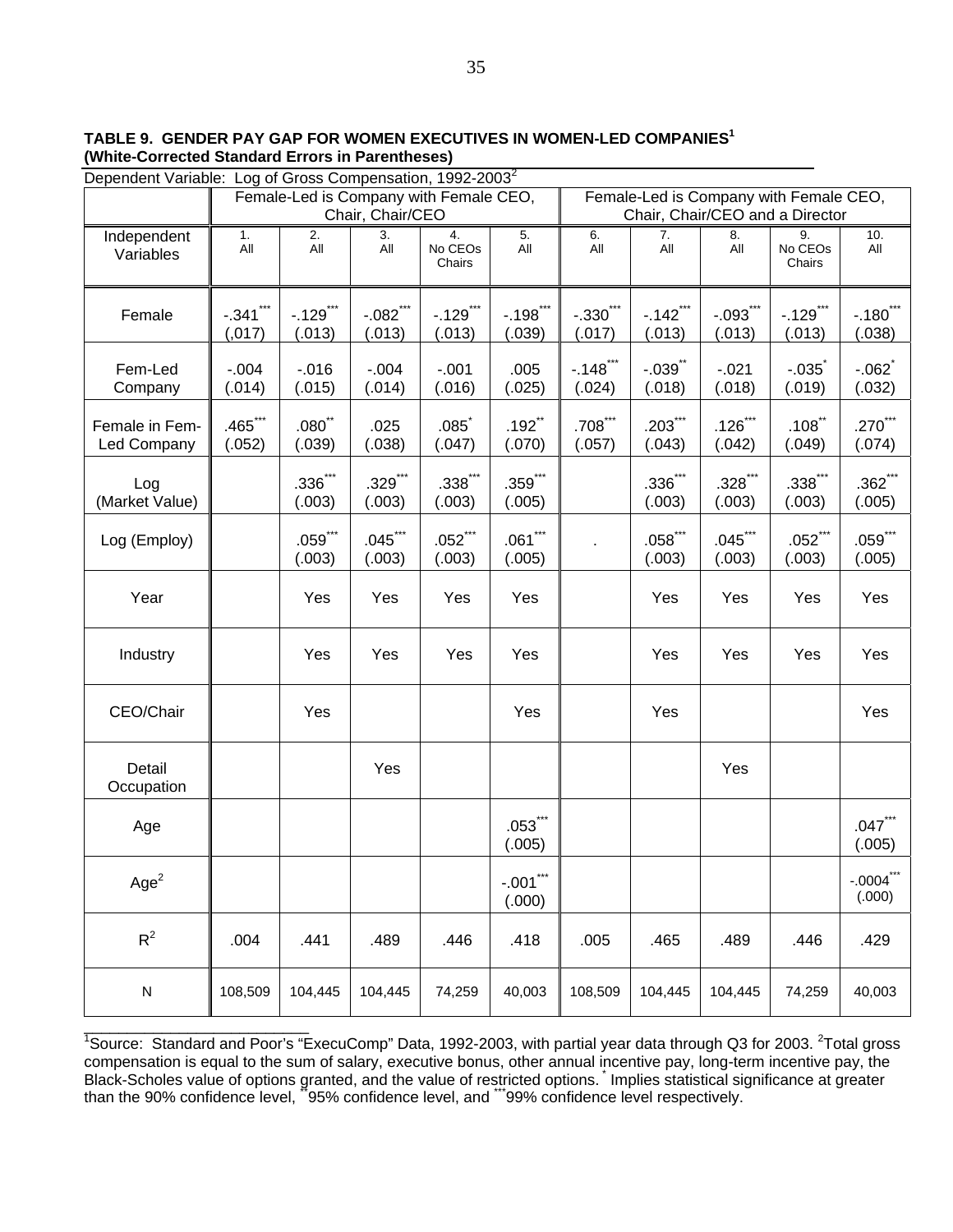Dependent Variable: = 1 if Woman Executive, =0 if Male Executive, 1992-2003

|                                   |                      | Female-Led is Company with Female<br>CEO, Chair or Chair/CEO |                                    |                            |                      | Female-Led is Company with Female<br>CEO, Chair, Chair/CEO, and Director |                                    |                                |  |
|-----------------------------------|----------------------|--------------------------------------------------------------|------------------------------------|----------------------------|----------------------|--------------------------------------------------------------------------|------------------------------------|--------------------------------|--|
| Independent Variables             | 1.<br>All            | 2.<br>All                                                    | 3.<br>X CEO/<br>Chair <sup>2</sup> | 4.<br>X CEO/<br>Chair $^2$ | 5.<br>All            | 6.<br>All                                                                | 7.<br>X CEO/<br>Chair <sup>2</sup> | 8.<br>X CEO/<br>Chair $^2$     |  |
| Fem-Led Company<br>Dummy          | $.133$ $*$<br>(.006) | $.113$ ***<br>(.006)                                         | $.057$ $**$<br>(0.006)             | $.033***$<br>(.005)        | $.175$ $*$<br>(.007) | $.128$ ***<br>(.007)                                                     | $.079$ $**$<br>(.007)              | $.042$ $11$<br>(.006)          |  |
| Log (Market Valuation)            |                      | $.001$ **<br>(.0004)                                         |                                    | .001<br>(.0006)            |                      | $.001$ **<br>(.0004)                                                     |                                    | $.001$ <sup>*</sup><br>(.0006) |  |
| Log (Employment)                  |                      | $-.003$ ***<br>(.0004)                                       |                                    | $-.005$ ***<br>(.0007)     |                      | $-.003$ ***<br>(.0004)                                                   |                                    | $-.005$ ***<br>(.0007)         |  |
| <b>Year Controls</b>              |                      | Yes                                                          |                                    | Yes                        |                      | Yes                                                                      |                                    | Yes                            |  |
| <b>Industry Controls</b>          |                      | Yes                                                          |                                    | Yes                        |                      | Yes                                                                      |                                    | Yes                            |  |
| <b>Detail Occupation Controls</b> |                      | Yes                                                          |                                    | Yes                        |                      | Yes                                                                      |                                    | Yes                            |  |
| Log L (x 1000)                    | $-22,798$            | $-19,659$                                                    | $-20,216$                          | $-18,028$                  | $-22,770$            | $-19,728$                                                                | $-20,191$                          | $-18.021$                      |  |
| N                                 | 128,570              | 122,744                                                      | 94,905                             | 90,603                     | 128,570              | 122,744                                                                  | 94,905                             | 90,603                         |  |
| % Positive N                      | 4.445                | 4.420                                                        | 5.529                              | 5.493                      | 4.445                | 4.420                                                                    | 5.529                              | 5.493                          |  |

<sup>1</sup><br>Source: Standard and Poor's "ExecuComp" Data, 1992-2003, with partial year data through Q3 for 2003.

 $2$ Probit regressions exclude all executives with CEO, Chair or Chair and CEO title.

<sup>\*</sup> Implies statistical significance at greater than the 90% confidence level, <sup>\*\*</sup>95% confidence level, and<br><sup>\*\*\*</sup>99% confidence level respectively.

**TABLE 10. FEMALE-HEADED FIRMS AND PROBABILITY OF WOMEN-EXECUTIVES, 1992-2003<sup>1</sup>**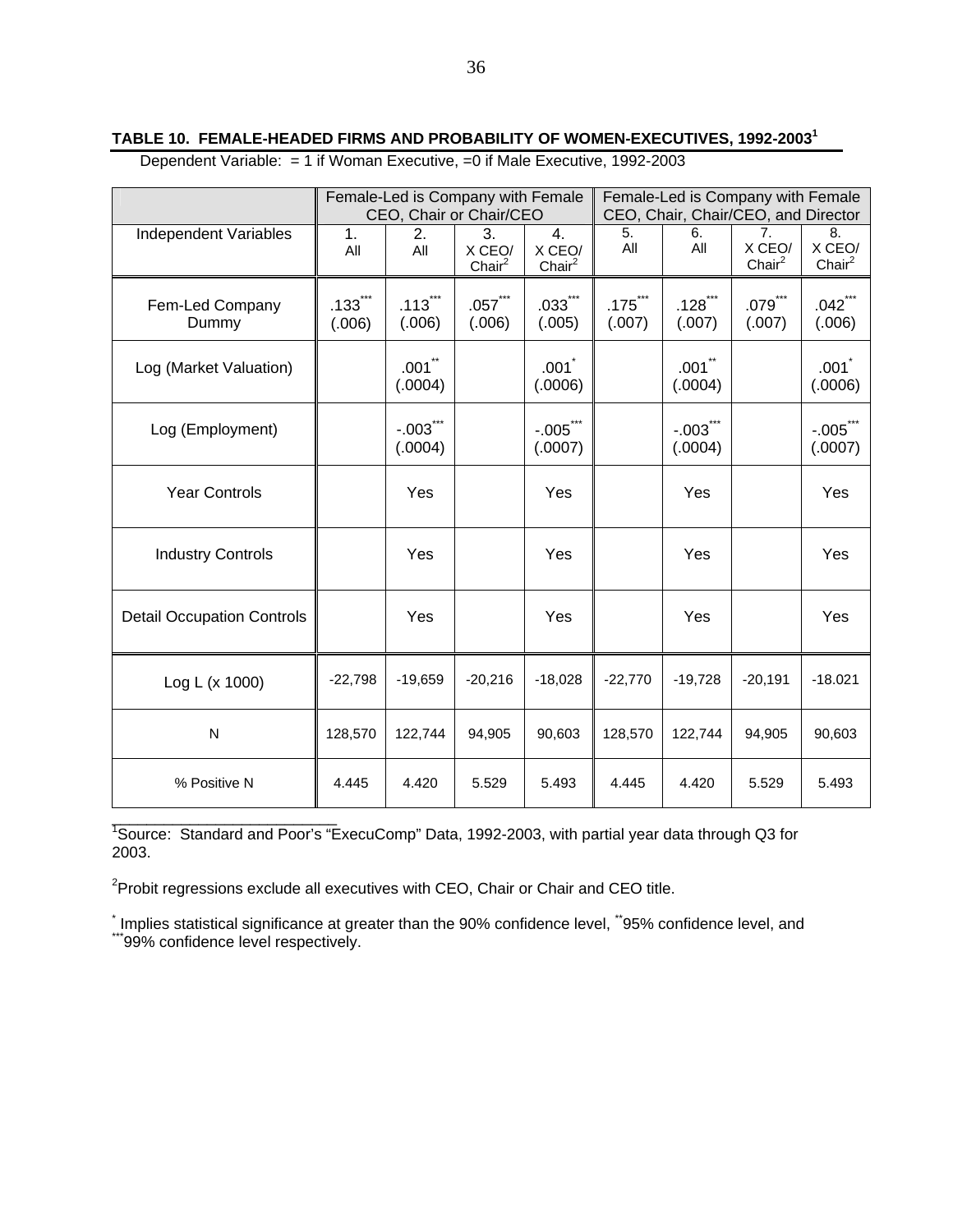#### **TABLE 11. COMPENSATION AND GENDER REPRESENTATION BY BOARD COMPOSITION<sup>1</sup>**

| <b>PANEL A. COMPENSATION DIFFERENCES</b>                 |                                            |                         |         |  |  |  |  |  |  |
|----------------------------------------------------------|--------------------------------------------|-------------------------|---------|--|--|--|--|--|--|
|                                                          | <b>Difference</b>                          |                         |         |  |  |  |  |  |  |
| <b>Real Compensation,</b><br><b>All Women Executives</b> | 1,881.049                                  | 1,045.057               | 835.992 |  |  |  |  |  |  |
| <b>Real Compensation,</b><br><b>All Male Executives</b>  | 2,735.228                                  | 1,759.492               | 975.736 |  |  |  |  |  |  |
| <b>Difference</b>                                        | $-854.179$ <sup>*</sup>                    | $-714.435$ <sup>*</sup> | X       |  |  |  |  |  |  |
| <b>PANEL B. GENDER REPRESENTATION DIFFERENCES</b>        |                                            |                         |         |  |  |  |  |  |  |
|                                                          | <b>No Female</b><br>Directors <sup>2</sup> | <b>Difference</b>       |         |  |  |  |  |  |  |
| <b>Percent of Executives</b><br><b>That Are Female</b>   | 8.288                                      |                         | 4.476   |  |  |  |  |  |  |

**<sup>1</sup>** Source: IRRC Directors Data, 1997-2001 and ExecuComp Data, 1997-2001.

**\_\_\_\_\_\_\_\_\_\_\_\_\_\_\_\_** 

**<sup>2</sup>** The no female directors implies bottom-quartile of data on female Board representation. High share of female directors implies top-quartile of data and greater than or equal to 13.33% of female directors.

<sup>\*\*\*</sup>Implies statistically significant differences at greater than 99% confidence level.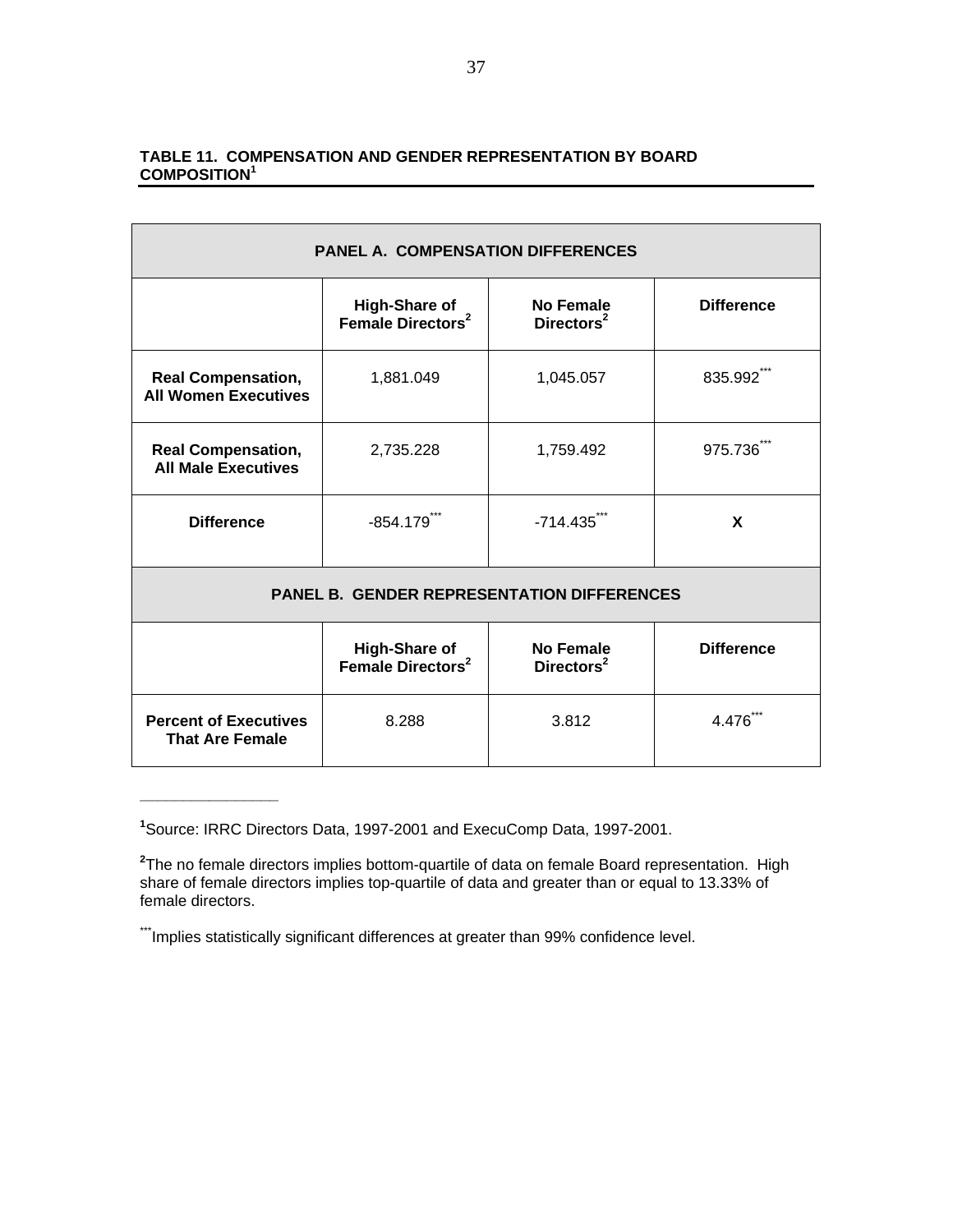#### **TABLE 12. THE GENDER PAY GAP IN FEMALE-LED COMPANIES WITH INFORMATION ON DIRECTORS<sup>1</sup> , 1997-2001 (White-Corrected Standard Errors in Parentheses)**

\_\_\_\_\_\_\_\_\_\_\_\_\_\_\_\_\_\_\_\_\_\_\_\_\_\_

|  | Dependent Variable: Log of Gross Compensation, 1997-2001 <sup>2</sup> |  |
|--|-----------------------------------------------------------------------|--|
|--|-----------------------------------------------------------------------|--|

|                                     | Female-Led is Company with Female CEO, Chair or<br>Chair/CEO |                                                        |                                 |                                              |                                                                        | Female-Led is Company with Female CEO,<br>Chair or Chair/CEO, who is also a Director |                                 |                                              |                                                                        |
|-------------------------------------|--------------------------------------------------------------|--------------------------------------------------------|---------------------------------|----------------------------------------------|------------------------------------------------------------------------|--------------------------------------------------------------------------------------|---------------------------------|----------------------------------------------|------------------------------------------------------------------------|
|                                     | 1.                                                           | 2.                                                     | 3.                              | 4.                                           | 5.                                                                     | 6.                                                                                   | 7.                              | 8.                                           | 9.                                                                     |
| Female                              | $-374$                                                       | $-.380^{11}$                                           | $-171$                          | $-0.086$ $\frac{1}{10}$                      | $-105$                                                                 | $-.372$ ***                                                                          | $-170$                          | $-.086$ **                                   | $-105$                                                                 |
|                                     | (.041)                                                       | (.034)                                                 | (.034)                          | (.033)                                       | (.034)                                                                 | (.034)                                                                               | (.034)                          | (.033)                                       | (.033)                                                                 |
| Fem-Led Company                     | $-163$ <sup>"</sup>                                          | $-0.037$                                               | $-.057$                         | $-0.047$                                     | $-0.038$                                                               | $-144$ <sup>*</sup>                                                                  | $-.112$ ***                     | $-.101$ <sup>"</sup>                         | $-106$                                                                 |
| Dummy                               | (.041)                                                       | (.030)                                                 | (.028)                          | (.027)                                       | (.029)                                                                 | (.035)                                                                               | (.033)                          | (.031)                                       | (.034)                                                                 |
| Female-Led                          | $.512$ ***                                                   | $.574$ ***                                             | .035                            | $-0.005$                                     | .106                                                                   | .604 <sup>•</sup>                                                                    | .155                            | .091                                         | .136 <sup>°</sup>                                                      |
| Company * Fem                       | (.101)                                                       | (.079)                                                 | (.075)                          | (.074)                                       | (.082)                                                                 | (.088)                                                                               | (.082)                          | (.080)                                       | (.086)                                                                 |
| <b>Share Female</b>                 | $2.222$ ***                                                  | $.366$ ***                                             | $.361$ ***                      | $346$ ***                                    | $.329***$                                                              | $.404$ $**$                                                                          | $.378$ ***                      | $.365$ $\degree$                             | $.358$ **                                                              |
| <b>Directors</b>                    | (.083)                                                       | (.074)                                                 | (.067)                          | (.066)                                       | (.067)                                                                 | (.073)                                                                               | (.067)                          | (.066)                                       | (.067)                                                                 |
| <b>Share Female</b>                 | $-296$                                                       | $.562$ **                                              | $.641$ ***                      | .256                                         | $.450^{11}$                                                            | $.534***$                                                                            | .542                            | .183                                         | $.454$ <sup>**</sup>                                                   |
| Directors * Fem                     | (.285)                                                       | (.229)                                                 | (.226)                          | (.220)                                       | (.228)                                                                 | (.231)                                                                               | (.229)                          | (.221)                                       | (.229)                                                                 |
| <b>Additional Controls</b><br>Added | <b>No</b>                                                    | <b>Ln Market</b><br>Value, Ln<br>Employ,<br>Year, SIC2 | Column (2)<br>Plus<br>CEO/Chair | Column (2)<br>Plus<br>Detailed<br>Occupation | Column (2)<br>Plus<br>Detailed<br>Occupation<br>Excluding<br>CEO/Chair | <b>Ln Market</b><br>Value, Ln<br>Employ,<br>Year, SIC2                               | Column (6)<br>Plus<br>CEO/Chair | Column (6)<br>Plus<br>Detailed<br>Occupation | Column (6)<br>Plus<br>Detailed<br>Occupation<br>Excluding<br>CEO/Chair |
| $R^2$                               | .027                                                         | .382                                                   | .466                            | .491                                         | .489                                                                   | .382                                                                                 | .466                            | .491                                         | .489                                                                   |
| ${\sf N}$                           | 32,335                                                       | 31,711                                                 | 31,711                          | 31,711                                       | 22,700                                                                 | 31,711                                                                               | 31,711                          | 31,711                                       | 22,700                                                                 |

<sup>&</sup>lt;sup>1</sup>Sources: Standard and Poor's "ExecuComp" Data, 1997-2001, IRRC Directors Data, 1997-2001.  $2$ Total gross compensation is equal to the sum of salary, executive bonus, other annual incentive pay, longterm incentive pay, the Black-Scholes value of options granted, and the value of restricted options.

 $\dot{ }$  Implies statistical significance at greater than the 90% confidence level,  $\ddot{ }$ 95% confidence level, and  $\dddot{ }$ 99% confidence level respectively.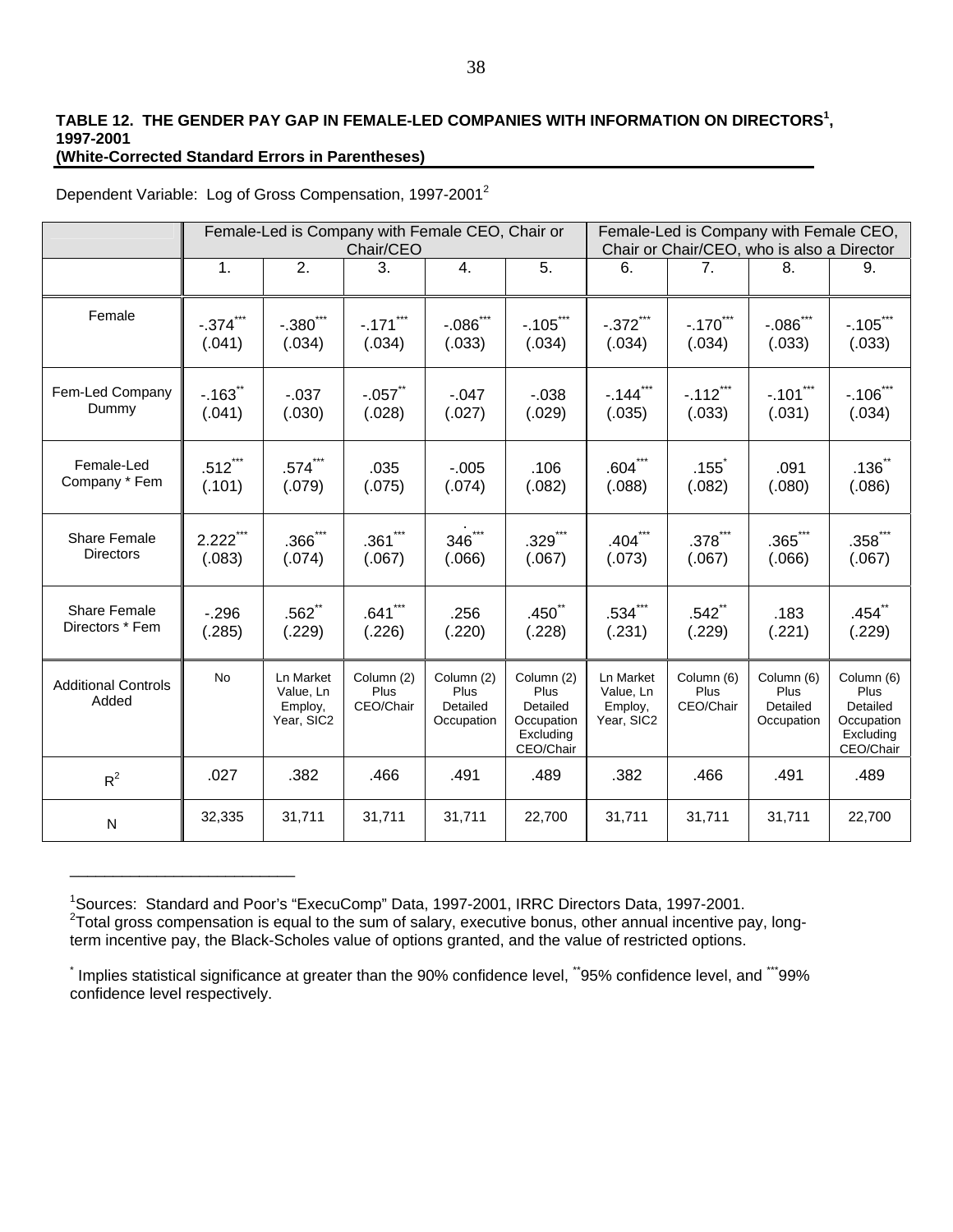#### **TABLE 13. FIXED EFFECTS ESTIMATES OF THE GENDER PAY GAP IN FEMALE-LED COMPANIES, 1997-2001<sup>1</sup>**

Dependent Variable: Log of Gross Compensation, 1997-2001<sup>2</sup>

\_\_\_\_\_\_\_\_\_\_\_\_\_\_\_\_\_\_\_\_\_\_\_\_\_\_

|                                     |                                                                      | Female-Led is Company with Female CEO, | Female-Led is Company with Female CEO,<br>Chair or Chair/CEO, who is also a Director |                                                  |                                                                      |                                      |                                              |                                                                        |
|-------------------------------------|----------------------------------------------------------------------|----------------------------------------|--------------------------------------------------------------------------------------|--------------------------------------------------|----------------------------------------------------------------------|--------------------------------------|----------------------------------------------|------------------------------------------------------------------------|
|                                     | $\mathbf{1}$ .<br>Company<br><b>FE</b>                               | 2.<br>Company<br><b>FE</b>             | 3.<br>Individual<br>FE                                                               | $\mathbf{4}$ .<br>Individual<br>FE.              | 5.<br>Company<br>FE.                                                 | 6.<br>Company<br><b>FE</b>           | 7 <sub>1</sub><br>Individual<br>FE           | 8.<br>Individual<br>FE.                                                |
| Female                              | $-.126$ ***<br>(.022)                                                | $-.114$ ***<br>(.019)                  | $-.171$ ***<br>(.034)                                                                | $-.086$ ***<br>(.033)                            | $-.149$ ***<br>(.022)                                                | $-.114$ ***<br>(.019)                | $-.086$ ***<br>(.033)                        | $-.105$ ***<br>(.033)                                                  |
| Fem-Led Company<br>Dummy            | <b>NA</b>                                                            | <b>NA</b>                              | $-.057$ <sup>**</sup><br>(.028)                                                      | $-.047$<br>(.027)                                | <b>NA</b>                                                            | <b>NA</b>                            | $-.101$ ***<br>(.031)                        | $-106^{\circ}$<br>(.034)                                               |
| Female-Led<br>Company * Fem         | .048<br>(.056)                                                       | $.152$ <sup>**</sup><br>(.072)         | .035<br>(.075)                                                                       | $-0.005$<br>(.074)                               | $.183$ <sup>*</sup><br>(.063)                                        | $.173$ <sup>**</sup><br>(.077)       | .091<br>(.080)                               | .136 <sup>th</sup><br>(.086)                                           |
| Share Female<br><b>Directors</b>    | .001<br>(.122)                                                       | $-.001$<br>(.122)                      | $.361$ ***<br>(.067)                                                                 | $346$ ***<br>(.066)                              | $.404$ $11$<br>(.073)                                                | $-.002$ ***<br>(.122)                | $.365$ $**$<br>(.066)                        | $.358$ $*$<br>(.067)                                                   |
| <b>Additional Controls</b><br>Added | Ln Market<br>Value, Ln<br>Employ,<br>Year.<br>Detailed<br>Occupation | Column (1)<br>Excluding<br>CEO/Chair   | Column (2)<br>Plus<br>CEO/Chair                                                      | Column (2)<br><b>Plus Detailed</b><br>Occupation | Ln Market<br>Value, Ln<br>Employ,<br>Year,<br>Detailed<br>Occupation | Column (5)<br>Excluding<br>CEO/Chair | Column (6)<br>Plus<br>Detailed<br>Occupation | Column (6)<br>Plus<br>Detailed<br>Occupation<br>Excluding<br>CEO/Chair |
| $R^2$                               | .438                                                                 | .418                                   | .466                                                                                 | .491                                             | .424                                                                 | .418                                 | .491                                         | .489                                                                   |
| N                                   | 31,711                                                               | 22,700                                 | 31,711                                                                               | 31,711                                           | 31,711                                                               | 22,700                               | 31,711                                       | 22,700                                                                 |

<sup>&</sup>lt;sup>1</sup>Sources: Standard and Poor's "ExecuComp" Data, 1997-2001, IRRC Directors Data, 1997-2001..<br><sup>2</sup>Total gross compensation is equal to the sum of salary, executive bonus, other annual incentive pay, longterm incentive pay, the Black-Scholes value of options granted, and the value of restricted options.

t Implies statistical significance at greater than the 90% confidence level, \*\*95% confidence level, and \*\*\*99% confidence level respectively.